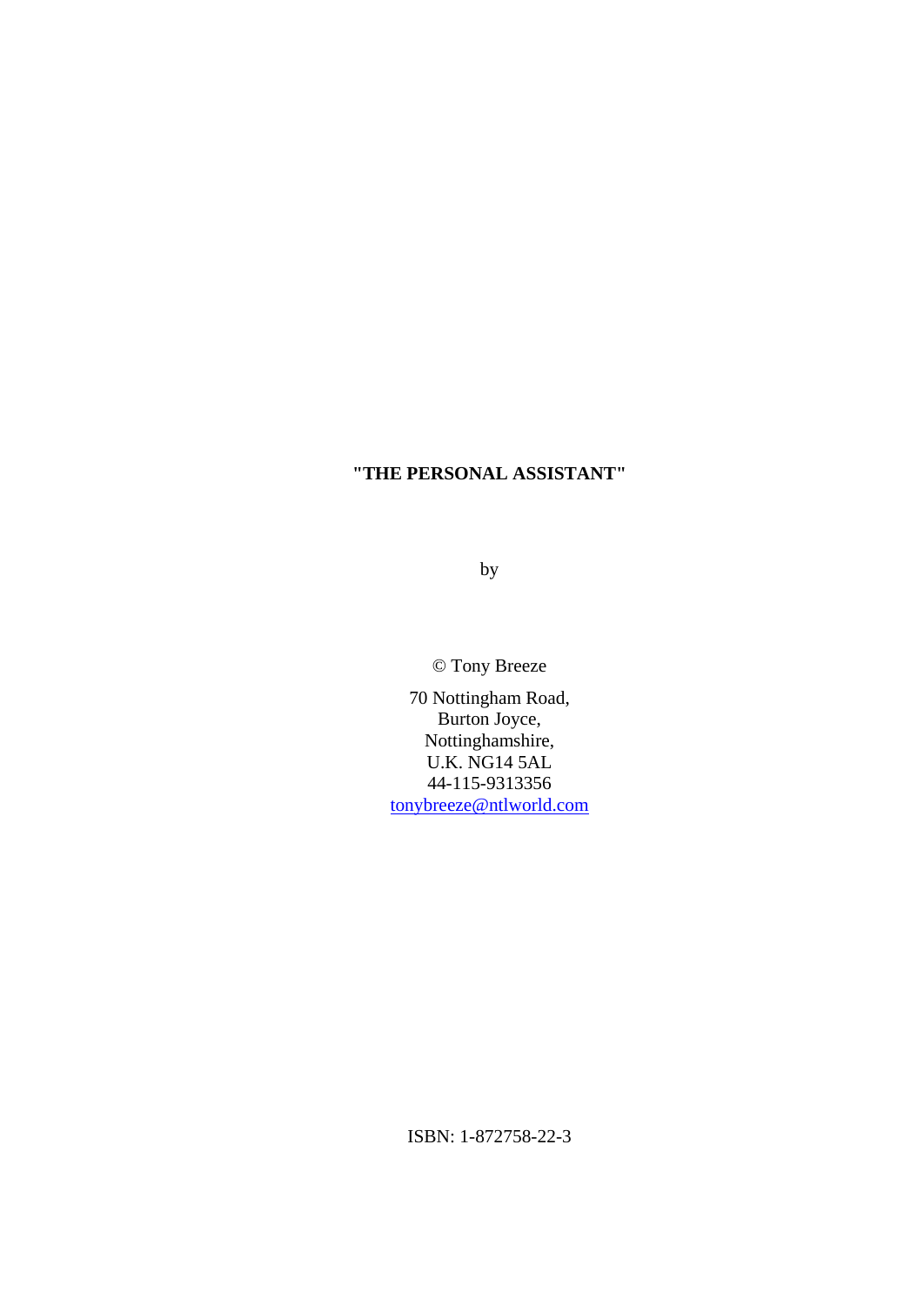Performances or readings of this play may not legally take place before an audience without a licence obtainable on application to:

> Ventus Books, 70 Nottingham Road, Burton Joyce, Notts.UK NG14 5AL 01159-313356 [tonybreeze@ntlworld.com](mailto:tonybreeze@ntlworld.com)

To avoid possible disappointment, application should be made, preferably in writing, as early as possible, stating: -

- (i) Name and address of applicant
- (ii) Name and address of Society;
- (iii) Name and address of theatre or hall where performance(s) would be held;
- (iv) Times and dates of performances.

A fee will be charged for this licence which must be paid prior to the first performance otherwise the licence is automatically cancelled and the performance becomes illegal.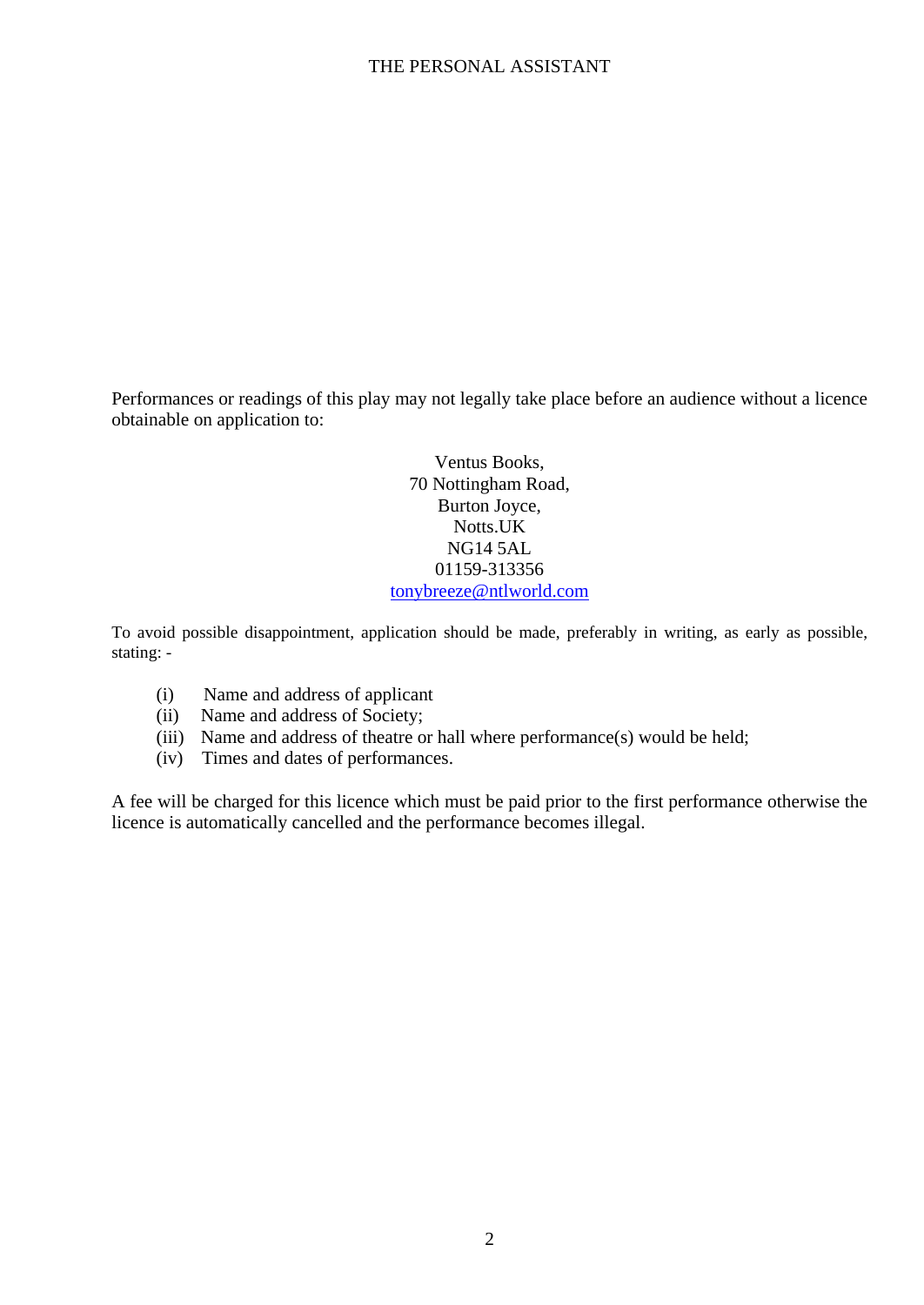### **CHARACTERS**

The following characters are fictitious and are not meant to represent any person living or dead

### PRESENT CHARACTERS

| Mr. Rolf             | Retired college principal who was a strict disciplinarian but has<br>now been so incapacitated by a stroke that he is wheelchair-<br>bound, partially paralyzed and almost blind. His disability has<br>forced him to advertise for a personal assistant. |
|----------------------|-----------------------------------------------------------------------------------------------------------------------------------------------------------------------------------------------------------------------------------------------------------|
| <b>Steven Icarus</b> | The applicant for the position of personal assistant, chauffeur<br>and general factorum to Rolf                                                                                                                                                           |
|                      | (This character has a hidden identity and later turns out to be<br>Jerry Marshall. It is therefore advised that in the first act Icarus<br>wears a disguise of some sort)                                                                                 |

### PAST CHARACTERS

| <b>Jerry Marshall</b> | An underling of Rolf - a liberal English lecturer who rocks the<br>establishment boat and hasn't got on, so immerses himself in<br>trying to write novels, none of which have been published |
|-----------------------|----------------------------------------------------------------------------------------------------------------------------------------------------------------------------------------------|
| <b>Julie</b>          | Marshall's long suffering teacher-wife, who bore him a<br>daughter and suffered years of his frustrations while he tried to<br>succeed in his career or in his hobby as a part-time novelist |
| <b>Giles</b>          | Colleague of Marshall who is higher in status as Head of<br>Department and generally holds less abrasive and more<br>conformist views                                                        |
| Corin                 | Giles's superstitious partner who lives in his shadow, adorning<br>his arm at college dances                                                                                                 |
| <b>Beggar</b>         | Seen in rags in street                                                                                                                                                                       |
| Emma                  | Jerry and Julie's bubbly teenage daughter                                                                                                                                                    |
| Mrs. Slater           | Interviewer on promotion board                                                                                                                                                               |
| <b>Miss Alfonse</b>   | Second interviewer                                                                                                                                                                           |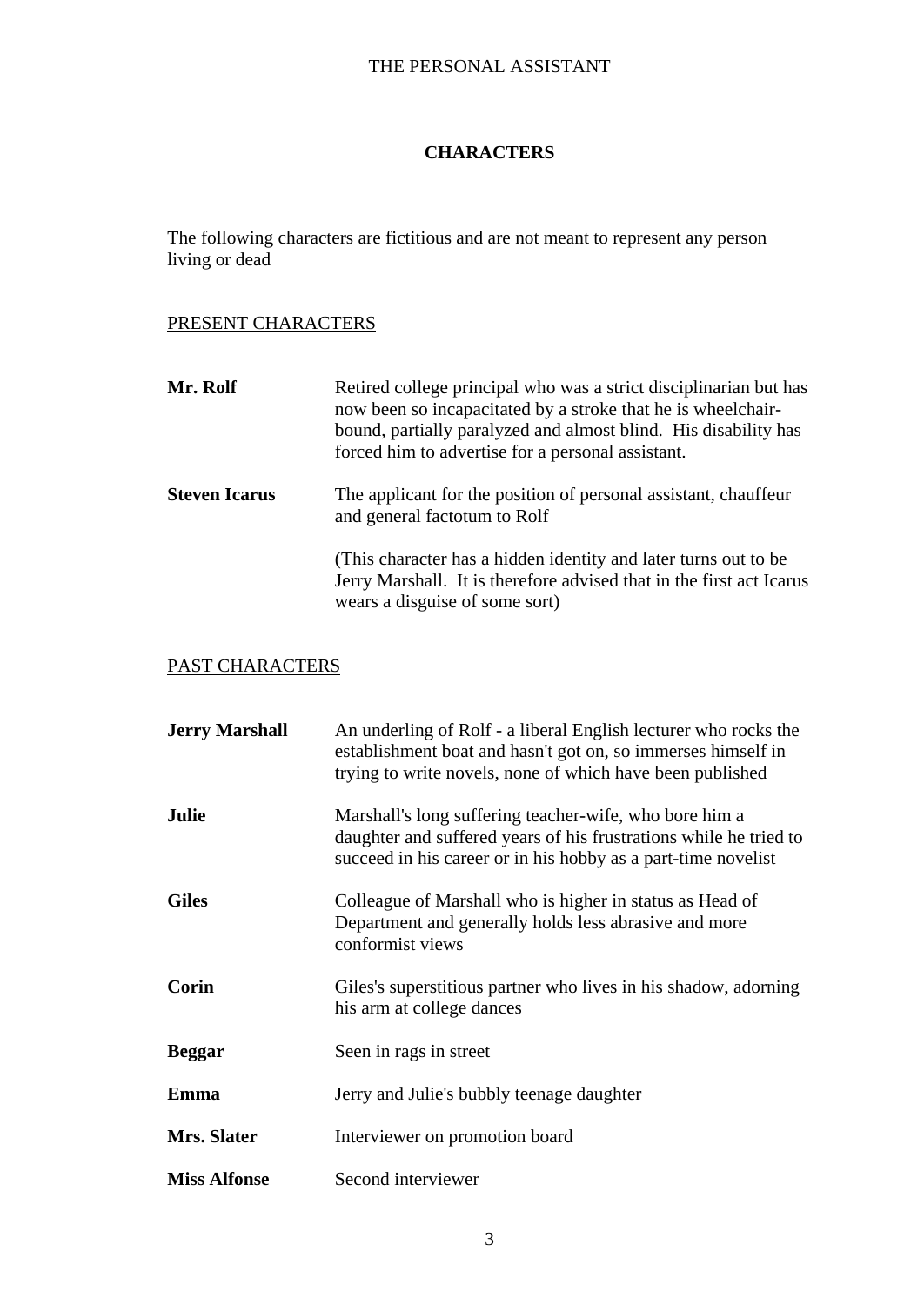| <b>Secretary</b>   | THE PERSONAL ASSISTANT<br>A young woman                                           |
|--------------------|-----------------------------------------------------------------------------------|
| <b>Bemrose</b>     | Bright young lecturer who is an ex-student of Marshall (may be<br>male or female) |
| <b>Interviewer</b> | <b>Employment Agency worker</b>                                                   |
| <b>Assistant</b>   | Female assistant in jewellery shop                                                |
| Landlady           | Owner of low-class bed and breakfast                                              |
| <b>Prostitute</b>  | Working girl                                                                      |
| <b>Supervisor</b>  | Factory foreman/woman                                                             |
| <b>Worker 1</b>    | Female factory worker (friendly)                                                  |
| <b>Worker 2</b>    | Man-eating female worker                                                          |
| <b>Clerk</b>       | Benefit Office clerk (female)                                                     |
| Down & Out 1       | Unemployed man sleeping rough                                                     |
| Down & Out 2       | Female down-&-out                                                                 |
| Down & Out 3       | Second female down-&-out                                                          |
| <b>Officer</b>     | Female police officer                                                             |
| <b>Control</b>     | Voice of police controller                                                        |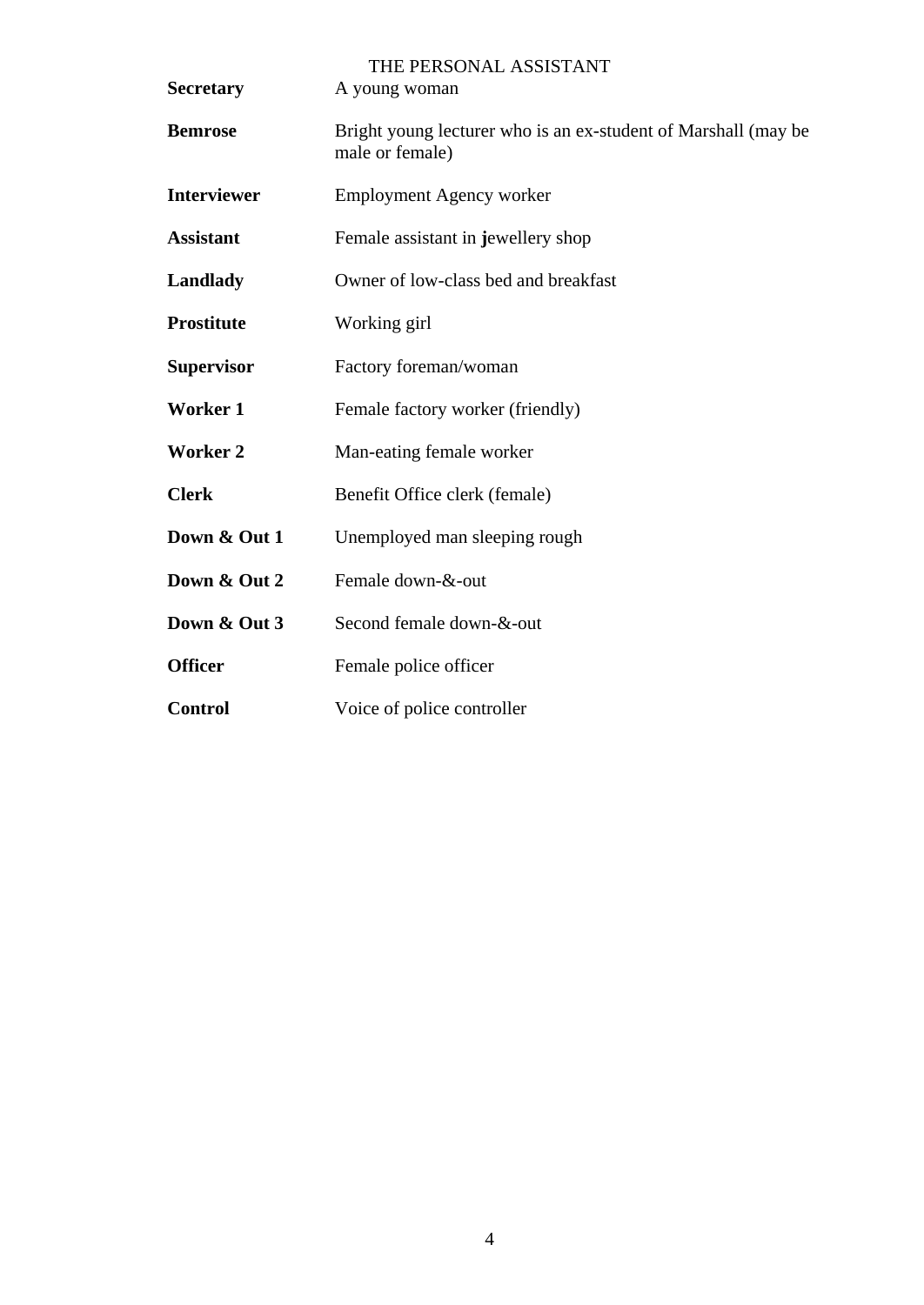#### ACT ONE

#### PRESENT

(Rolf sits in a wheelchair in the garden quietly listening to a recording of Bach. After a while Steven Icarus appears and walks towards him. The newcomer stands, silently watching the old man from a distance until a feeling of menace begins to grow … we hear the sound of a twig break under Icarus's foot and Rolf, with his good arm, turns off the music with a remote control and listens intently)

**Rolf** Hello? Who's there?

(Icarus doesn't answer and there is moment of tension. Rolf looks around him, trying to listen intently)

Who is it? I know there's somebody there

(Slight pause)

**Icarus** (Speaks in an accent at the beginning of the play which is not his own and which will change later - any accent will suffice)

Steven Icarus, Mr. Rolf

**Rolf** (Sharply) Who? Icarus? Never heard of you! Who are you? What do you want?

**I spoke to your wife on the phone - about the vacancy** 

**Rolf** The what? (Change of tone with realisation) Oh, you mean the job? You're the one who phoned are you? Well don't just stand over there, come over here where I can talk to you properly.

5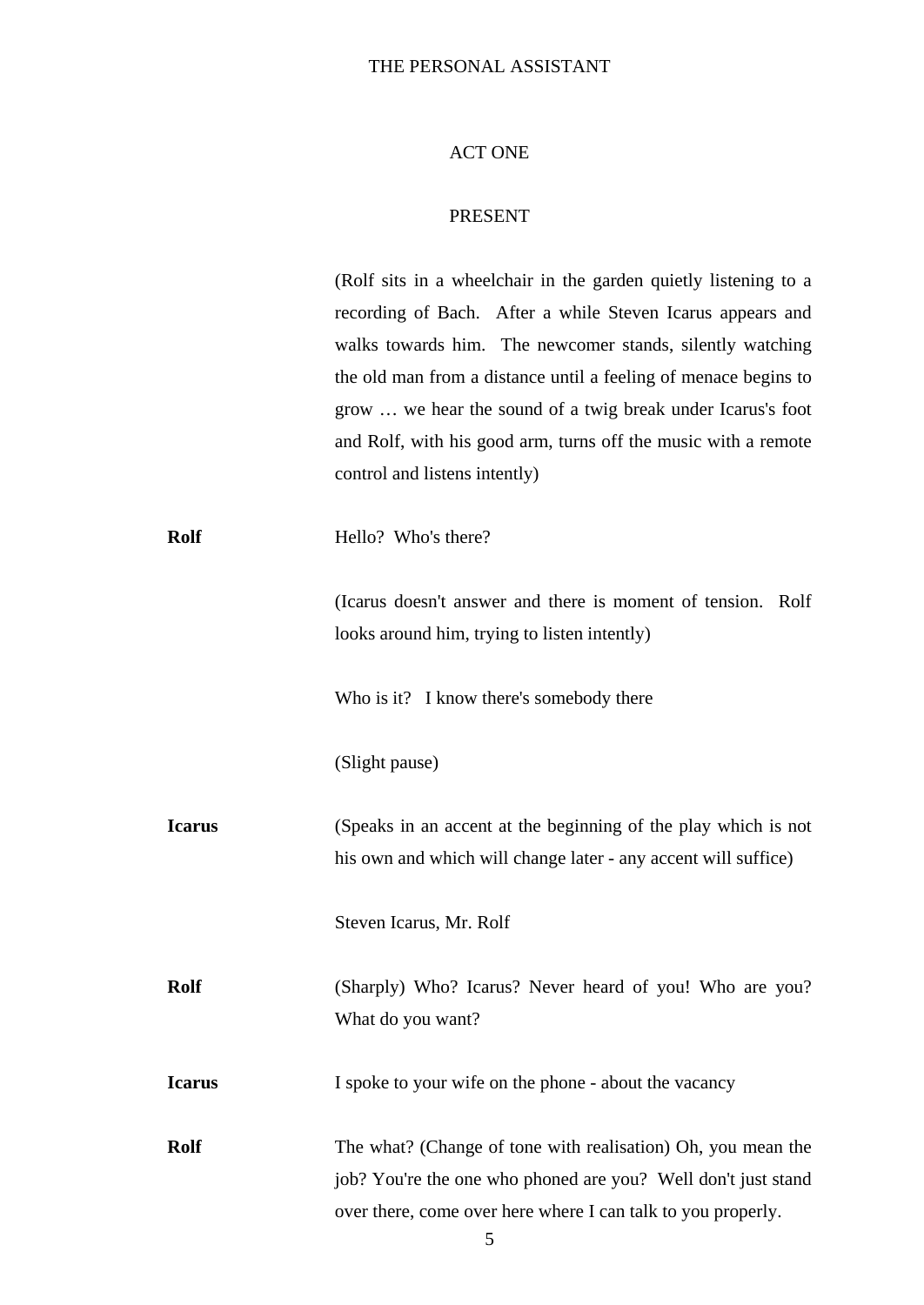(He does so and in the following exchange Rolf, due to his sight problem doesn't look at him but past him in the way that people with problems of vision sometimes do)

- **Rolf** What did you say your name was? **Icarus** Icarus, sir, Steven Icarus
- **Rolf** "Icarus" a very unusual name and you've come about the job have you? Well in that case I suppose I should ask you one or two questions, give you some sort of an interview … Have you got a clean driving licence Mr. Icarus?
- **I have, sir, yes**
- **Rolf** Have you ever been in trouble with the police?
- **Icarus** No, never
- **Rolf** Do you like Bach?
- **Icarus** I do as a matter of fact
- **Rolf** Good a wonderful composer, wonderful. He and I have a great deal in common you know - he had trouble with his sight as well, so I'm not on my own - I only wish I could write music as well as he. Were you aware of my condition?
- **Icarus** Yes, it was mentioned in the advert
- **Rolf** Of course ... I can make out shapes but that's about all ... You have references I suppose?
- **Icarus** (Going into his pocket to take out paper) Yes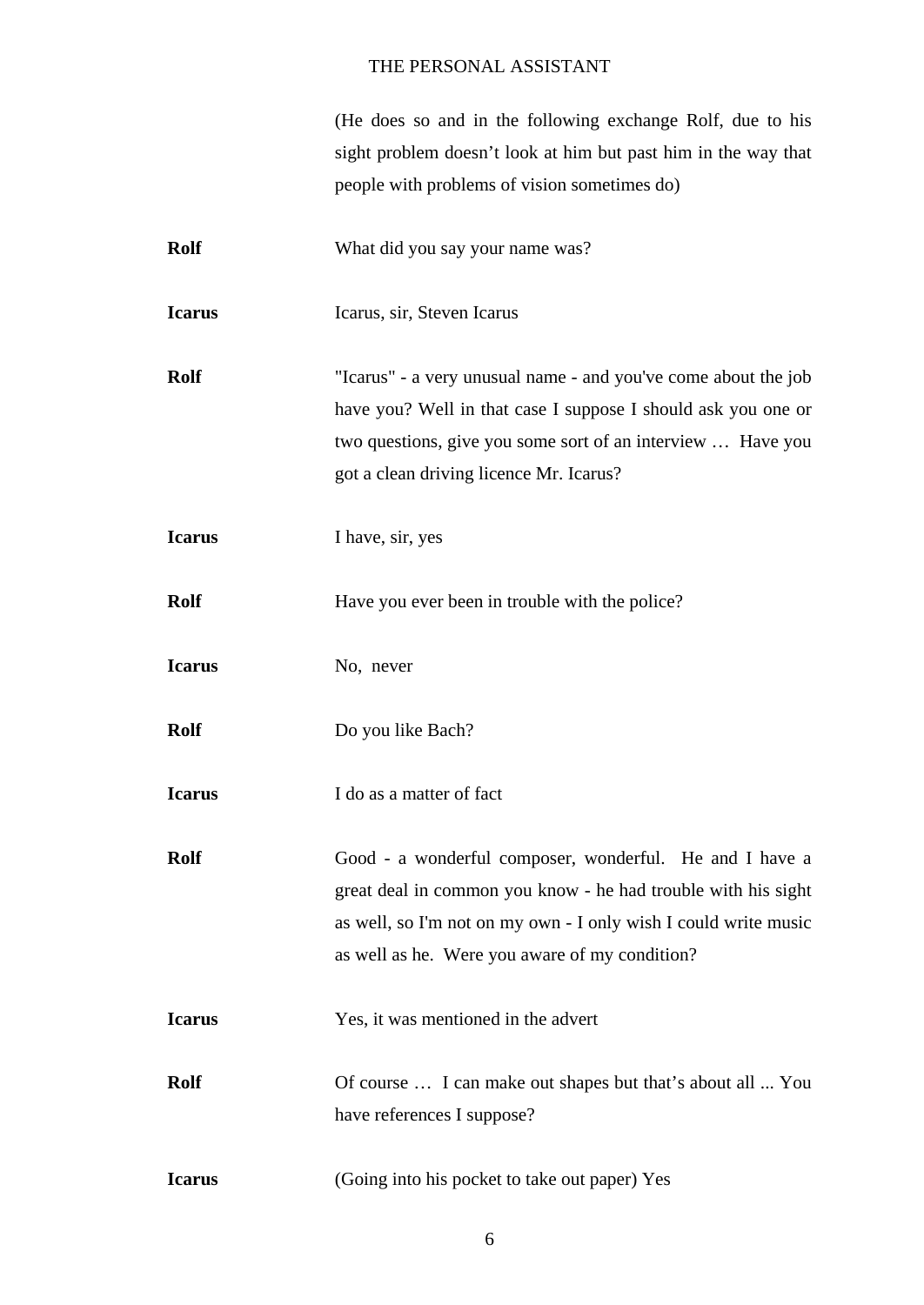| <b>Rolf</b>   | There's no need now - my wife can read them later. You know        |
|---------------|--------------------------------------------------------------------|
|               | what the job entails?                                              |
|               |                                                                    |
| <b>Icarus</b> | Yes, she told me on the phone                                      |
|               |                                                                    |
| <b>Rolf</b>   | Good - you've actually just missed her, she's just popped out.     |
|               | The terms are that if we consider you're suitable, you're to live  |
|               | in a flat in the village - you have to be on call whenever you're  |
|               | needed. You can have Sundays off, I don't go anywhere on           |
|               | Sundays, but the rest of the time you have to be readily           |
|               | available - is that understood? I know the money isn't much -      |
|               |                                                                    |
| <b>Icarus</b> | It'll be fine                                                      |
|               |                                                                    |
| <b>Rolf</b>   | (Surprised) You mean you'll take it?                               |
|               |                                                                    |
| <b>Icarus</b> | Yes                                                                |
|               |                                                                    |
| <b>Rolf</b>   | Just like that?                                                    |
|               |                                                                    |
| <b>Icarus</b> | Just like that                                                     |
|               |                                                                    |
| <b>Rolf</b>   | But you haven't seen the flat yet                                  |
|               |                                                                    |
| <b>Icarus</b> | I'm sure it'll be satisfactory                                     |
|               |                                                                    |
| <b>Rolf</b>   | I'm not an easy man to work for Mr. Icarus - I get very moody      |
|               | at times                                                           |
|               |                                                                    |
| <b>Icarus</b> | That's understandable.                                             |
|               |                                                                    |
| <b>Rolf</b>   | Well if you're sure you really want the job  everything seems      |
|               | to be in order - I suppose you can consider yourself hired - for a |
|               | trial period at least. When do you think you'd be able to start?   |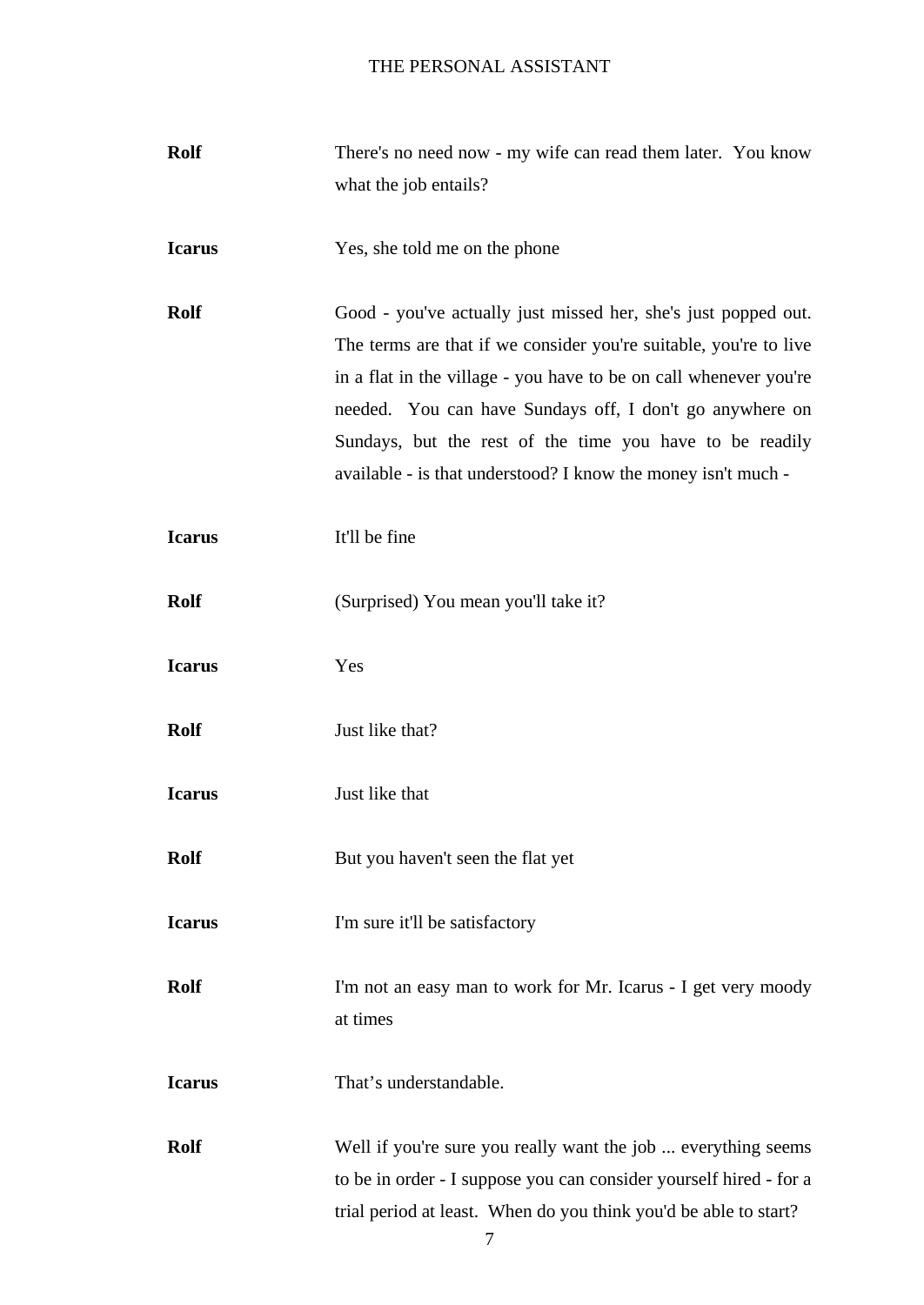**Icarus** Right now if you like

**Rolf** That's what I like to hear - decisiveness - I can't stand procrastination ... you're not local though are you?

**Icarus** No, sir

**Rolf** I can tell that by your accent - you can probably tell that I'm not from round here too - we came here on retirement, my wife and I - a nice spot, we thought, near the coast and the country, the best of both worlds - I was really pleased to get away from the rat race I can tell you - I couldn't stand living in the city with all that squalor and degradation - you know what I mean, don't you?

**Icarus** (Pointedly) Yes, sir, I know exactly what you mean ...

# PAST CHANGE OF SCENE - CROSS FADE AND MUSIC PLAYS FROM AN EARLIER ERA

(Noises of traffic and city at night. A young girl in a ragged coat appears sitting on the ground holding out her hand begging to invisible passers-by - [if parts are being doubled Icarus and Rolf at this point are putting on coats to become part of a foursome returning from an evening out at the theatre so to cater for this we need to allow the girl plenty of time to time to beg, perhaps to the audience]. The women come on first)

**Beggar** (To invisible passers-by) Spare some change ... any loose change? (This is repeated several times as she begs to the invisible people passing)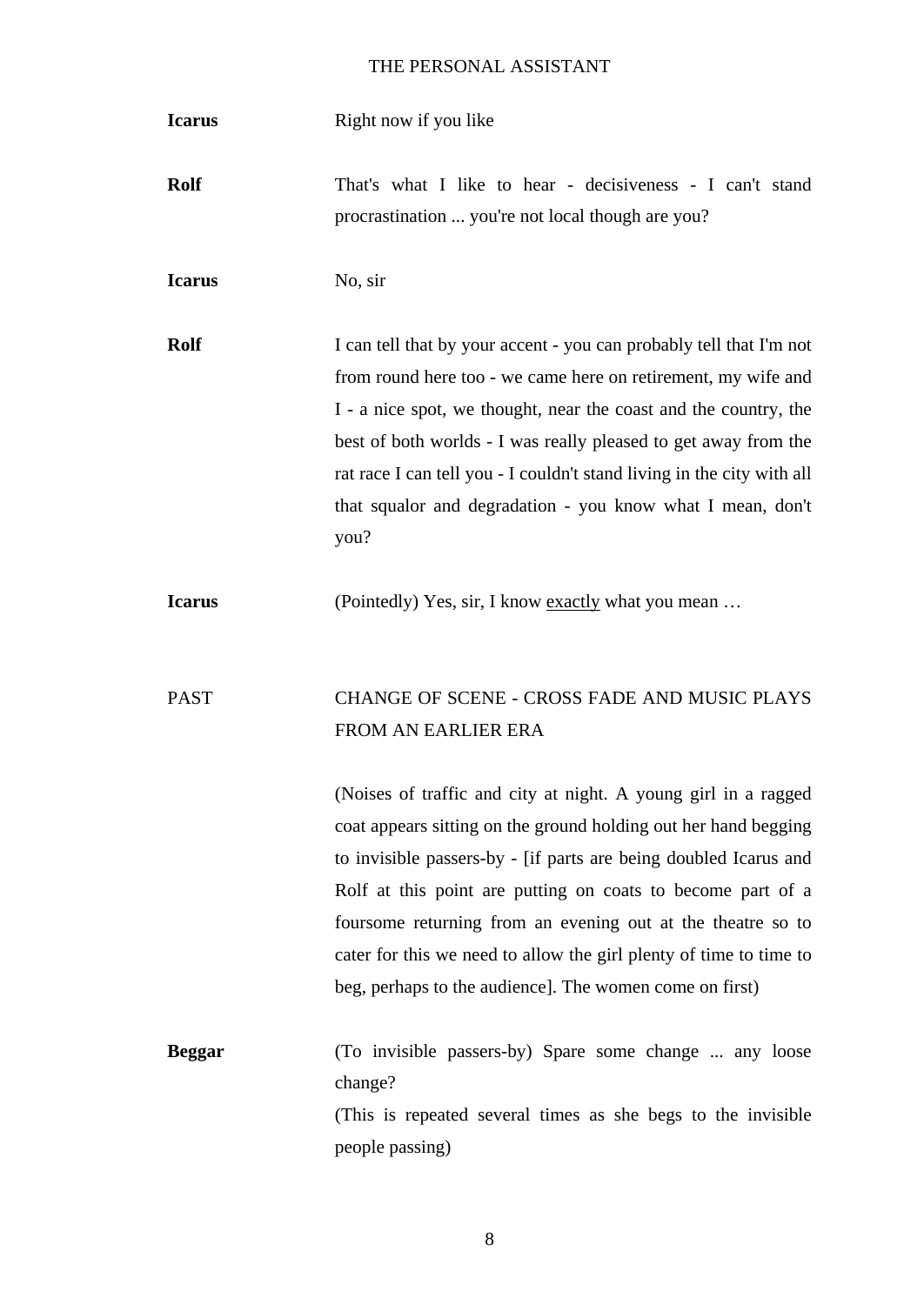| Julie         | THE PERSONAL ASSISTANT<br>Now where have they got to? (Shouting to the men off) Come |
|---------------|--------------------------------------------------------------------------------------|
|               | on you two, we haven't got all night                                                 |
| <b>Jerry</b>  | (Off) Coming                                                                         |
|               |                                                                                      |
| Julie         | What on earth are they doing?                                                        |
| Corin         | The last I saw of them they were drooling over some car in a                         |
|               | garage window                                                                        |
| Julie         | Honestly, they're like a couple of kids                                              |
| Corin         | Men are like that - they never grow up - didn't you know that?                       |
| Julie         | I wouldn't care if we could afford a new car but we can't                            |
| Corin         | I think they have different priorities to us                                         |
| Julie         | You can say that again. Jerry! Giles! What on earth are you<br>doing? Come on!       |
|               | (If doubling, some ad-libbing may be needed to cover until they<br>arrive)           |
|               | (The men come on)                                                                    |
| Julie         | Here they are - (To Jerry) Get a move on                                             |
| <b>Jerry</b>  | (To Giles as they come on) Do you see the way she bullies me?                        |
|               | I'm the original henpecked husband                                                   |
|               | (They all see the beggar motioning with outstretched hand)                           |
| <b>Beggar</b> | Spare change? Any spare change missus?                                               |
|               | (To Giles & Corin) Spare change? Spare change mister?<br>9                           |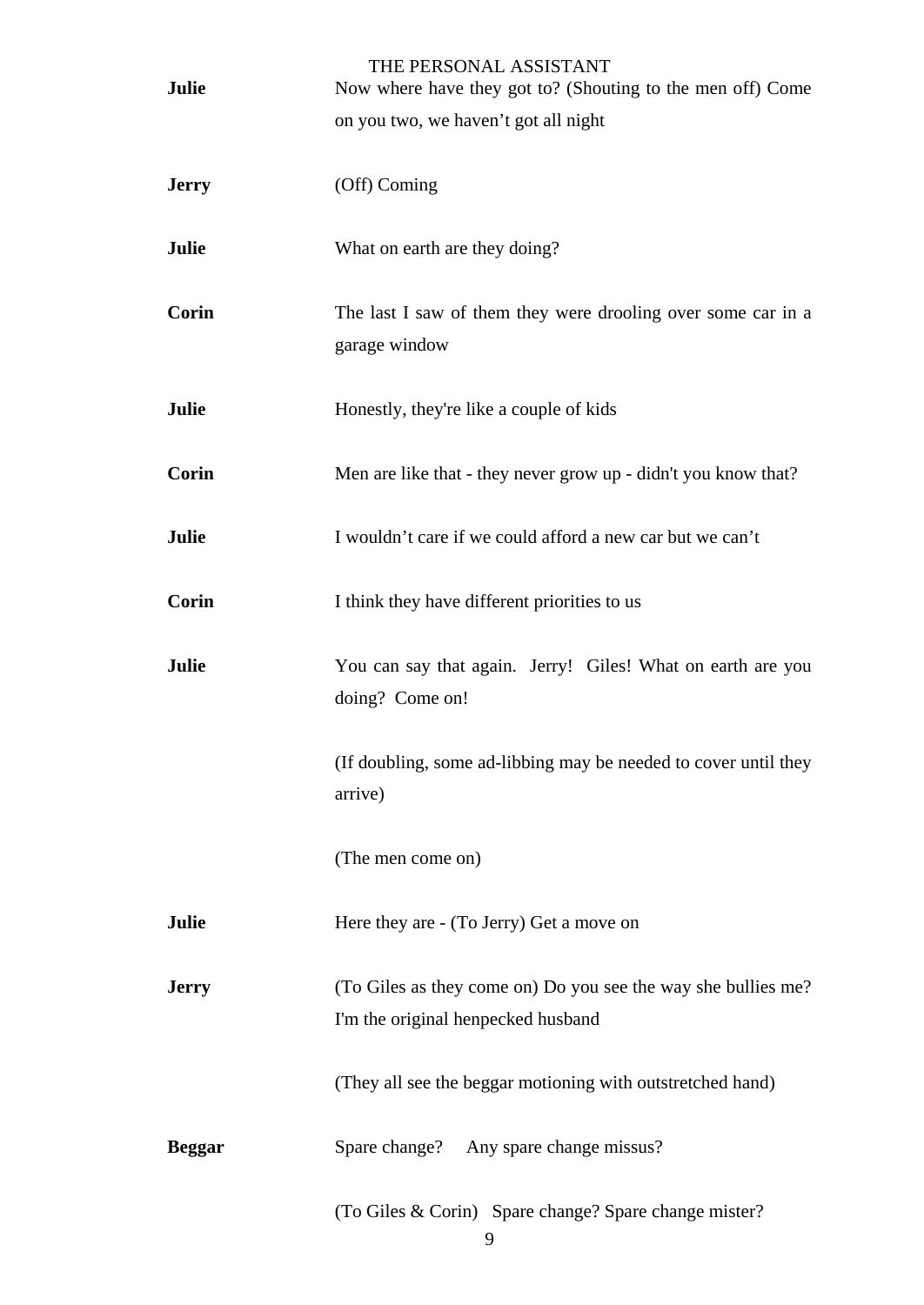(Giles is having nothing to do with her and takes his wife's arm, moving her away from the beggar but Corin breaks away and goes to give the girl a coin from her purse)

| <b>Beggar</b> | <b>Thanks</b>                                                                               |
|---------------|---------------------------------------------------------------------------------------------|
|               | (To Julie) Spare change missus?                                                             |
|               | (Julie stops, opens her bag and hands the girl a note)                                      |
| <b>Beggar</b> | (Pleased at the amount) Good on yer!                                                        |
| <b>Giles</b>  | For heaven's sake don't encourage them - that's just what they<br>want                      |
| <b>Beggar</b> | (To Jerry) Spare change mister?                                                             |
|               | (He doesn't give her money but pauses briefly to bend down<br>and whisper something to her) |
| <b>Beggar</b> | (Disbelieving) Oh yeah?                                                                     |
| <b>Giles</b>  | (Off) Come on Jerry                                                                         |
| <b>PAST</b>   | JERRY AND JULIE'S HOUSE - THE FOUR OF THEM<br><b>COME IN</b>                                |
| Julie         | Let me take your coat                                                                       |
| <b>Corin</b>  | <b>Thanks</b>                                                                               |
| <b>Giles</b>  | (Going to warm his hands on the fire) I didn't realise how cold<br>it was                   |
| <b>Jerry</b>  | (To Corin) Can I get you a drink?<br>10                                                     |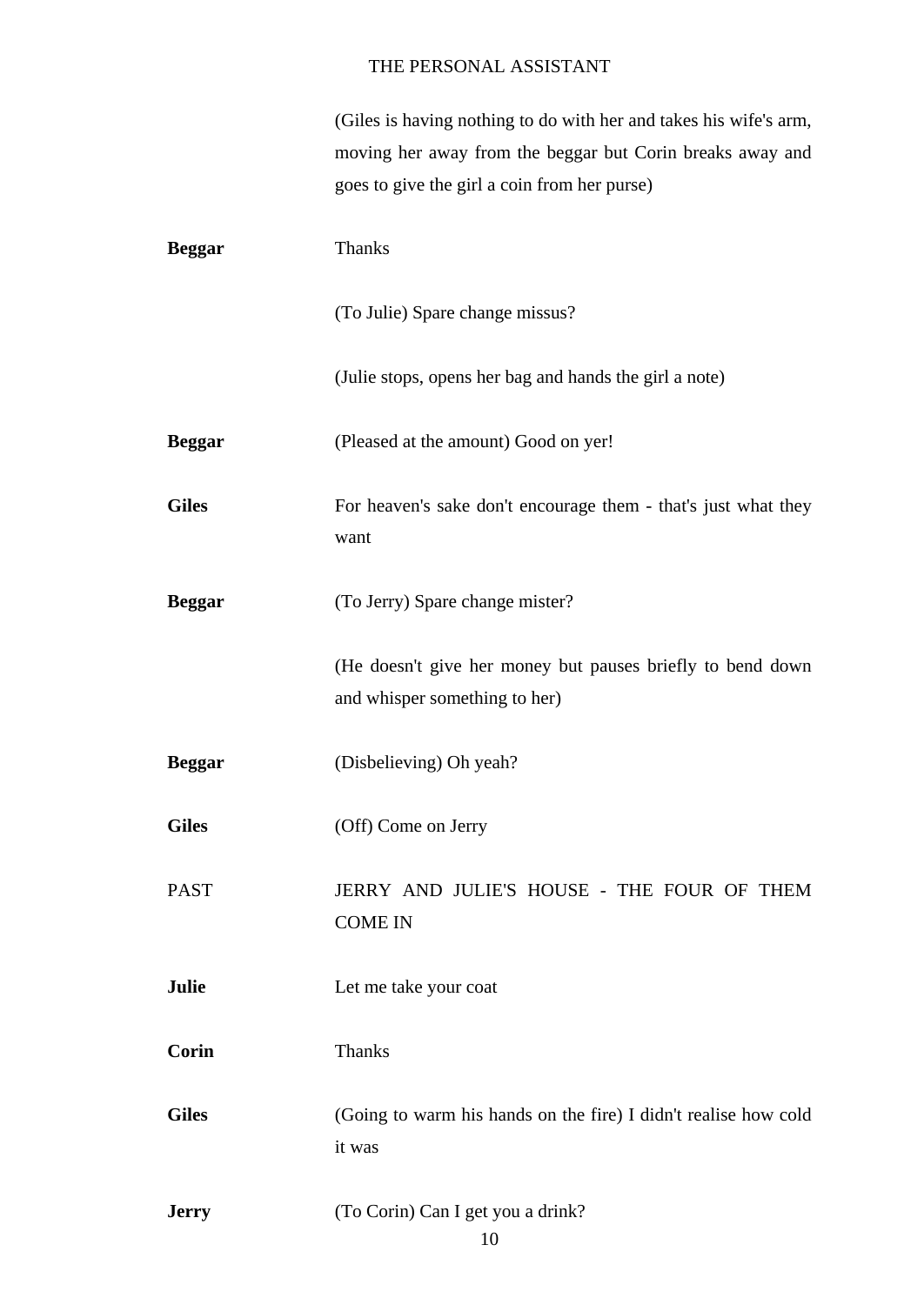| Corin        | Just a fruit juice for me                                                                                                                          |
|--------------|----------------------------------------------------------------------------------------------------------------------------------------------------|
| <b>Jerry</b> | What about you Giles?                                                                                                                              |
| <b>Giles</b> | Got any whiskey?                                                                                                                                   |
| <b>Jerry</b> | Of course - anything in it?                                                                                                                        |
| <b>Giles</b> | No thanks - sacrilege to dilute it                                                                                                                 |
| <b>Corin</b> | (Hesitant) You will remember that you have to drive the baby-<br>sitter home                                                                       |
| <b>Giles</b> | I know that                                                                                                                                        |
| <b>Corin</b> | Only I don't want -                                                                                                                                |
| <b>Giles</b> | (Tetchily) Yes, I said all right                                                                                                                   |
| Julie        | (Sensing aggravation - to Corin) You couldn't give me a hand<br>in the kitchen?                                                                    |
| Corin        | Sure                                                                                                                                               |
|              | (They both exit temporarily out of sight)                                                                                                          |
| <b>Giles</b> | Women! Why do they think they have to wet nurse you all the<br>time?                                                                               |
| <b>Jerry</b> | (Giving him glass) She's just worried about your welfare                                                                                           |
| <b>Giles</b> | I can take care of my own welfare - I'm a big boy now - she<br>thinks if I have a couple of whiskies I'm going to get into all<br>kinds of trouble |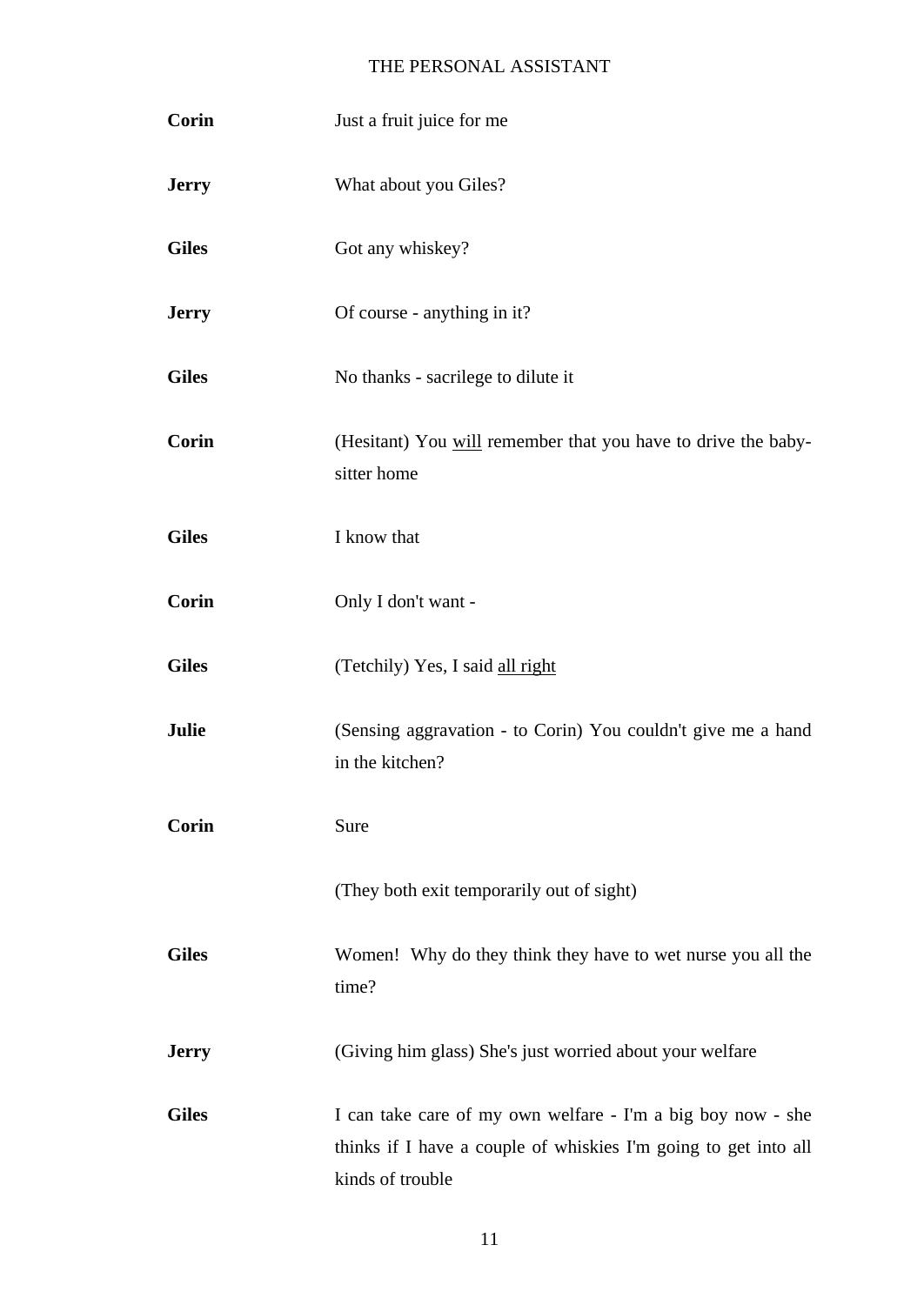| <b>Jerry</b> | It's dangerous stuff, I found it out the other night - I was trying<br>to write, suffering a bad case of writer's block and I'd had a few<br>- thought it might help me to relax - then Julie came in and said<br>the wrong thing at the wrong moment - we exchanged words<br>and she left hurriedly, closely followed by a flying whiskey<br>bottle |
|--------------|------------------------------------------------------------------------------------------------------------------------------------------------------------------------------------------------------------------------------------------------------------------------------------------------------------------------------------------------------|
| <b>Giles</b> | You slung the bottle at her? You ought to take more water with<br>it                                                                                                                                                                                                                                                                                 |
| <b>Jerry</b> | I know, but what can you do? She just caught me at the wrong<br>moment - there was a happy ending though $-$ it missed her and<br>you know what? It didn't break!                                                                                                                                                                                    |
| <b>Giles</b> | So there is a God after all!                                                                                                                                                                                                                                                                                                                         |
|              | (They raise their glasses and laugh)                                                                                                                                                                                                                                                                                                                 |
| <b>PAST</b>  | SCENE CHANGE - JULIE AND CORIN TALKING IN THE<br>KITCHEN AS THEY PREPARE SOME FOOD                                                                                                                                                                                                                                                                   |
| Corin        | How are things then?                                                                                                                                                                                                                                                                                                                                 |
| Julie        | (Sarcastic) Great - they're increasing the workload and cutting<br>down on the money available                                                                                                                                                                                                                                                       |
| Corin        | I don't mean at school, I meant with you and Jerry                                                                                                                                                                                                                                                                                                   |
| Julie        | Not so good                                                                                                                                                                                                                                                                                                                                          |
| Corin        | Why not?                                                                                                                                                                                                                                                                                                                                             |
| Julie        | He's never here - he comes home from work, disappears into<br>his room and that's the last we see of him                                                                                                                                                                                                                                             |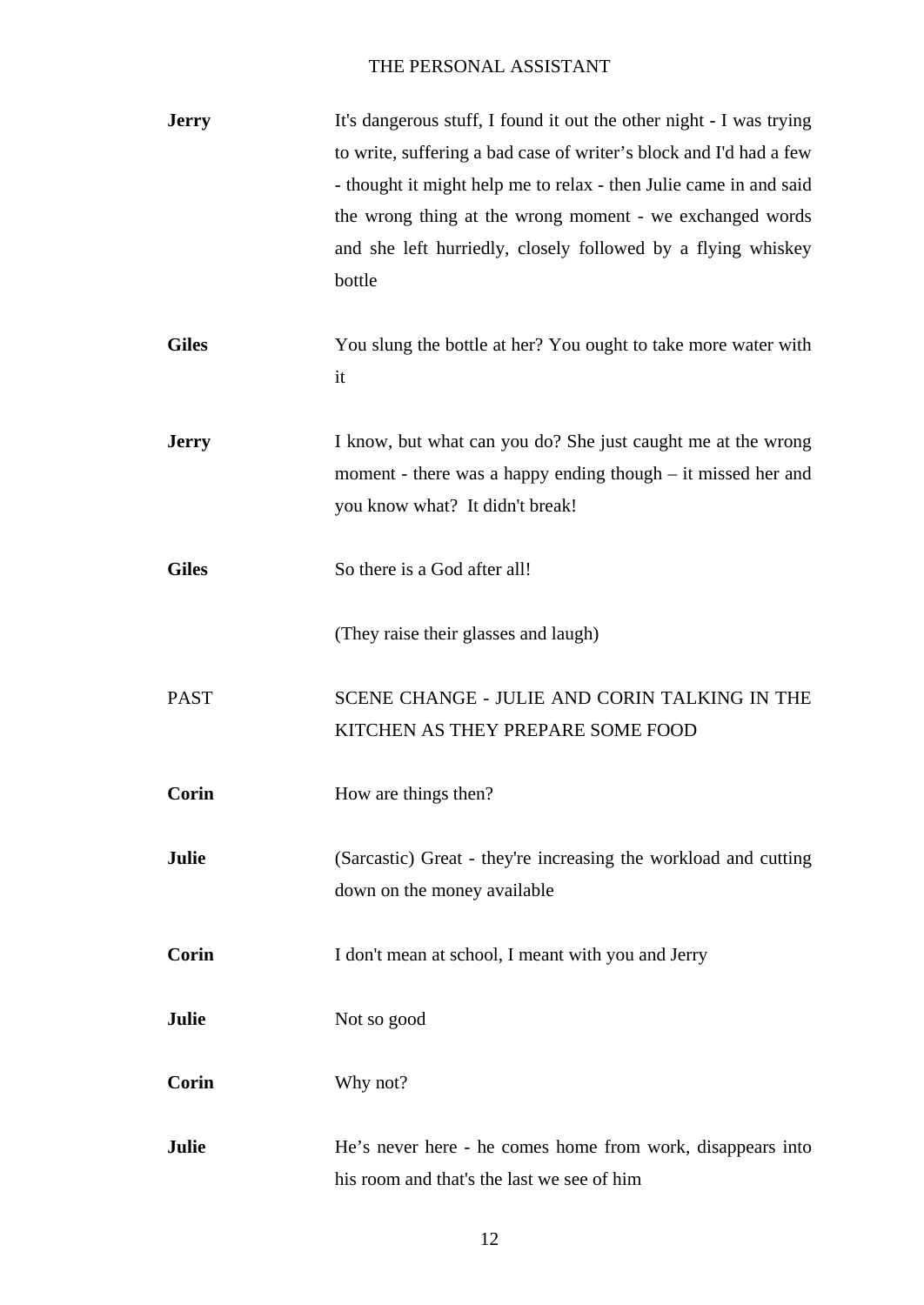| Corin          | Have you tried talking?                                                                                                                                                                                                 |
|----------------|-------------------------------------------------------------------------------------------------------------------------------------------------------------------------------------------------------------------------|
| Julie          | It's a waste of time - all he thinks about is his latest novel - I'm<br>way down his list of priorities                                                                                                                 |
| Corin          | I didn't know things were that bad. Giles has his faults –<br>always away playing golf - but at least I do get to speak to him<br>occasionally                                                                          |
| <b>Julie</b>   | (Hesitatingly) To tell you the truth I went to see a solicitor the<br>other day                                                                                                                                         |
| Corin          | You didn't?                                                                                                                                                                                                             |
| Julie          | Well what am I supposed to do? We never go out anywhere,<br>we never have anyone round - tonight's the first time in ages<br>we've been out and that was only because you rang - I might as<br>well be living on my own |
| Corin          | What about Emma?                                                                                                                                                                                                        |
| Julie          | She never sees him - the only time she gets to speak is when<br>he's finished a chapter and he comes out for coffee - its like<br>living with a hermit                                                                  |
| Corin          | You're not seriously thinking of ?                                                                                                                                                                                      |
| Julie          | I don't know, Corin, I really don't know                                                                                                                                                                                |
| <b>PRESENT</b> | THE MUSIC OF BACH - JERRY AND GILES HAVE<br>MOVED BACK TO THE GARDEN AREA TO BECOME<br>ROLF AND ICARUS AGAIN                                                                                                            |
| <b>Rolf</b>    | Icarus? Are you there? Where the devil have you got?                                                                                                                                                                    |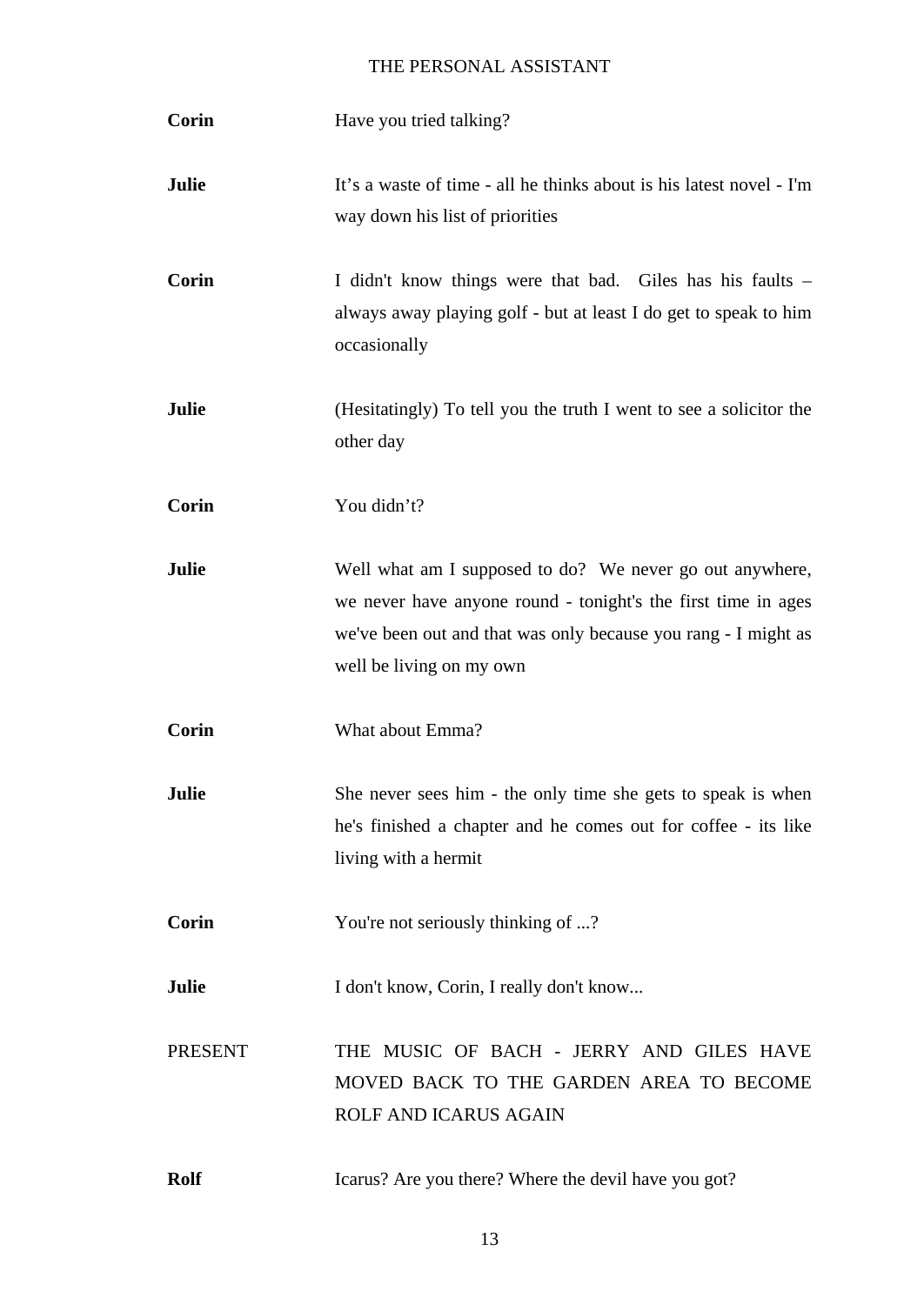**Icarus** Here Mr. Rolf. I was just admiring the garden

**Rolf** You like it? My wife does most of it and we have a man in once a week - I'd like to be able to help but I'm not much good in my present state - I wouldn't know a weed from a wallflower - its true, though, what they say about blindness, it does increase the ability in your other senses - I can hear and smell things now that I never used to before - its still annoying though, the hand that life deals out … Are you a gardener Mr. Icarus?

**Icarus** (Lightly) No, but I did once have a window box.

**Rolf** (Chuckles) Best way - that way you keep control - my wife says the place is beginning to look like a jungle

**Icarus** I wouldn't say that

**Rolf** I like to be brought out here on a summer evening - I sit and listen and take in everything around me - you'd be surprised at some of the things you can hear - and there are such smells, such wonderful aromas - there's a clematis over there by the window and last year we planted some night-scented stock - the perfume is overpowering

> I was very active you know - very independent before this happened - retired on a good pension, looking forward to a nice retirement and had such plans of what I was going to do – then they all came to nothing

> Ironic really - I chose this house for its views over the headland - on a fine day you can see for miles - if you can see. It was built by a retired sea captain so he could look out of his window and be reminded of the life he'd left behind - such wonderful views - and now I can't damned-well see them … I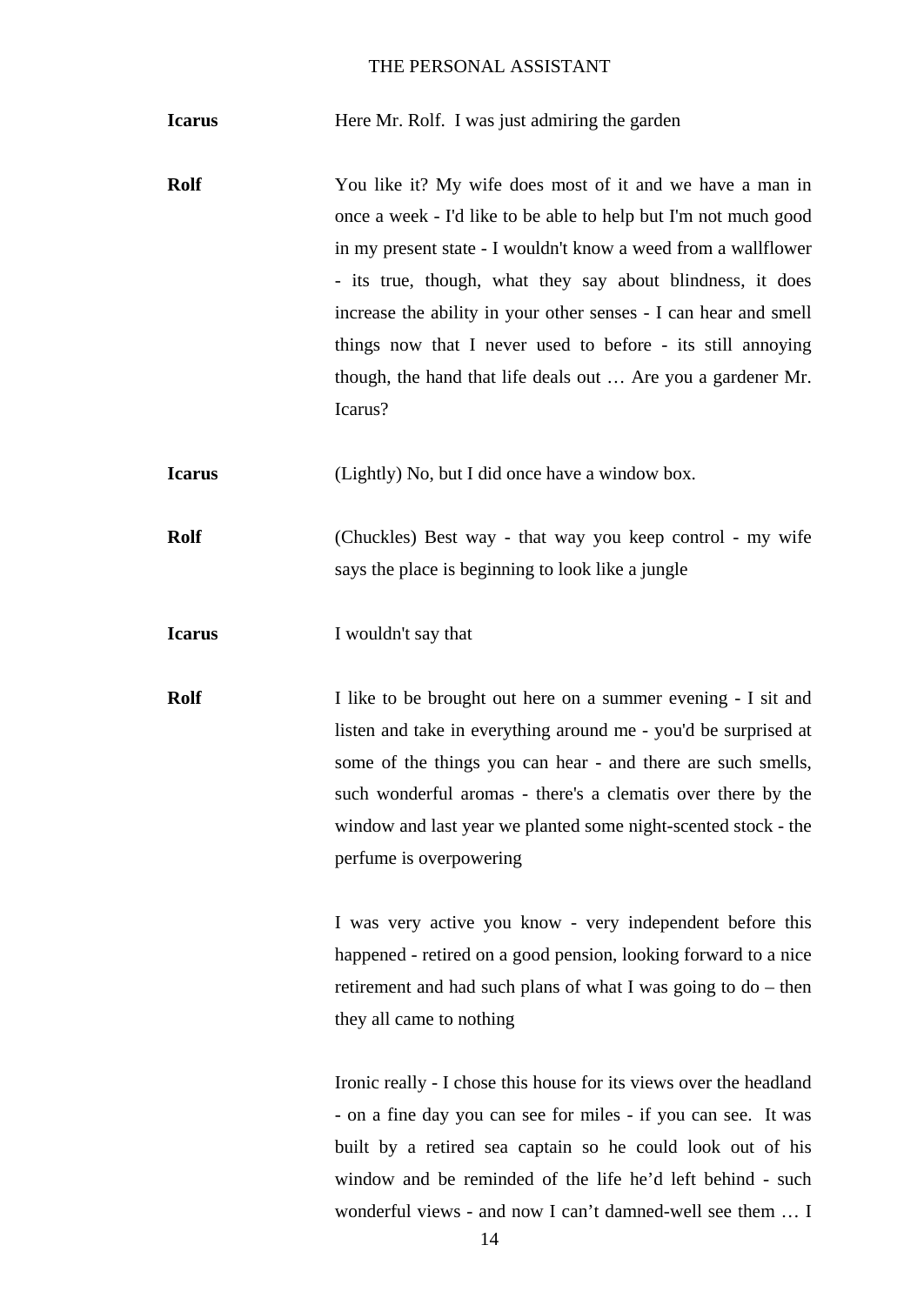can still feel them though - the sea air and the wind - you'd be surprised at how many different moods the wind can have

What about you? You're very quiet. You haven't told me anything about yourself yet. Have you always done this kind of work?

PAST SCENE CHANGE - CROSS FADE BACK TO CORIN AND JULIE IN THE KITCHEN

- **Corin** It seems such a big step to take how would you manage on your own?
- **Julie** I'd still have my job, and Emma will be off to college soon I'm sure I could get by
- **Corin** It seems so final after all this time how long have you been together?
- **Julie** Too long

**Corin** Have you told him how you feel?

**Julie** I hardly get the chance to speak and when I do he's off into his study to finish another chapter - no, I tell a lie, we do speak occasionally - when we're arguing

**Corin** It cant be as bad as all that

**Julie** Can't it?

(Emma, their daughter, comes in, in a hurry to get changed to go out)

**Emma** Hiya!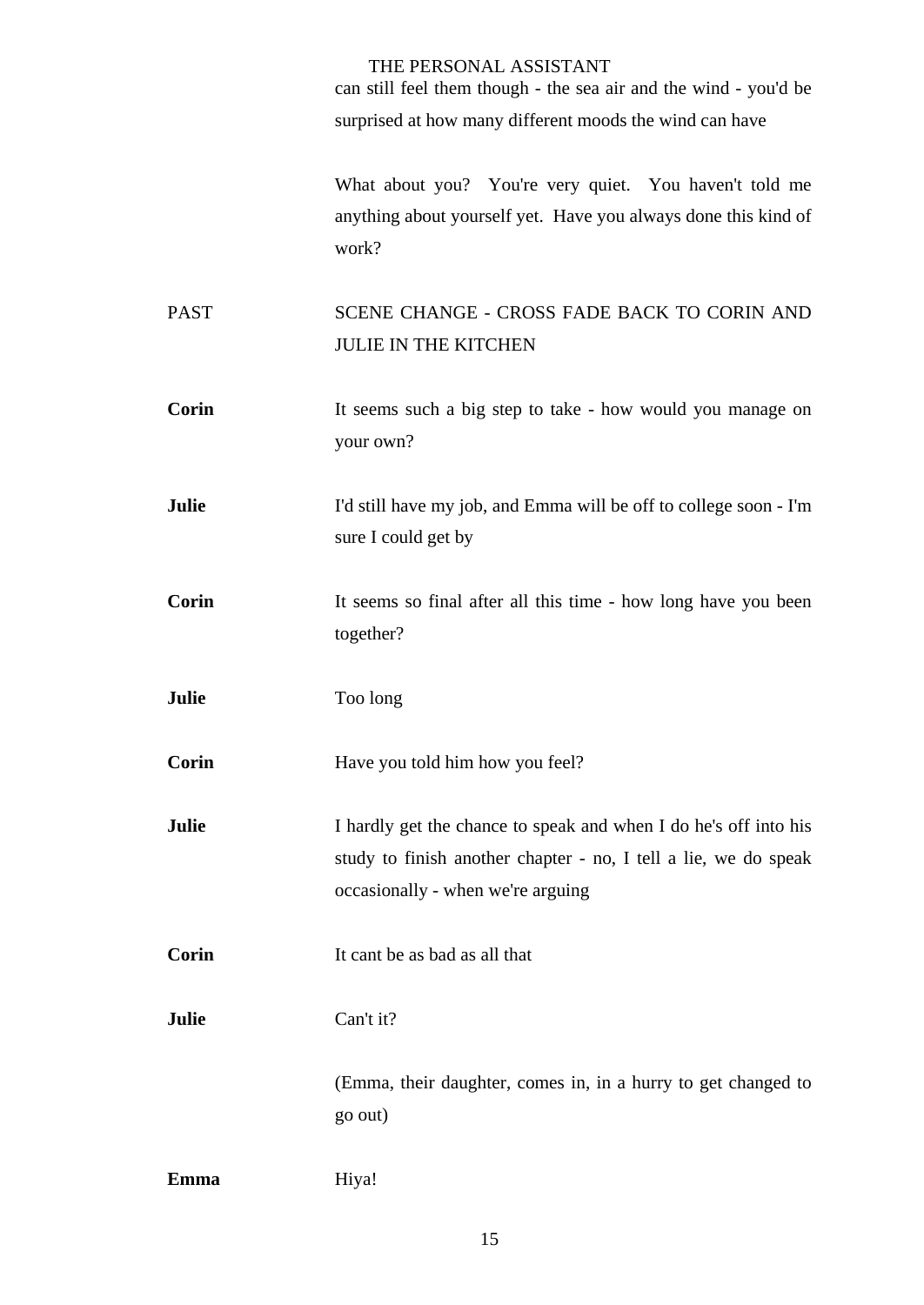| Julie        | You do live here then?                                                                |
|--------------|---------------------------------------------------------------------------------------|
| Emma         | Occasionally                                                                          |
| Julie        | What's the rush?                                                                      |
| <b>Emma</b>  | Gavin's coming round to pick me up                                                    |
| Julie        | Am I allowed to ask where you're going?                                               |
| <b>Emma</b>  | You can ask (implying "But I'm not going to tell you")                                |
| Julie        | Just as long as it's not as late as last time                                         |
| <b>Emma</b>  | Mum, I'm not a little girl any more                                                   |
| Julie        | Perhaps not, but I still worry                                                        |
| <b>Emma</b>  | Is Dad in?                                                                            |
| Julie        | He's talking to Giles                                                                 |
| Emma         | You mean he's actually available? That makes a change                                 |
| <b>Corin</b> | We even managed to drag him out to the theatre                                        |
| Emma         | You're very honoured                                                                  |
| Julie        | See what I mean?                                                                      |
| <b>PAST</b>  | CHANGE OF SCENE - JERRY AND GILES IN THE<br><b>LIVING ROOM</b>                        |
| <b>Giles</b> | Other than throwing whiskey bottles at your better half, how<br>are things otherwise? |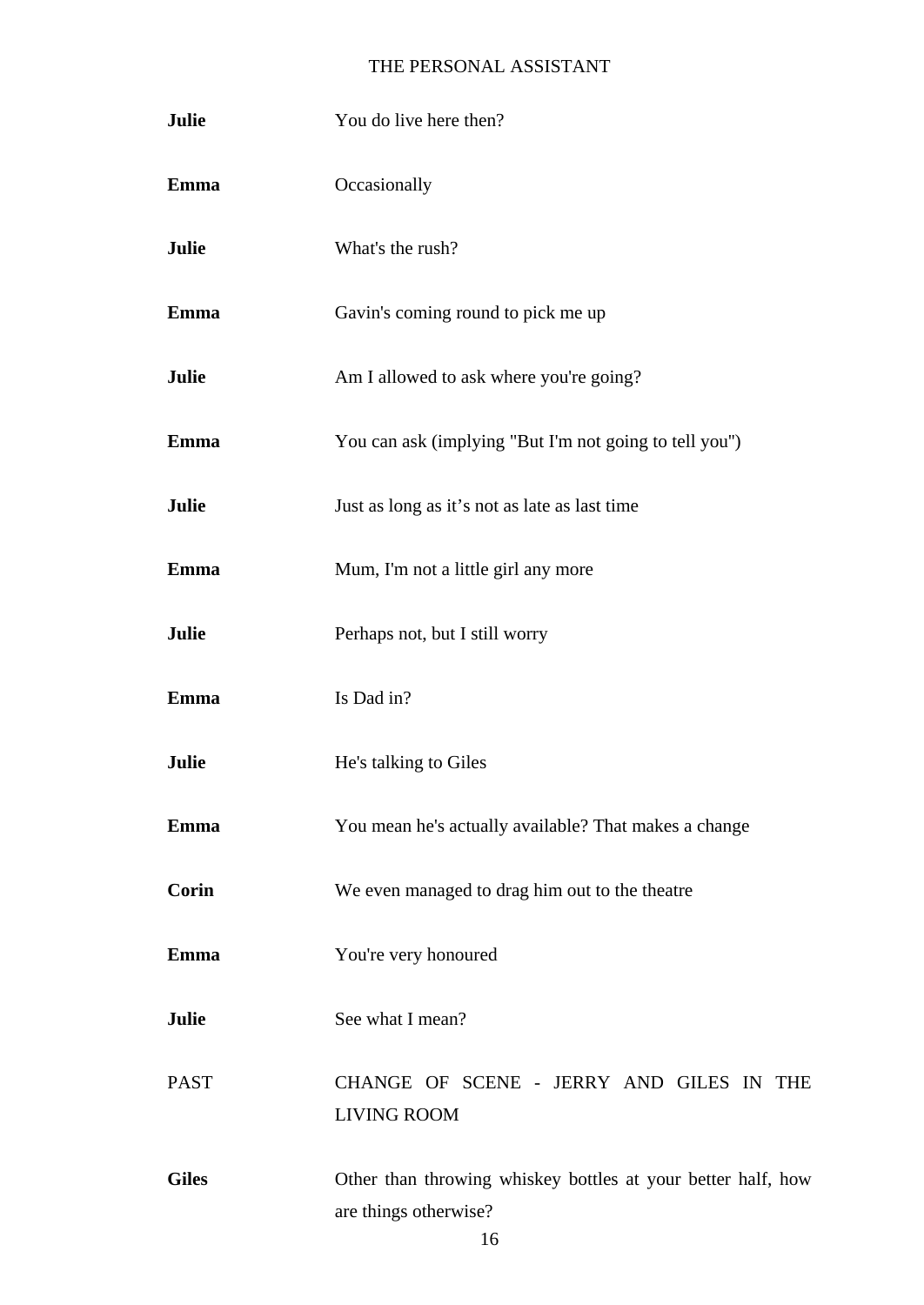| <b>Jerry</b> | (Unconvincingly) Great                                                                                                    |
|--------------|---------------------------------------------------------------------------------------------------------------------------|
| <b>Giles</b> | Jerry, this is me you're talking to                                                                                       |
| <b>Jerry</b> | 0. K., so they're not so great - what do you expect me to say?                                                            |
| <b>Giles</b> | The truth perhaps?                                                                                                        |
| <b>Jerry</b> | The truth?                                                                                                                |
| <b>Giles</b> | Try me                                                                                                                    |
| <b>Jerry</b> | Julie and I seem to do nothing but argue lately.                                                                          |
| <b>Giles</b> | What about?                                                                                                               |
| <b>Jerry</b> | We don't need a reason                                                                                                    |
| <b>Giles</b> | Have you thought about counseling?                                                                                        |
| <b>Jerry</b> | We did, but we ended up arguing over which one to go to -<br>Emma had to referee                                          |
| <b>Giles</b> | How old is Emma now?                                                                                                      |
| <b>Jerry</b> | Seventeen. Why?                                                                                                           |
| <b>Giles</b> | I thought so - a dangerous time - the chicks flying the nest - a<br>time to take stock  are you feeling O.K. in yourself? |
| <b>Jerry</b> | What are you? Some kind of agony aunt?                                                                                    |
| <b>Giles</b> | Not so good eh?                                                                                                           |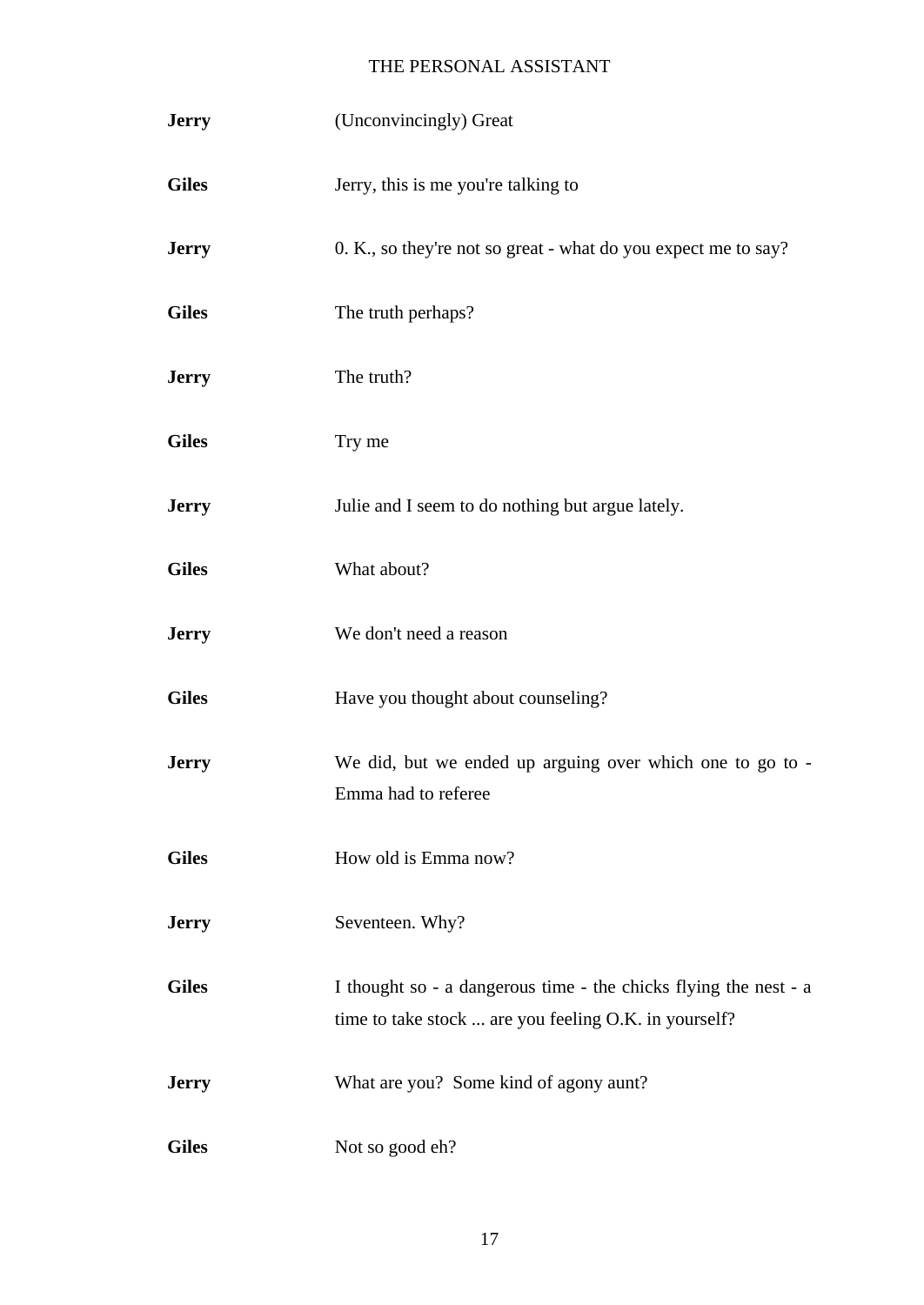| <b>Jerry</b> | Have you ever been through a period, Giles, when you're totally      |
|--------------|----------------------------------------------------------------------|
|              | and absolutely pissed off with life? So pissed off that you don't    |
|              | want to wake up in the morning and when you do you just want         |
|              | to close your eyes again because you know exactly what the           |
|              | day holds in store for you - you know the shower's going to be       |
|              | cold because your daughter will have taken all the hot water         |
|              | again; you know there are going to be traffic jams on the way        |
|              | to work because they're there in the same place every morning;       |
|              | you know the boss is going to tear you off a strip for being late    |
|              | because he does the same every day and you know the students         |
|              | won't really be interested in the finer points of English literature |
|              | because they'd sooner be talking about the football they             |
|              | watched on last night's T.V.                                         |
|              |                                                                      |
| <b>Giles</b> | You're depressed                                                     |
|              |                                                                      |
| <b>Jerry</b> | How very observant.                                                  |
|              |                                                                      |
| <b>Giles</b> | Have you seen a doctor?                                              |
|              |                                                                      |
| <b>Jerry</b> | I don't need a doctor                                                |
|              |                                                                      |
| <b>Giles</b> | I know just how you feel                                             |
|              |                                                                      |

**Jerry** You don't - you don't know how I feel because you're you and I'm me

Giles I do - I've been there myself

**Jerry** You can't have - you've got to Head of Department, on your way to the top, you'll soon be applying for deputy principal's jobs and look at me

Giles I'm looking

**Jerry** What do you see?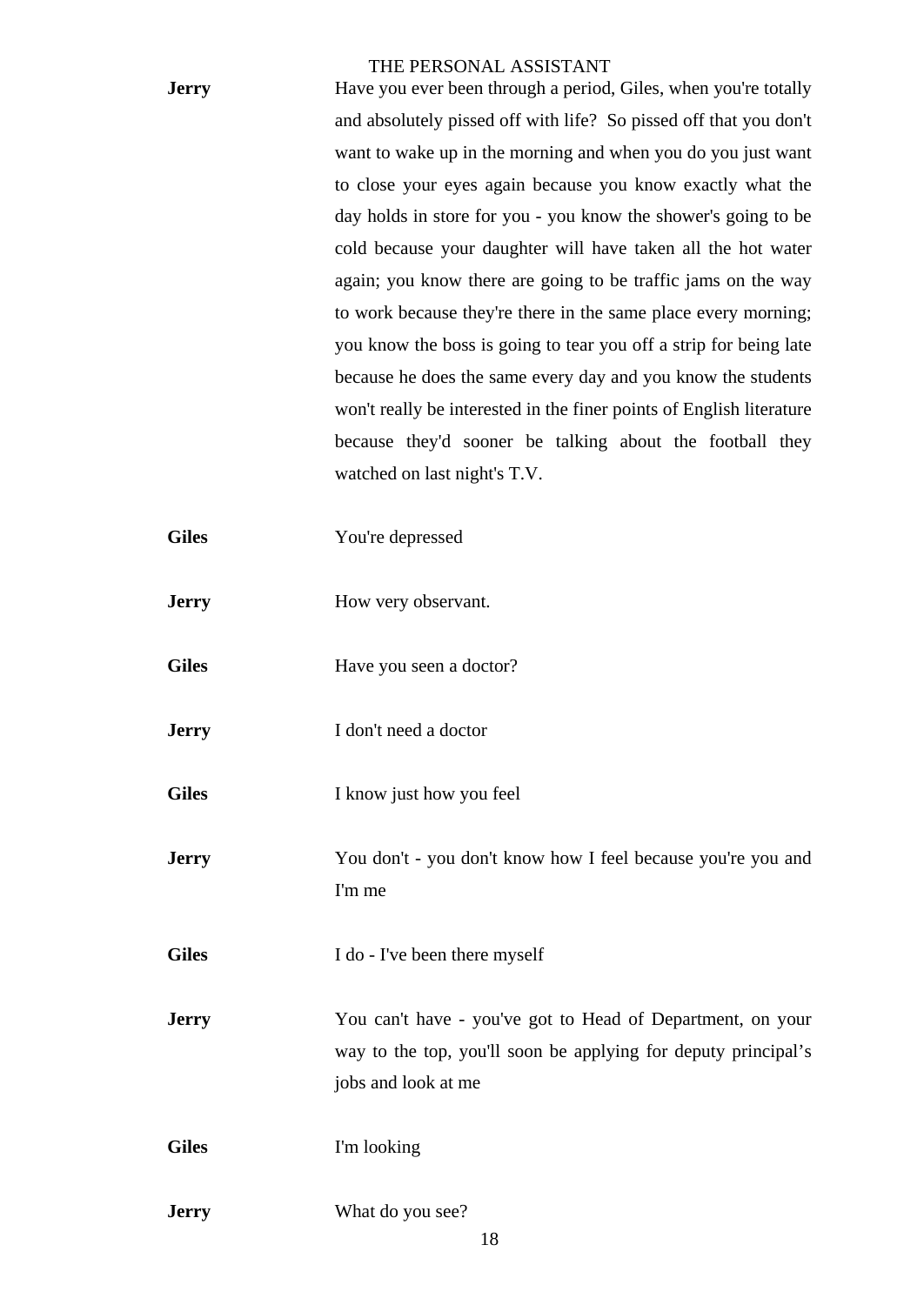| <b>Giles</b> | I see a good-looking guy                                                                                                                                                                                                                                                                                                                    |
|--------------|---------------------------------------------------------------------------------------------------------------------------------------------------------------------------------------------------------------------------------------------------------------------------------------------------------------------------------------------|
| <b>Jerry</b> | - Who's losing his hair -                                                                                                                                                                                                                                                                                                                   |
| <b>Giles</b> | With an attractive wife -                                                                                                                                                                                                                                                                                                                   |
| <b>Jerry</b> | - Who doesn't support him                                                                                                                                                                                                                                                                                                                   |
| <b>Giles</b> | A wonderful home -                                                                                                                                                                                                                                                                                                                          |
| <b>Jerry</b> | - Which is mortgaged to the hilt -                                                                                                                                                                                                                                                                                                          |
| <b>Giles</b> | A nice car -                                                                                                                                                                                                                                                                                                                                |
| <b>Jerry</b> | - That keeps breaking down on me                                                                                                                                                                                                                                                                                                            |
| <b>Giles</b> | You've got a good job. What more do you want?                                                                                                                                                                                                                                                                                               |
| <b>Jerry</b> | Its easy for you to talk, Giles, you're up there on the summit<br>looking down on the rest of us - I'm not even halfway there.<br>You know how long I've been doing this job? Fifteen years -<br>for fifteen years I've done the same thing, taught the same<br>subject to the same students - the only thing that changes are<br>the faces |
| <b>Giles</b> | You need a hobby                                                                                                                                                                                                                                                                                                                            |
| <b>Jerry</b> | I've got a hobby - the writing - only it's not a hobby any more,<br>it's an obsession - it feels like my only way out                                                                                                                                                                                                                       |
| <b>Giles</b> | Why do you need a way out? You talk as if you're trapped                                                                                                                                                                                                                                                                                    |
| <b>Jerry</b> | Well that's the way it feels, Giles - there's no progression in my<br>life, no development - everybody needs some kind of personal<br>development                                                                                                                                                                                           |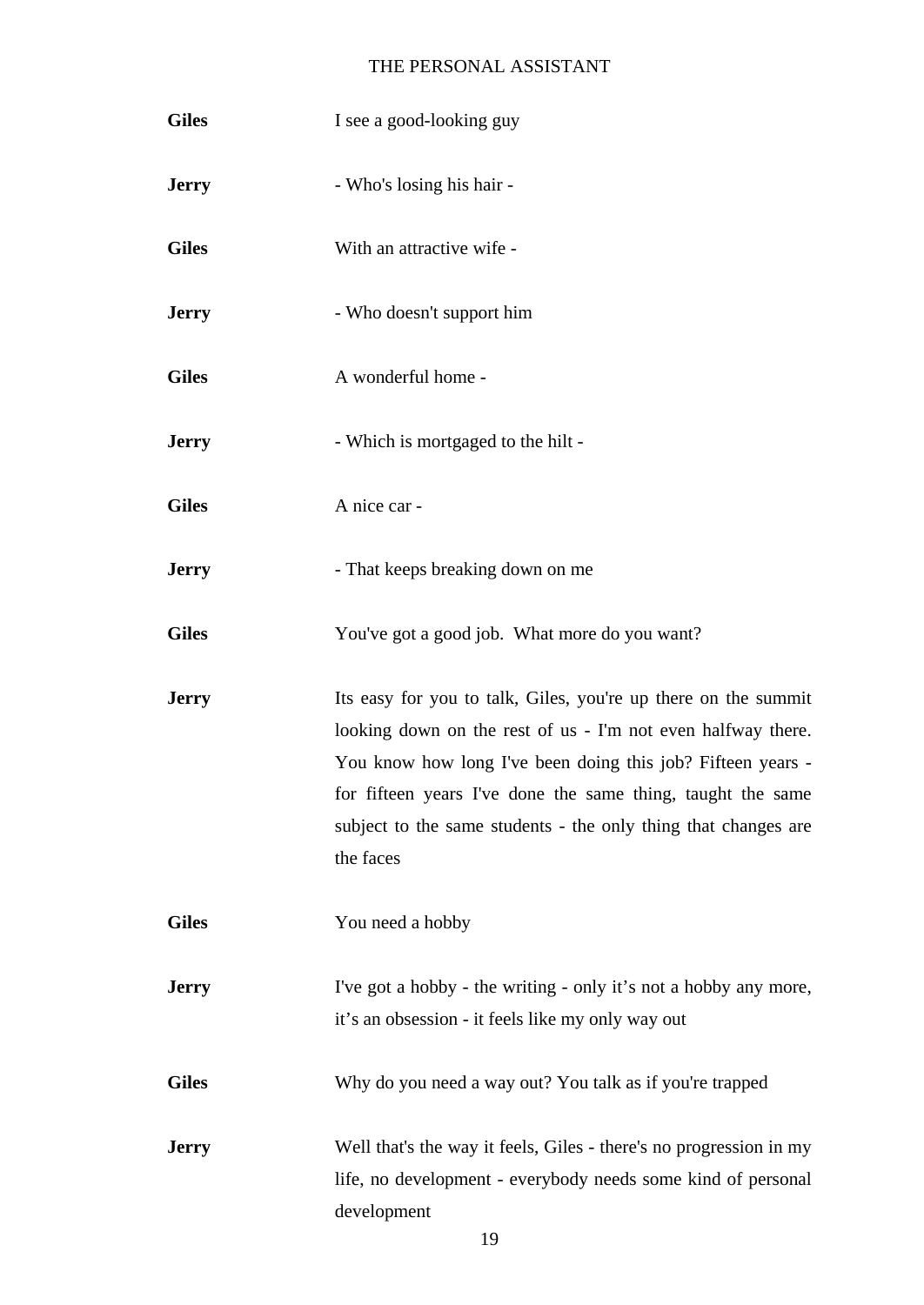(Giles has an idea)

| <b>Giles</b> | Old Hardcastle is retiring soon, isn't he? So there'll be a<br>vacancy coming up on your side for Head of Department                          |
|--------------|-----------------------------------------------------------------------------------------------------------------------------------------------|
| <b>Jerry</b> | So?                                                                                                                                           |
| <b>Giles</b> | So there you are - there's your escape route - if you could get<br>that you'd feel like a new man. Are you going to go for it?                |
| <b>Jerry</b> | I don't know, I tried it before and it wasn't a pleasant<br>experience. I told myself I wasn't going to put myself through<br>all that again. |
| <b>Giles</b> | I think you should                                                                                                                            |
| <b>Jerry</b> | But why?                                                                                                                                      |
| <b>Giles</b> | It would give you the change that you're looking for, the<br>challenge. Are you saying you couldn't do the job?                               |
| <b>Jerry</b> | Of course I could - standing on my head                                                                                                       |
| <b>Giles</b> | Well there you are then                                                                                                                       |
| <b>Jerry</b> | But it would mean so much has le and preparation.                                                                                             |
| <b>Giles</b> | I don't mind giving you a hand.                                                                                                               |
| <b>Jerry</b> | That's kind of you but I'll have to think about it.                                                                                           |
| <b>Giles</b> | If you do apply, can I give you a word of advice. You really<br>need to think about your image.                                               |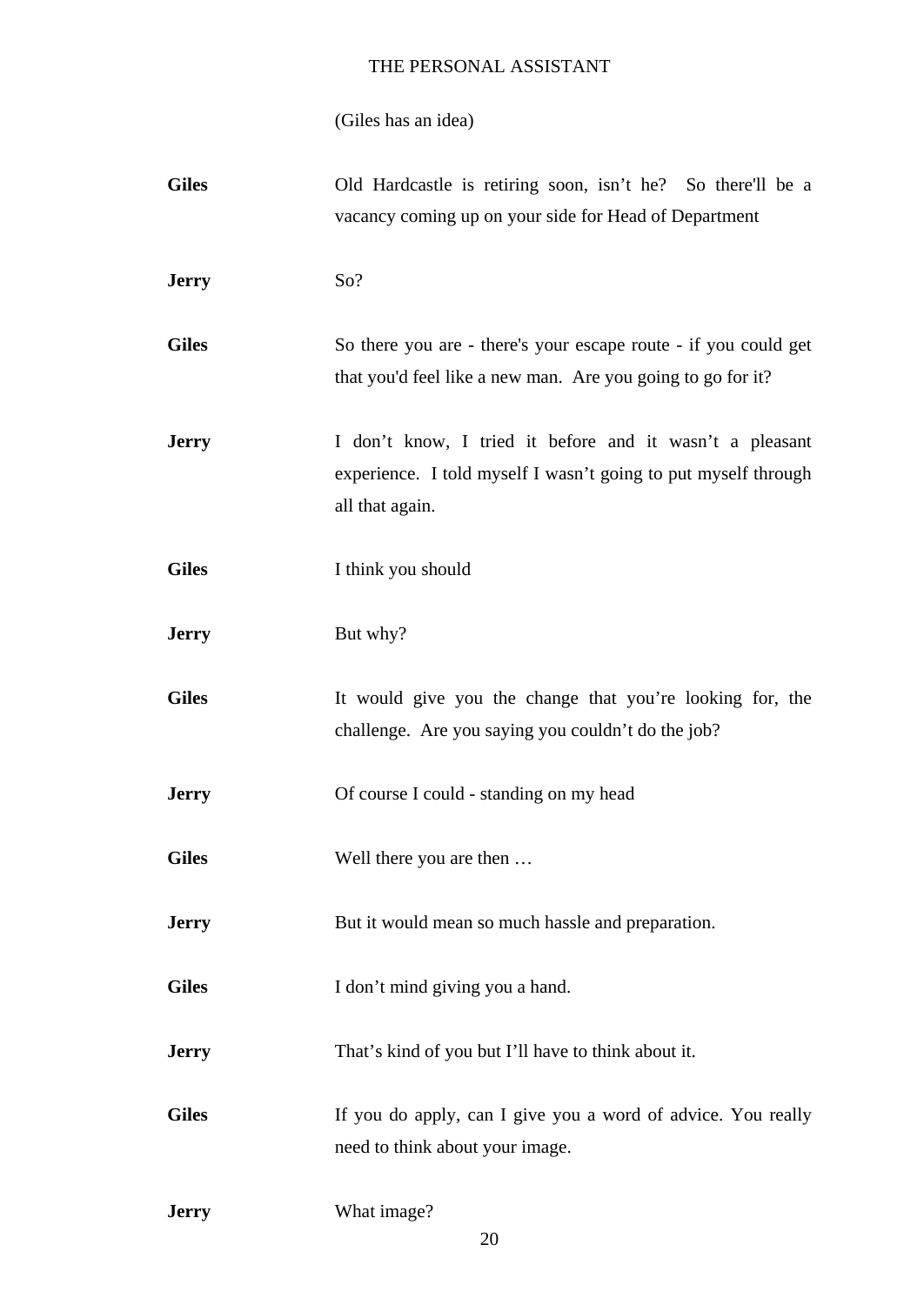| <b>Giles</b> | The risk taker, sailing close to the wind, challenging the system<br>all the time. Abrasiveness is all very well at the lower levels, it<br>shows fire in the belly and the students lap it up but it doesn't<br>work in the corridors of power - you need to try, for once,<br>conforming with the system instead of knocking it. |
|--------------|------------------------------------------------------------------------------------------------------------------------------------------------------------------------------------------------------------------------------------------------------------------------------------------------------------------------------------|
| <b>Jerry</b> | Who? Me?                                                                                                                                                                                                                                                                                                                           |
| <b>Giles</b> | Yes you - you know what I mean - a little bit of diplomacy<br>sometimes goes a long way                                                                                                                                                                                                                                            |
|              | (Enter Emma)                                                                                                                                                                                                                                                                                                                       |
| <b>Emma</b>  | Hi Dad - mum says I've got to speak to you while you're still<br>available                                                                                                                                                                                                                                                         |
| <b>Jerry</b> | My long lost daughter                                                                                                                                                                                                                                                                                                              |
| <b>Emma</b>  | She says if I don't speak to you now I might not see you again<br>for a week                                                                                                                                                                                                                                                       |
| <b>Jerry</b> | Total exaggeration                                                                                                                                                                                                                                                                                                                 |
| <b>Emma</b>  | (Nodding to him) Giles (To Jerry) I've brought you a present –<br>close your eyes.                                                                                                                                                                                                                                                 |
| <b>Jerry</b> | Do I have to? Oh all right (he shuts his eyes)                                                                                                                                                                                                                                                                                     |
| Emma         | Hold out your hands                                                                                                                                                                                                                                                                                                                |
| <b>Jerry</b> | I hate this                                                                                                                                                                                                                                                                                                                        |
| <b>Giles</b> | Do as your daughter says                                                                                                                                                                                                                                                                                                           |

(Jerry does so)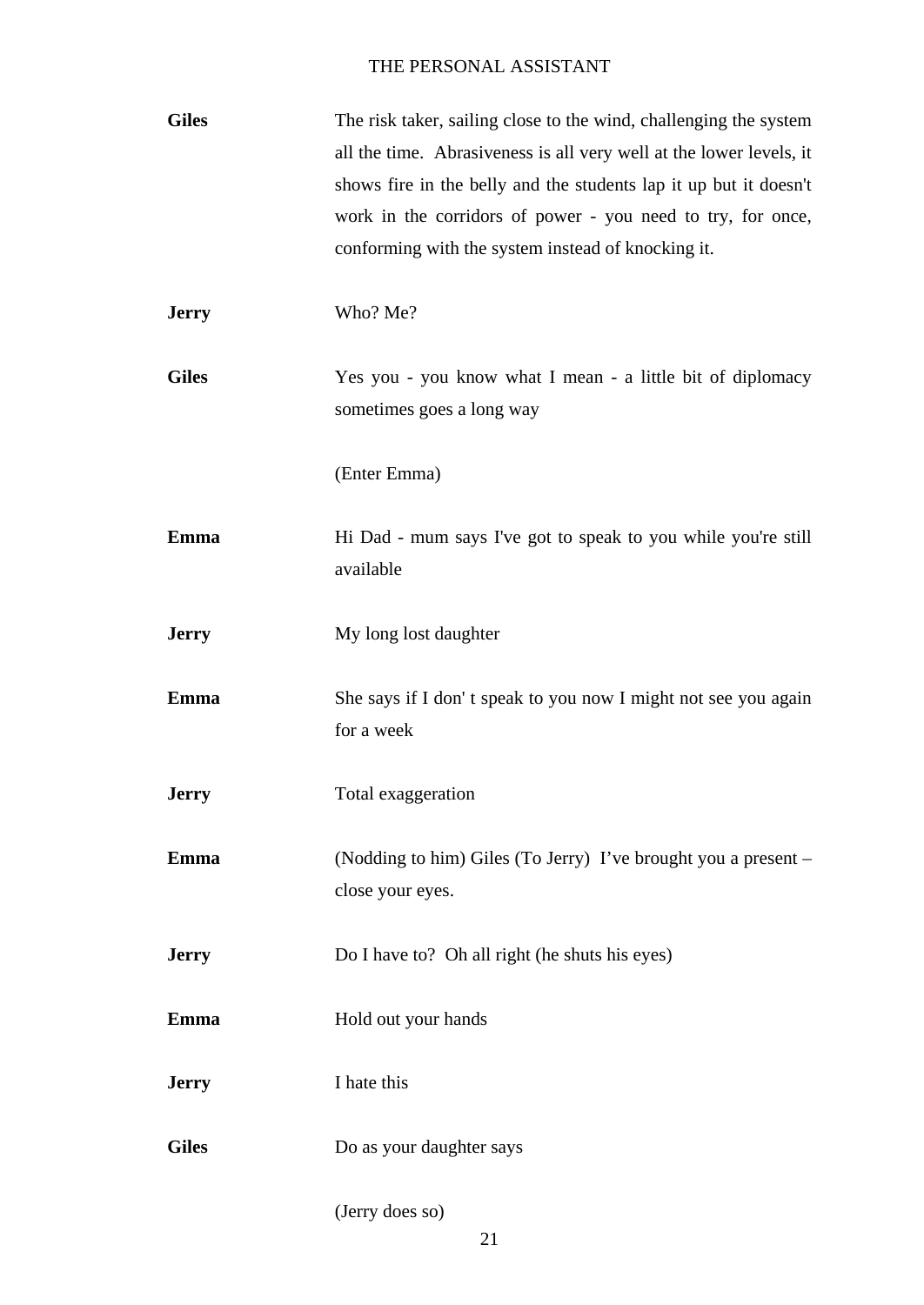| Emma         | (Putting small box into his outstretched hands) There – you can<br>open them now                            |
|--------------|-------------------------------------------------------------------------------------------------------------|
| <b>Jerry</b> | What is it? (Opens box) A mouth organ! What on earth do I<br>want a mouth organ for?                        |
| <b>Emma</b>  | It's a belated birthday present                                                                             |
| <b>Jerry</b> | That was ages ago.                                                                                          |
| Emma         | You can play it when you get stuck with your writing - it'll<br>remind you of me and bring you inspiration. |
|              | (He looks at it and gives a blow)                                                                           |
| <b>Giles</b> | Can you play anything?                                                                                      |
| <b>Jerry</b> | I used to have one when I was a kid but it was so long ago<br>now how did it go?                            |
|              | (He tries to play a tune)                                                                                   |
| <b>Giles</b> | Don't give up the day job                                                                                   |
| Emma         | You're supposed to say, "It's what I've always wanted"                                                      |
| <b>Jerry</b> | (Flatly) It's what I've always wanted                                                                       |
| <b>Giles</b> | Don't be so ungrateful (To Emma) How are you then Emma?                                                     |
| <b>Emma</b>  | Fine                                                                                                        |
| <b>Giles</b> | Is it true you're doing four 'A' levels?                                                                    |
| <b>Emma</b>  | Don't remind me                                                                                             |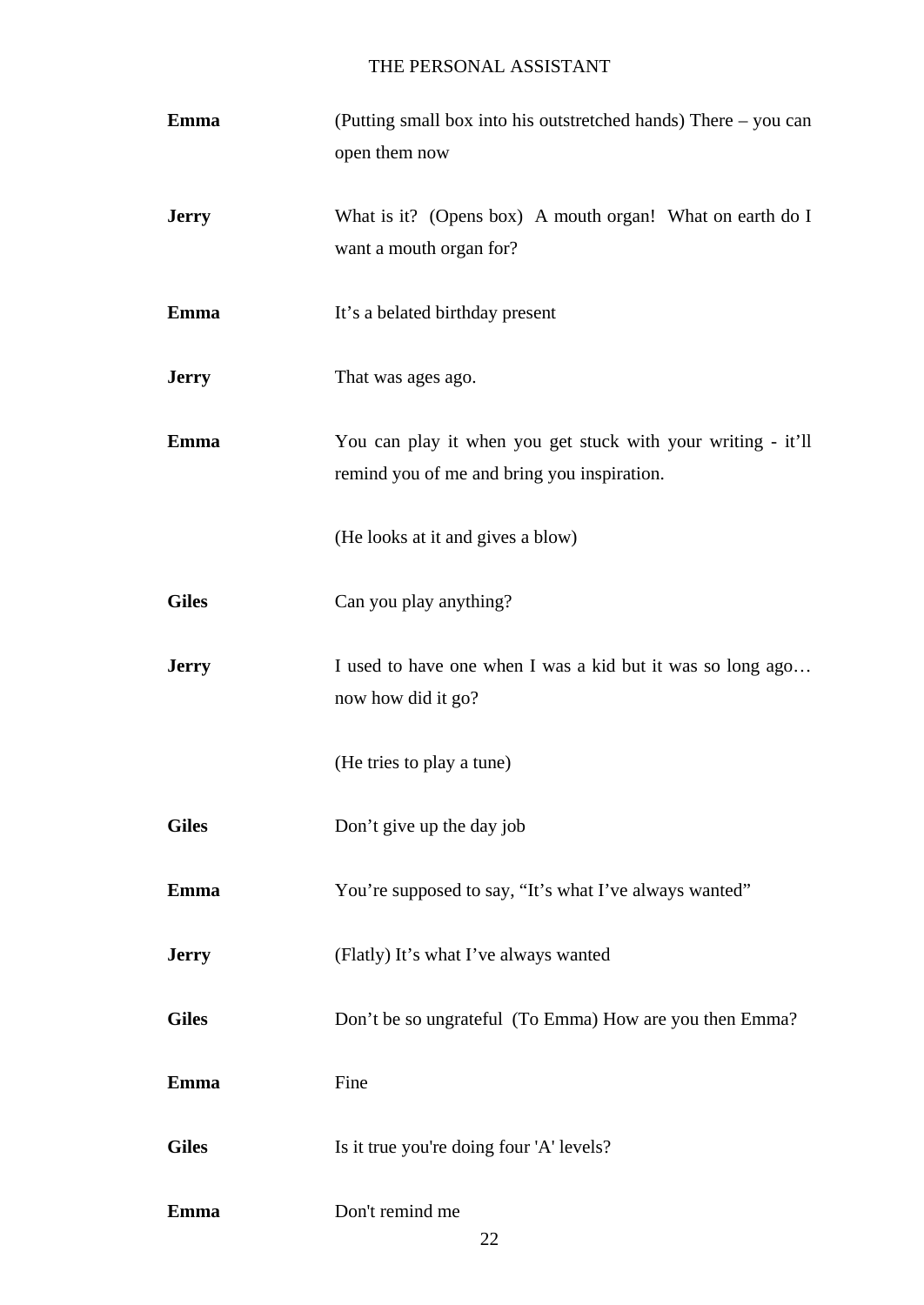| <b>Giles</b> | You're obviously the brainy one in the family - (To Jerry) I<br>wonder who she takes after? |
|--------------|---------------------------------------------------------------------------------------------|
| Emma         | I always tell them intelligence skips a generation! I've got to go<br>- see you             |
|              | (She exits)                                                                                 |
| <b>Giles</b> | Don't you wish you were that age again?                                                     |
| <b>Jerry</b> | No way.                                                                                     |
| <b>Giles</b> | So how's the writing going? Still working on the best-seller?                               |
| <b>Jerry</b> | You can laugh - one day you'll get a surprise                                               |
| <b>Giles</b> | Then you can tell Rolf where to stick his job                                               |
| <b>Jerry</b> | Wouldn't I just love to                                                                     |
|              | (The women return carrying trays of food)                                                   |
| Julie        | Love to what?                                                                               |
| <b>Giles</b> | Jerry's going to give up lecturing and become a famous author                               |
| Julie        | I won't hold my breath                                                                      |
| <b>Jerry</b> | See what I mean?                                                                            |
| <b>Giles</b> | Where do you do your creating?                                                              |
| <b>Jerry</b> | In the study - everything's very organised - I'll show you if you<br>like                   |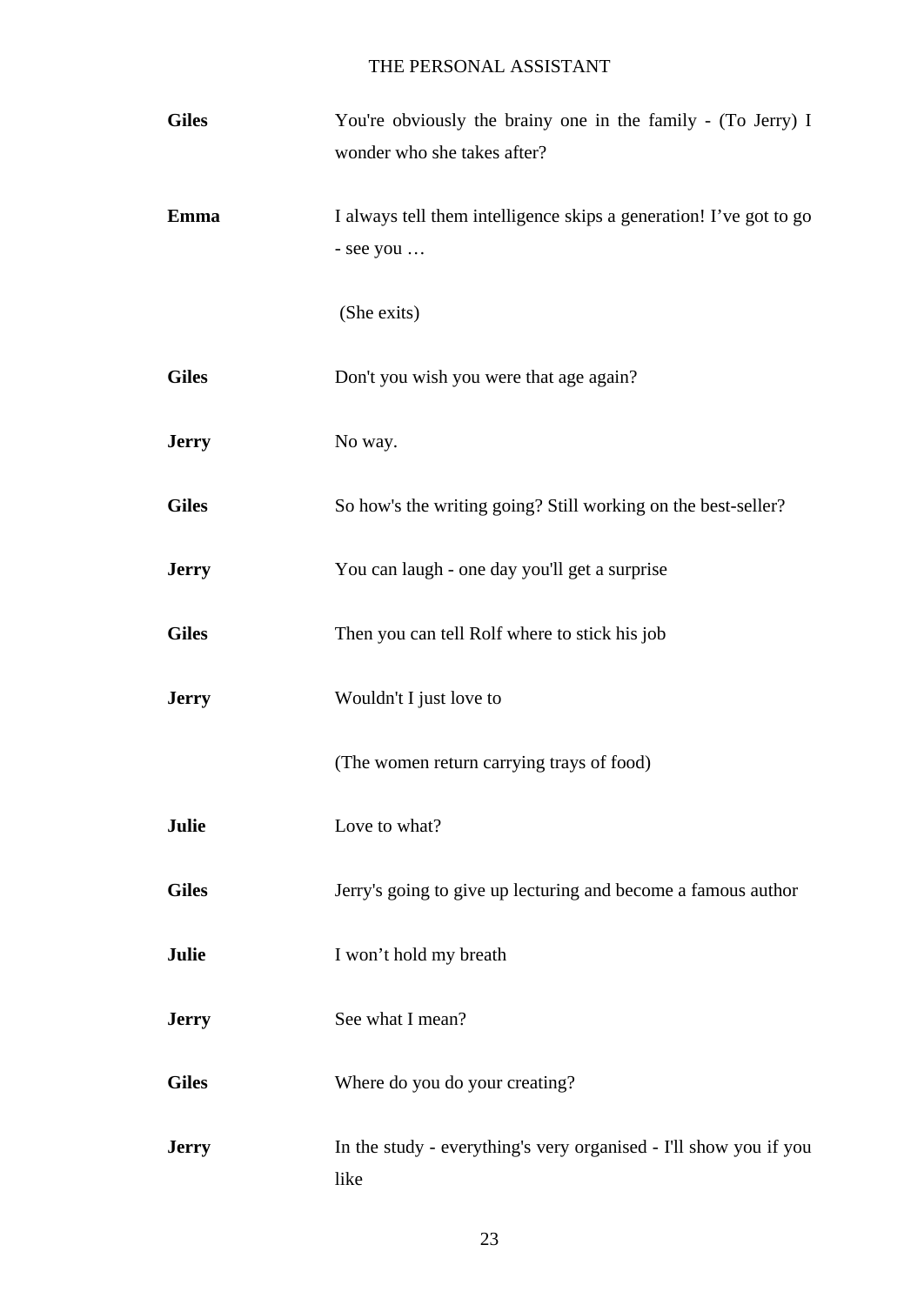| <b>Giles</b> | O.K.                                                                                                                                                            |
|--------------|-----------------------------------------------------------------------------------------------------------------------------------------------------------------|
| <b>Jerry</b> | I've just got this new computer - it does absolutely everything                                                                                                 |
|              | (Jerry leads Giles out)                                                                                                                                         |
| Julie        | (Looking after them and at the food) Isn't that typical - you<br>prepare the supper and then they disappear                                                     |
| Corin        | Don't worry, they'll be back. What's all this about not<br>supporting him?                                                                                      |
| Julie        | He's always saying that - he says I don't take any interest in<br>what he does                                                                                  |
| Corin        | And is he right?                                                                                                                                                |
| Julie        | Its not my scene, Corin, it takes up so much of his time - if I'd<br>known what it was going to be like I wouldn't have married him<br>in the first place       |
| Corin        | Everybody changes.                                                                                                                                              |
| Julie        | Not as much as this. I know it's a cliché but he's definitely not<br>the man I married - its not that I don't try to understand - he<br>says I don't, but I do. |
| Corin        | The oldest line in the world. "My wife doesn't understand me"                                                                                                   |
| Julie        | He doesn't want me to understand - he just goes in there and<br>switches off - for all he knows I could be dead                                                 |
| Corin        | You're not the first, you know, some of us are golf widows, for<br>others its fishing - for you it's the writing                                                |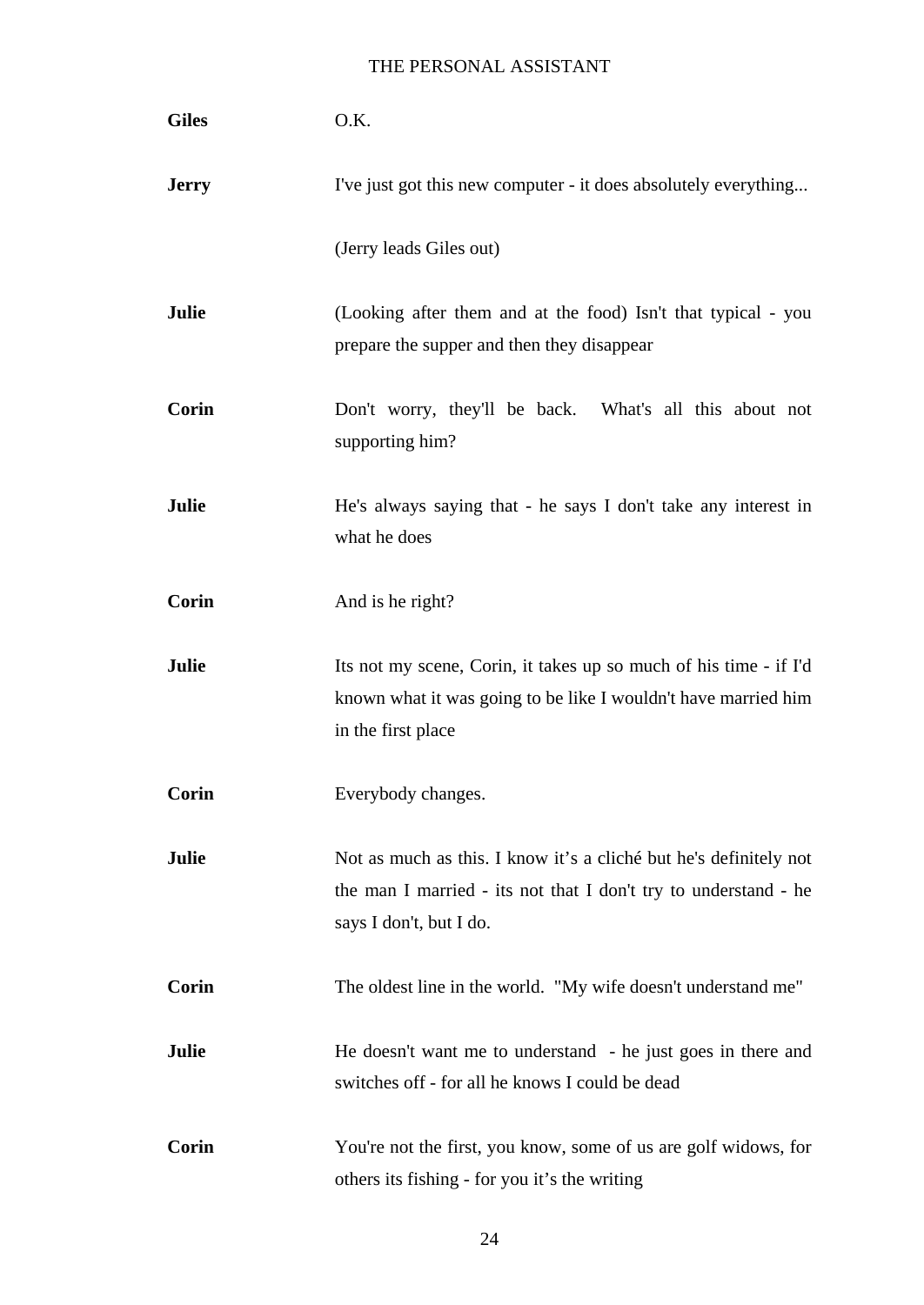| <b>Julie</b>   | THE PERSONAL ASSISTANT<br>I don't know how much longer I can put up with it - he has such                                                                     |
|----------------|---------------------------------------------------------------------------------------------------------------------------------------------------------------|
|                | mood swings and he's drinking more than he should - you                                                                                                       |
|                | haven't seen him when he's drunk                                                                                                                              |
| <b>PRESENT</b> | <b>BACK TO ICARUS AND ROLF IN THE GARDEN</b>                                                                                                                  |
|                | (We catch the end of the previous conversation being repeated)                                                                                                |
| <b>Rolf</b>    | I said, "Have you always done this sort of work?"                                                                                                             |
| <b>Icarus</b>  | (As though not listening) Sorry?                                                                                                                              |
| <b>Rolf</b>    | You weren't listening to a word I was saying. I said, "Have you<br>always done this sort of thing?"                                                           |
| <b>Icarus</b>  | If you don't mind, Mr. Rolf, I'd prefer not to talk about my<br>personal life                                                                                 |
| <b>Rolf</b>    | Please yourself. It's a free country                                                                                                                          |
| <b>Icarus</b>  | I see there's a gate over there in the corner                                                                                                                 |
| <b>Rolf</b>    | Yes - it leads to a path down through the fields                                                                                                              |
| <b>Icarus</b>  | Would like me to take you for a walk?                                                                                                                         |
| <b>Rolf</b>    | My wife usually does that sort of thing - but I don't see why<br>not, now that you're here - as long as we're not too late - we'd<br>have to leave her a note |
| <b>Icarus</b>  | (Tapping pocket) There's no need - I have a mobile.                                                                                                           |
|                | (Icarus takes the handles of the wheelchair and begins slowly<br>pushing him - parts of their walk may be around the<br>auditorium)                           |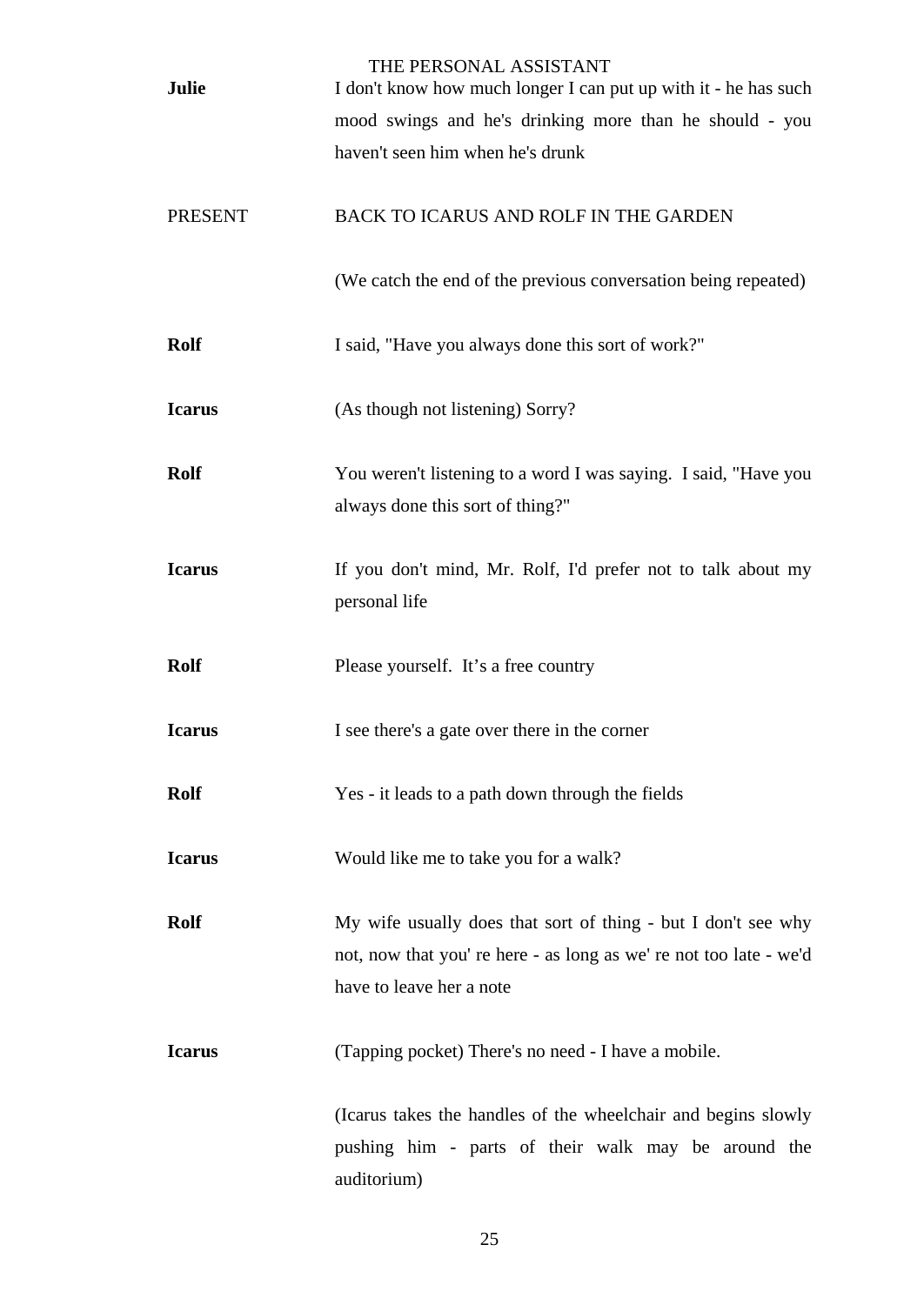| <b>Rolf</b> | We used to walk together down here before I had the attack -    |
|-------------|-----------------------------------------------------------------|
|             | miles and miles we went - through the fields over the stream -  |
|             | along the cliff path and back in time for tea - I don't know if |
|             | we've got time to go that far today                             |

**Icarus** We could try

**Rolf** You'll have to be careful with my foot - it tends to drag underneath - I can't control the damned thing

**Icarus** (Checking the foot support) O.K.

**Rolf** There's even a seatbelt to stop me falling out.

**Icarus** (Fastening the belt) No problem

**Rolf** Its not very good being in this position you know, having to rely on other people all the time - it takes a lot of getting used to - I'm all right with this hand but the other side' s completely useless - they told me at the hospital it might improve but I don't think so, not now. Have you any idea of what its like?

**Icarus** No, sir, I can't say I have

**Rolf** Its extremely unpleasant - if I want anything I have to shout for my wife and she's not always available - the cruelest thing was that when I had the attack it took away my sight and half my body but left me with my mind intact - I wouldn't have cared if I wasn't aware of what's going on around me but I am, I'm aware of everything - and its so damned annoying, not being able to do anything for yourself - even the simplest of things like going to the toilet - can you imagine how that feels? Well can you?

No, I can't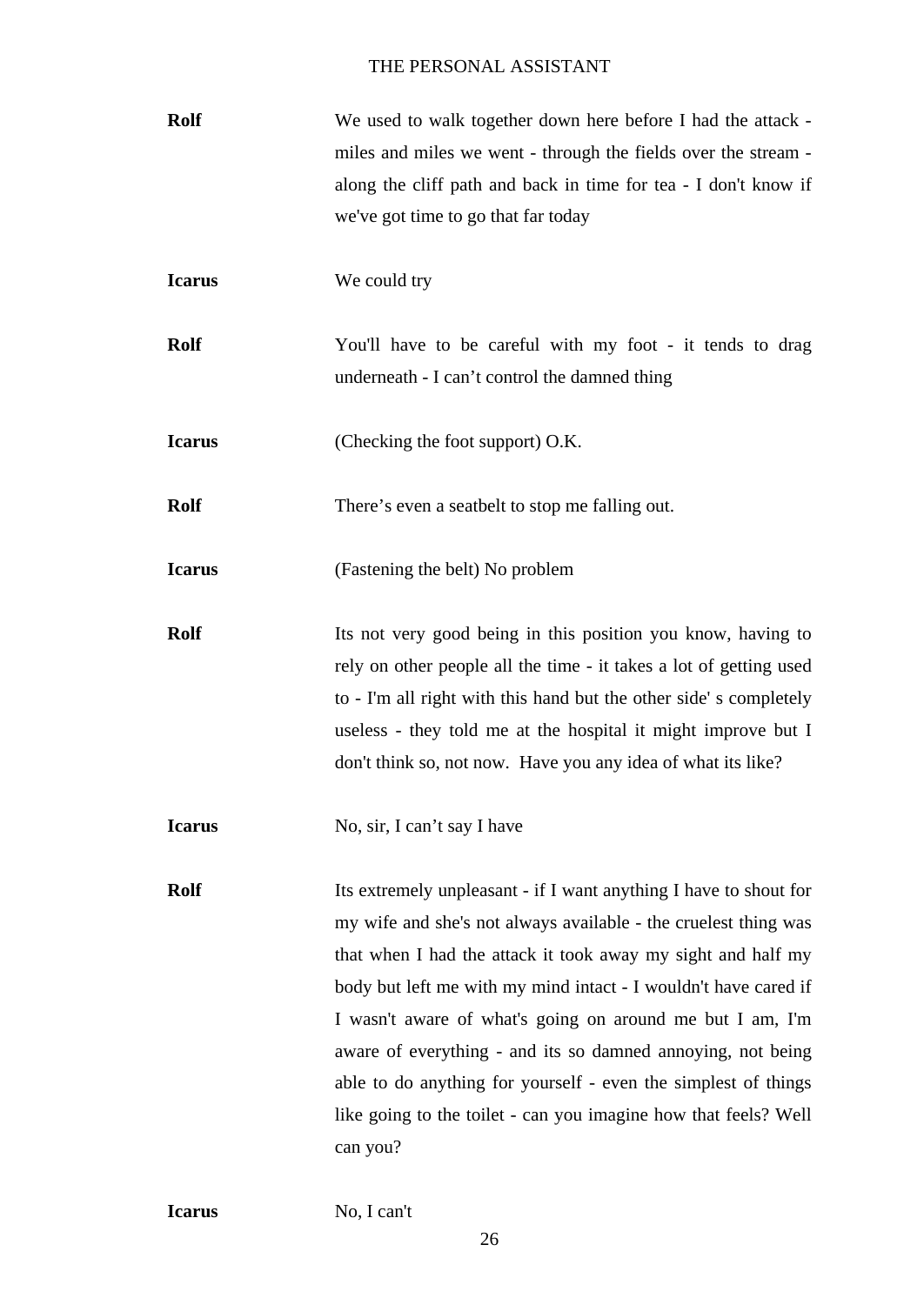| <b>Rolf</b> | It's like being a baby again - being wholly reliant on other      |
|-------------|-------------------------------------------------------------------|
|             | people - it gets me very depressed I can tell you - my wife tries |
|             | to keep my spirits up but sometimes its a losing battle           |

I've even considered taking my own life once, when I was at my lowest ebb – it's true - I don't mind admitting it - but she keeps a keen eye on the tablets and there aren't many other ways when you're in this position

I sometimes think it's a good thing we can't see into the future – all the things that I was going to do when I retired and now look at me - perhaps it was written in the stars - my destiny - do you believe in destiny Mr. Icarus?

### PAST BACK TO CORIN & JULIE IN THE LIVING ROOM

**Corin** If you want my advice you ought to have some time away together - a second honeymoon - leave the house, the bills and all the problems and just get away, the two of you together

**Julie** I think we've got past that stage - anyway, I don't think he could cope without his beloved writing

**Corin** Have you read any of it?

**Julie** No

**Corin** Why not?

**Julie** It'd be like talking to his mistress

**Corin** Is that how you see it?

**Julie** Well he spends more time with it than he does with me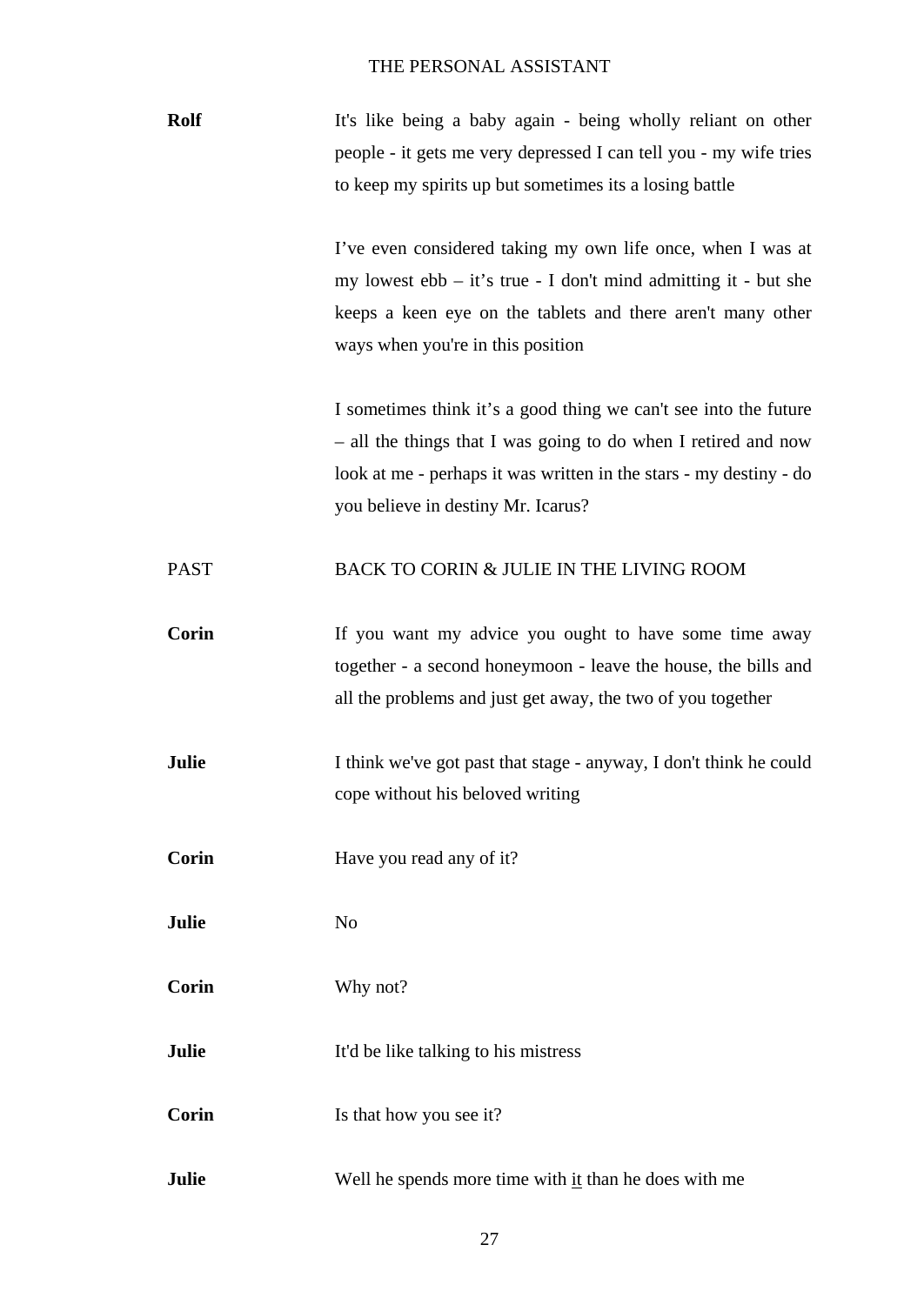| Corin        | You don't think he might have another woman?                                                                                                                                                                                                 |
|--------------|----------------------------------------------------------------------------------------------------------------------------------------------------------------------------------------------------------------------------------------------|
| <b>Julie</b> | The only competition I've got is that computer  Why Corin?<br>Why is it so important for them to succeed? I don't care if he's a<br>successful writer, a successful lecturer or just ordinary Joe Soap<br>- are they made differently to us? |
| Corin        | "Slugs and snails and puppy dogs tails"                                                                                                                                                                                                      |
|              | (The men return from the study)                                                                                                                                                                                                              |
|              | Here they are - I told you they'd be back when they got hungry                                                                                                                                                                               |
| <b>Giles</b> | He's got everything in there - much better than mine - I can see<br>I'm going to have to convert the attic                                                                                                                                   |
|              | (They sit down to eat)                                                                                                                                                                                                                       |
|              | When you write this prize-winning novel, Jerry, will you still<br>want to know us?                                                                                                                                                           |
| <b>Jerry</b> | I'll have to think about it                                                                                                                                                                                                                  |
| Corin        | It must be strange when it happens - they say it changes your<br>life - people stopping you in the supermarket and asking you<br>for your autograph - I'm not sure I could cope with it                                                      |
| <b>Giles</b> | What's that saying about greatness?                                                                                                                                                                                                          |
| <b>Jerry</b> | "Some men are born great, some achieve greatness, others have<br>it thrust upon them"                                                                                                                                                        |
| <b>Giles</b> | That's it - who said that?                                                                                                                                                                                                                   |
| <b>Jerry</b> | The Bard - Twelfth Night<br>28                                                                                                                                                                                                               |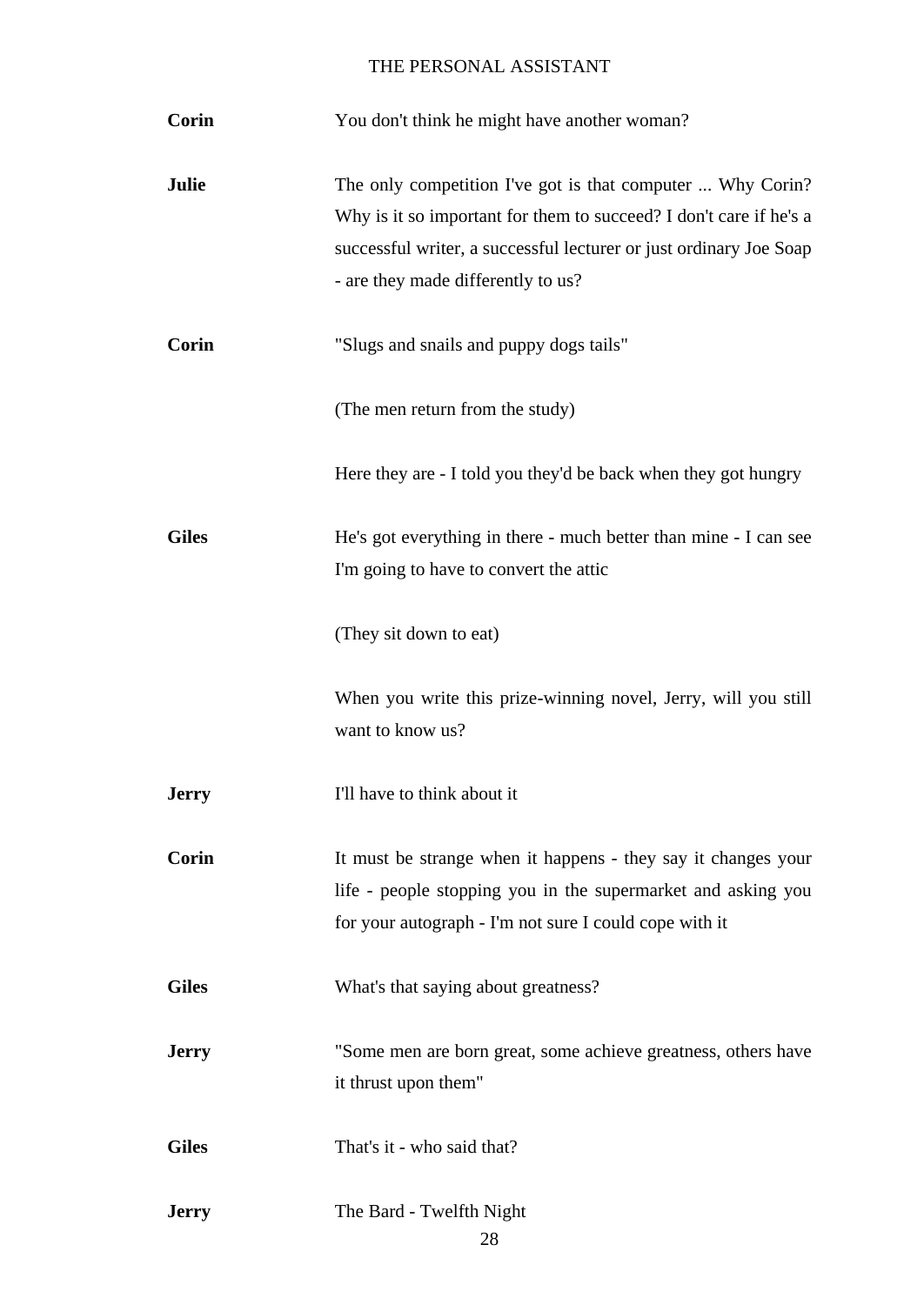| Julie        | (To Corin) You'll notice its only men who are supposed to<br>achieve greatness                                                                                                                                                                                         |
|--------------|------------------------------------------------------------------------------------------------------------------------------------------------------------------------------------------------------------------------------------------------------------------------|
| <b>Giles</b> | I'm sure when he said "men" he meant "women" as well. (To<br>Jerry) What does it take then, Jerry, to succeed as a writer?                                                                                                                                             |
| <b>Jerry</b> | Ninety nine per cent perspiration                                                                                                                                                                                                                                      |
| <b>Giles</b> | And one per cent inspiration - I've heard that - but how do you<br>know you're not barking up the wrong tree?                                                                                                                                                          |
| <b>Jerry</b> | Just a gut feeling - we're all of us put on the earth for a reason,<br>aren't we? We've all got some kind of talent - whether its long<br>distance running, high jumping, football, music - it's just a<br>question of finding your forté and giving it your best shot |
| Corin        | What if you haven't got any talents? There's absolutely nothing<br>I can do.                                                                                                                                                                                           |
| Julie        | I'm sure you're very modest                                                                                                                                                                                                                                            |
| Corin        | It's true - I'm useless at drawing, writing, cookery                                                                                                                                                                                                                   |
| <b>Giles</b> | (Jokingly) I'll second that                                                                                                                                                                                                                                            |
|              | (She gives him a withering look)                                                                                                                                                                                                                                       |
| Julie        | Lets say you're right what about that girl we saw tonight, the<br>one begging - what talent has she got?                                                                                                                                                               |
| <b>Giles</b> | Getting money out of people.                                                                                                                                                                                                                                           |
| Corin        | They're awful aren't they? I never know what to do - if I don't<br>give them anything I always feel so guilty                                                                                                                                                          |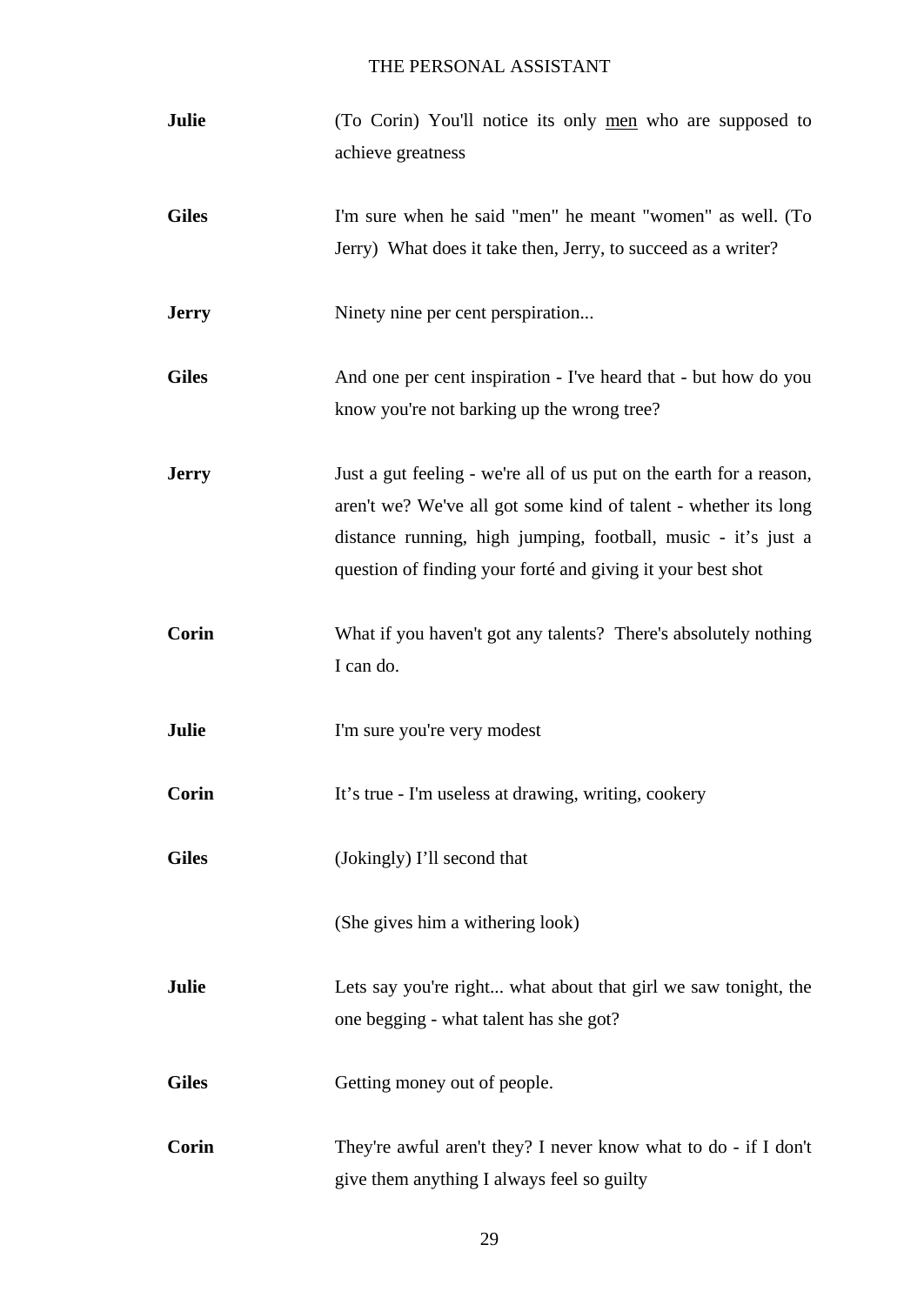| <b>Giles</b> | THE PERSONAL ASSISTANT<br>And if you do, it'll be spent in ten minutes in the next public bar |
|--------------|-----------------------------------------------------------------------------------------------|
|              | - you really shouldn't encourage them - they're spoiling the look                             |
|              | of the city                                                                                   |
|              |                                                                                               |
| Julie        | I know, but what can you do?                                                                  |
| <b>Giles</b> | The more that people give, the more it encourages them to try                                 |
|              | again - if nobody gave them anything they'd soon give up and                                  |
|              | find themselves a proper job                                                                  |
|              |                                                                                               |
| Corin        | I always like to give something, even if its only a few pence -                               |
|              | you never know when you're going to be in that position                                       |
|              | yourself                                                                                      |
|              | (To Julie) How much did you give her?                                                         |
|              |                                                                                               |
| Julie        | (Matter-of-factly) Ten dollars                                                                |
|              |                                                                                               |
| <b>Giles</b> | What!                                                                                         |
| <b>Julie</b> | What's the problem?                                                                           |
|              |                                                                                               |
| <b>Giles</b> | (Incredulously) You gave her ten dollars? A ten dollar note?                                  |
|              |                                                                                               |
| Julie        | Why not?                                                                                      |
| <b>Jerry</b> | My wife's a sucker for a hard luck story - stray dogs, injured                                |
|              | cats, any kind of a loser                                                                     |
|              |                                                                                               |
| Julie        | Which is presumably why I ended up with you                                                   |
|              | (They exchange a look of mutual disdain)                                                      |
|              |                                                                                               |
| <b>Giles</b> | That's a bit below the belt                                                                   |
|              |                                                                                               |
|              | (To Jerry) Are you going to stand for that?<br>30                                             |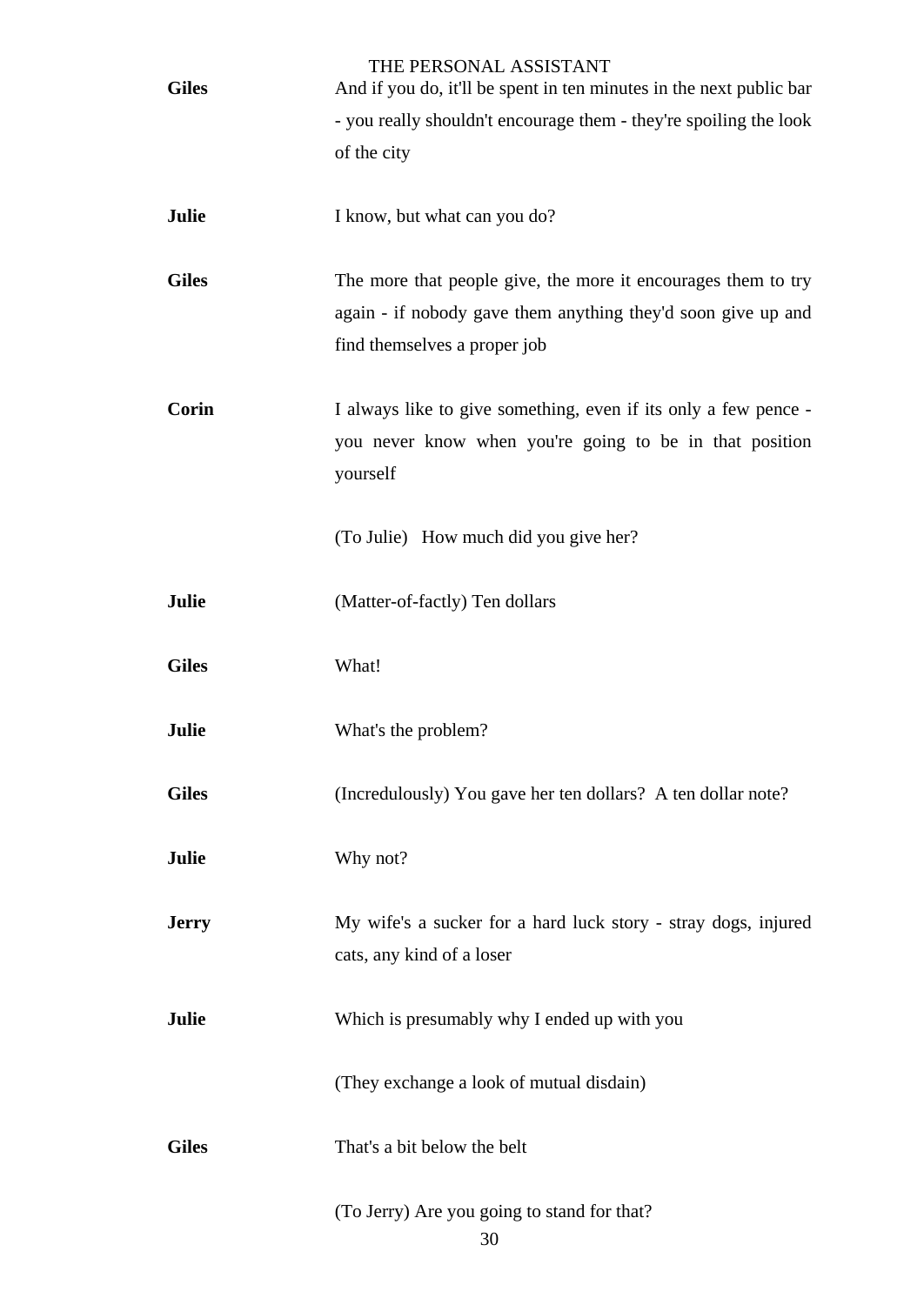| <b>Jerry</b> | (Touching his temple) An elephant never forgets                                                                                         |
|--------------|-----------------------------------------------------------------------------------------------------------------------------------------|
| <b>Corin</b> | You never gave her anything, Jerry, but you said something to<br>her? What was that?                                                    |
| <b>Jerry</b> | I just gave her a little advice                                                                                                         |
| <b>Corin</b> | What kind of advice?                                                                                                                    |
| <b>Jerry</b> | If you must know I told her to take control of her life.                                                                                |
| Julie        | (Turning on him) You did what?                                                                                                          |
| <b>Giles</b> | If she's got people giving her ten dollar notes she's done that<br>already - and I'm in the wrong job.                                  |
| Corin        | I saw a programme on TV where a man was begging one<br>minute and the next he walked round the corner and got into an<br>expensive car. |
| Julie        | (Getting angry with Jerry) What did you mean, "take control"?<br>Do you think she wanted to be there?                                   |
| <b>Jerry</b> | Perhaps                                                                                                                                 |
| Corin        | You really think we're in control of our own lives?                                                                                     |
| <b>Jerry</b> | We must be to a certain extent, don't you think?                                                                                        |
| Corin        | I'm not so sure                                                                                                                         |
| <b>Giles</b> | This woman is so superstitious - she's psychic you know, she<br>sees things that other people don't                                     |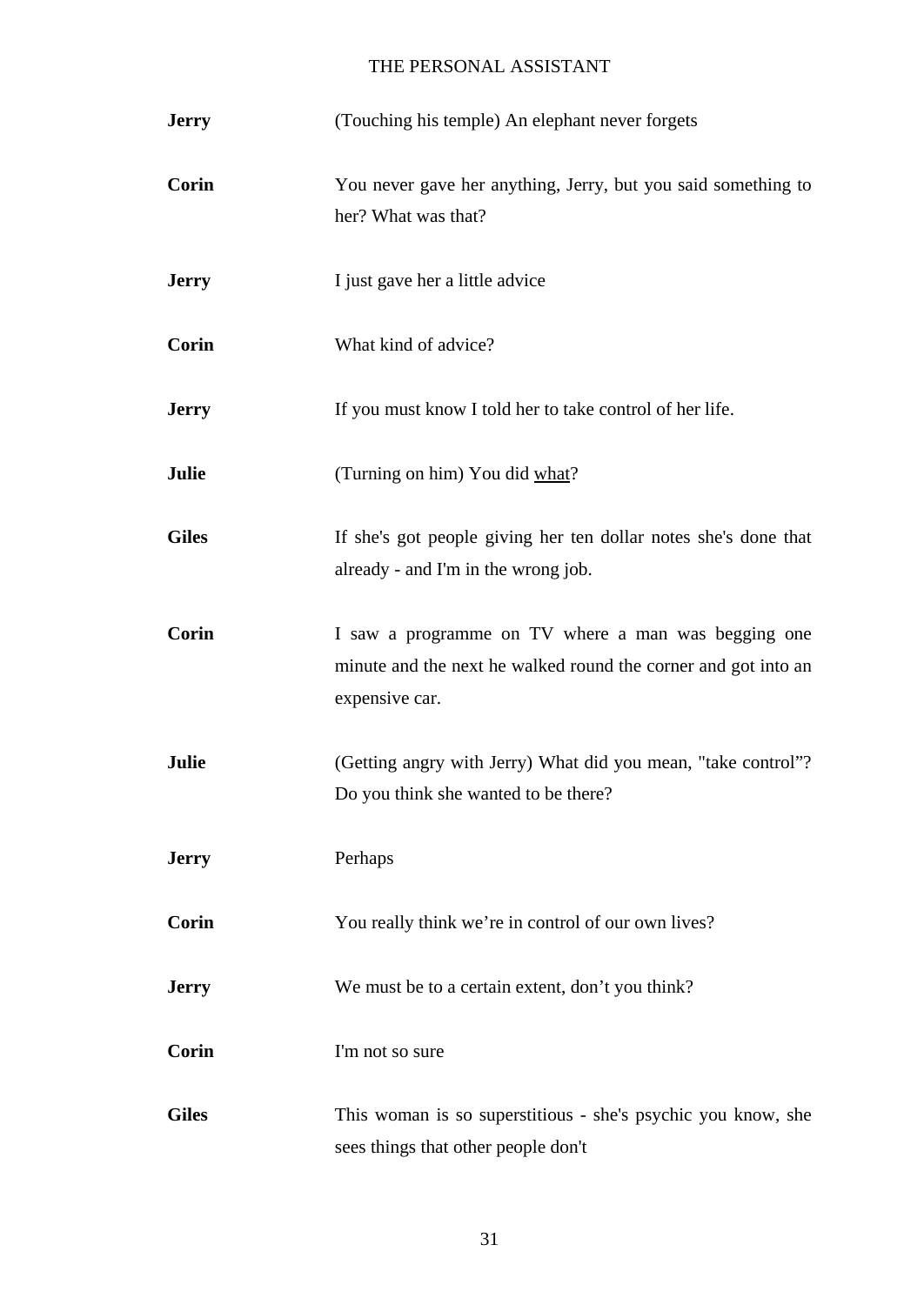| Corin        | THE PERSONAL ASSISTANT<br>Please                                                                                                                                 |
|--------------|------------------------------------------------------------------------------------------------------------------------------------------------------------------|
| <b>Giles</b> | Its true - she lives by the stars, eats by the stars and sleeps by<br>the stars - if her horoscope tells her something bad's going to<br>happen she stays in bed |
| <b>Corin</b> | Don't exaggerate                                                                                                                                                 |
| <b>Jerry</b> | You don't believe in those things surely?                                                                                                                        |
| Corin        | Why not?                                                                                                                                                         |
| <b>Jerry</b> | You seriously believe your life is predestined by a single event<br>like which sign you're born under?                                                           |
| <b>Corin</b> | You'd be surprised at some of the things I could tell you                                                                                                        |
| <b>Giles</b> | See what I mean?                                                                                                                                                 |
| <b>Jerry</b> | But those things are just written in broad terms to fit anyone                                                                                                   |
| <b>Corin</b> | That's not my experience                                                                                                                                         |
| <b>Jerry</b> | I'll prove it to you (he reaches for a newspaper) You have this<br>paper don't you? So what kind of a day have you had today?                                    |
| Corin        | They're not meant for looking back, they're for predicting the<br>future                                                                                         |
| <b>Jerry</b> | Nevertheless it should still fit, shouldn't it?                                                                                                                  |
| Julie        | Is there any need for this?                                                                                                                                      |
| <b>Jerry</b> | I just want to prove a point (he reads the paper) 0.K. then, what<br>sign are you Corin?                                                                         |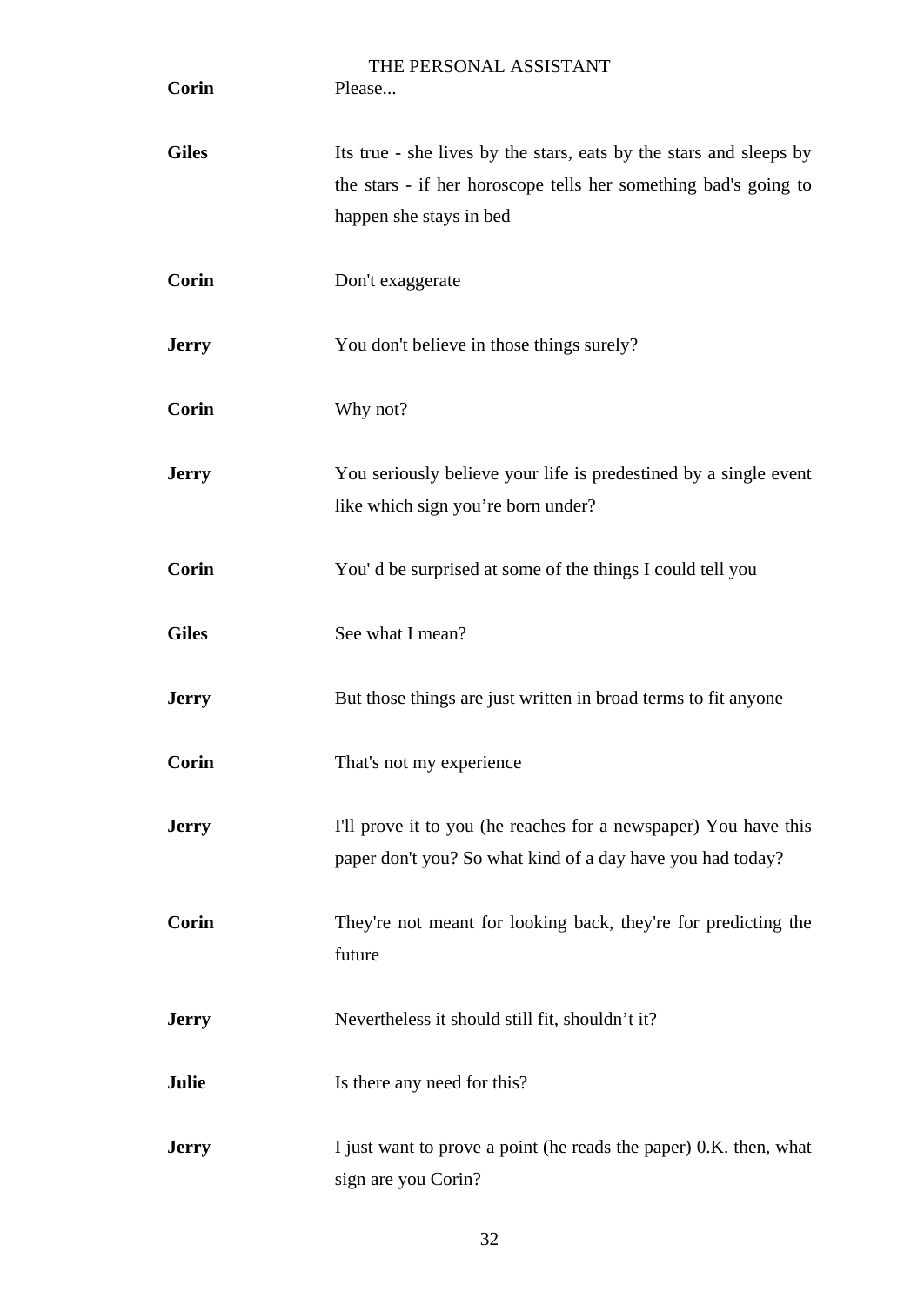| <b>Corin</b> | I'm not going to tell you                                                                                                                                                                                                         |
|--------------|-----------------------------------------------------------------------------------------------------------------------------------------------------------------------------------------------------------------------------------|
| <b>Giles</b> | She's Sagittarius                                                                                                                                                                                                                 |
| <b>Jerry</b> | And what great events took place in your life today?                                                                                                                                                                              |
| <b>Corin</b> | You're making fun of me                                                                                                                                                                                                           |
| <b>Jerry</b> | I'm not - come on - this is a serious experiment                                                                                                                                                                                  |
| Julie        | He's always like this when he's had a drink                                                                                                                                                                                       |
| <b>Giles</b> | If she wont tell you I will - she dragged me down to the travel<br>agents, had me looking through dozens of holiday brochures<br>and then when we came to booking a weekend away she found<br>out that she'd lost her credit card |
| <b>Corin</b> | It wasn't lost - I'd left it in my other bag                                                                                                                                                                                      |
| <b>Jerry</b> | All right then, lets see how that fits. "Sagittarius - Socially you<br>may discover that not everyone shares your views on life. This<br>is a good time for travel but beware - all may not go well on the<br>financial front"    |
| Corin        | You see - I told you - that's exactly the way it happened                                                                                                                                                                         |
| Julie        | Strange                                                                                                                                                                                                                           |
| <b>Giles</b> | What do you say to that Jerry?                                                                                                                                                                                                    |
| <b>Jerry</b> | Its obvious - she'd read the horoscope that told her it was a<br>good time to travel and it affected what she did - it wasn't a<br>prediction, it was an unconscious prompt                                                       |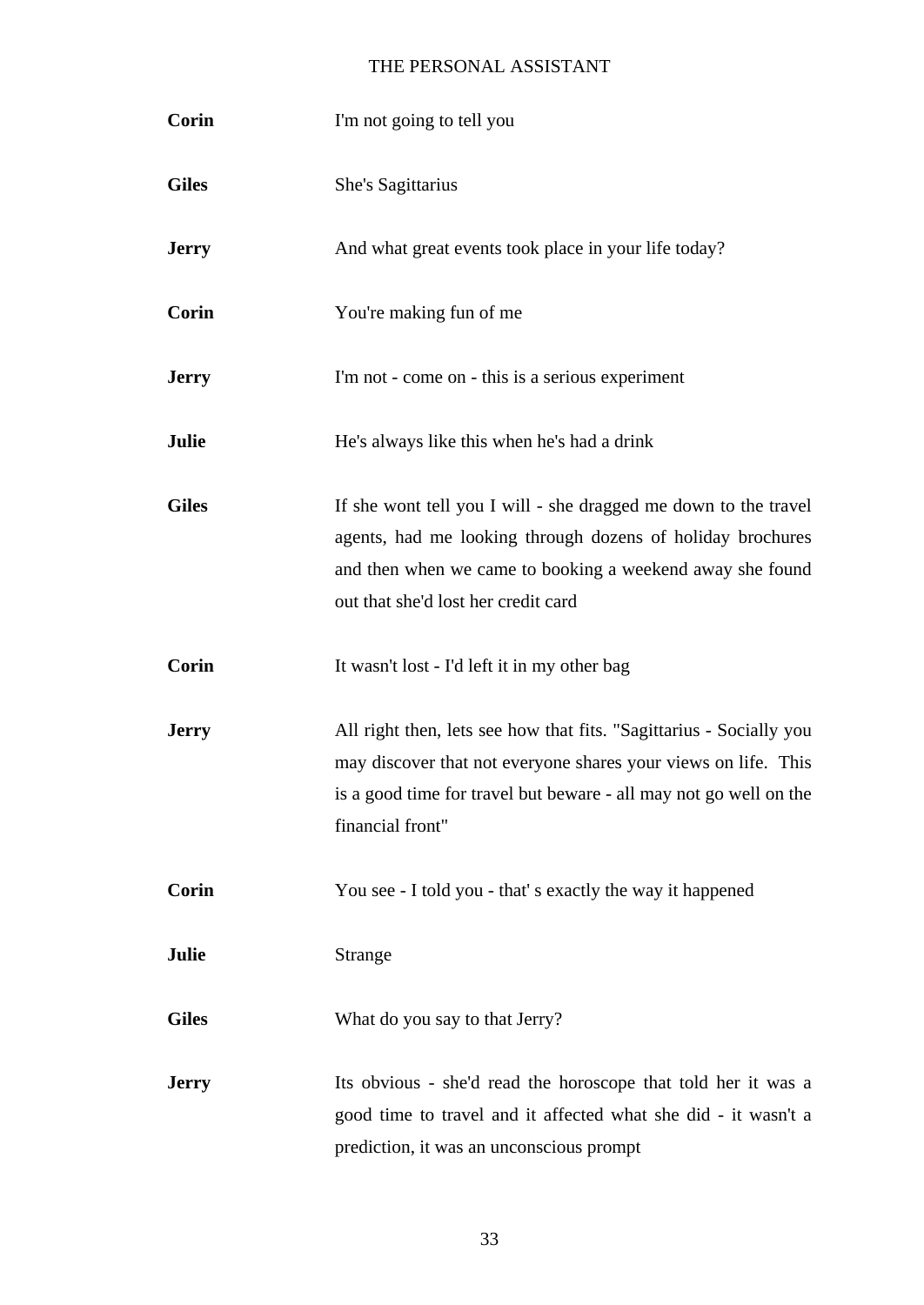| <b>Corin</b> | THE PERSONAL ASSISTANT<br>So what about the problem on the financial front? How do you                 |
|--------------|--------------------------------------------------------------------------------------------------------|
|              | account for me losing my card?                                                                         |
|              |                                                                                                        |
| <b>Jerry</b> | You'd read your horoscope and your subconscious told you                                               |
|              | your card wasn't important - so you left it at home                                                    |
| <b>Corin</b> | You mean I subconsciously forgot it on purpose?                                                        |
|              |                                                                                                        |
| Julie        | Isn't that asking us to believe a lot?                                                                 |
| <b>Jerry</b> | No more than that there are people in the world who can see                                            |
|              | into the future                                                                                        |
|              |                                                                                                        |
| Corin        | What sign are you Julie?                                                                               |
| Julie        | Virgo, but I never look at them                                                                        |
|              |                                                                                                        |
| <b>Giles</b> | Why not?                                                                                               |
| Julie        | They give me the creeps                                                                                |
|              |                                                                                                        |
| <b>Jerry</b> | Which is the same as admitting there might be something in                                             |
|              | them - (reading paper) "Virgo  if relationships have recently                                          |
|              | become cooler you have to face the fact that some things have a<br>shelf life" - that's definitely us! |
|              |                                                                                                        |
| <b>Giles</b> | What about mine? What does mine say?                                                                   |
|              |                                                                                                        |
| <b>Jerry</b> | What are you?                                                                                          |
| <b>Giles</b> | Libra                                                                                                  |
|              |                                                                                                        |
| <b>Jerry</b> | "Financial issues are about to rise up the agenda so stay on your                                      |
|              | guard and don't make any rash commitments"                                                             |
| <b>Giles</b> | Fine                                                                                                   |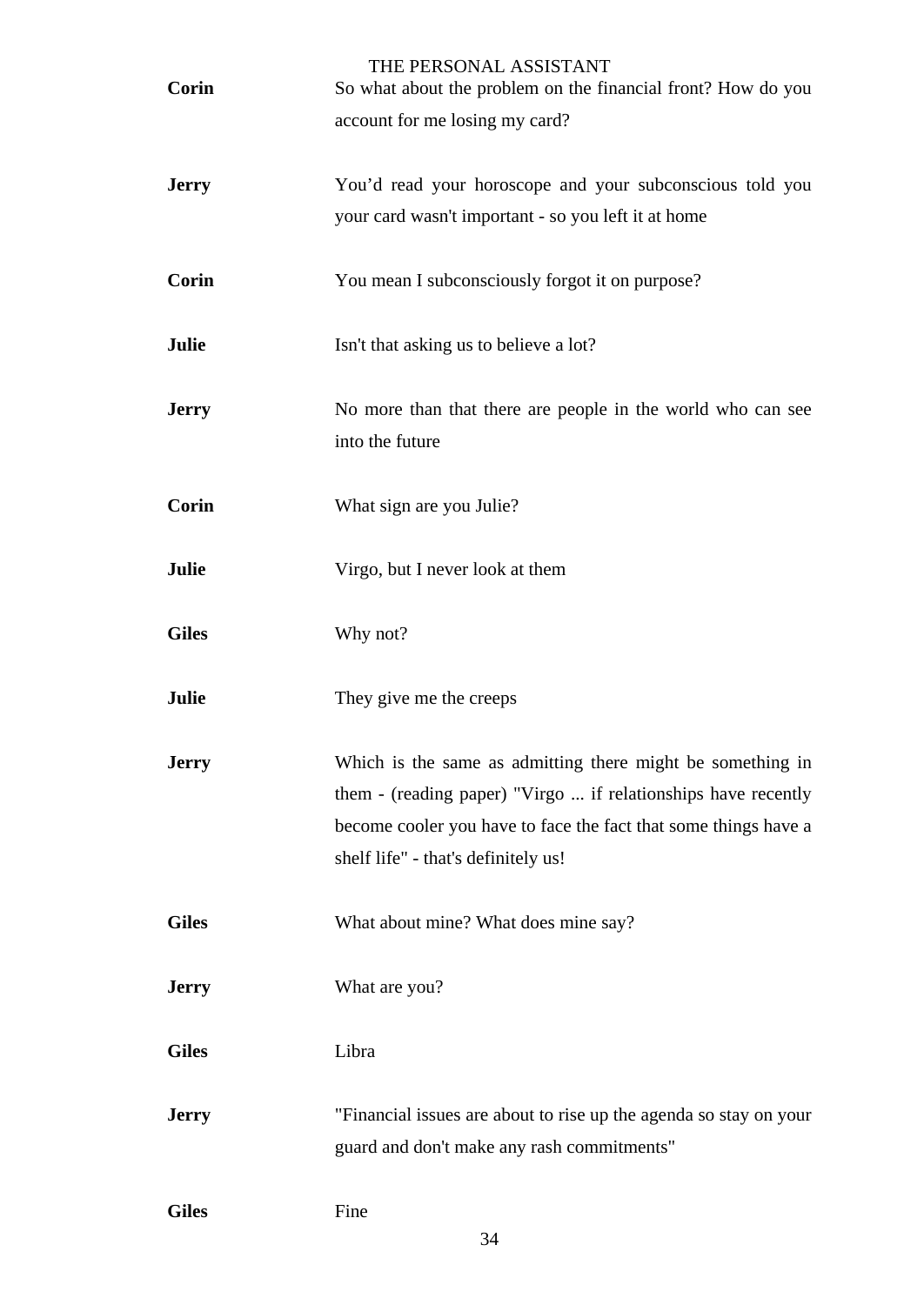| Corin        | What do you mean "fine"?                                                                                                                                      |
|--------------|---------------------------------------------------------------------------------------------------------------------------------------------------------------|
| <b>Giles</b> | The kitchen extension's out                                                                                                                                   |
| <b>Corin</b> | You're not serious?                                                                                                                                           |
| <b>Giles</b> | I am - if it says it in my stars how can I do any other?                                                                                                      |
| Corin        | But you've been promising me that kitchen for ages                                                                                                            |
| <b>Giles</b> | (Meaning "no way") Sorry                                                                                                                                      |
| Corin        | If that's the case we can cancel the golfing holiday                                                                                                          |
| <b>Giles</b> | Oh no!                                                                                                                                                        |
| Corin        | What's sauce for the goose                                                                                                                                    |
| <b>Giles</b> | Who started this? (To Jerry) It was you.                                                                                                                      |
| <b>Jerry</b> | Just making a point                                                                                                                                           |
| Corin        | (Taking the paper off him) If it's all foolish then what sign are<br>you?                                                                                     |
| <b>Jerry</b> | I'm a Scorpio if you must know - deep, passionate and creative<br>- but don't tell me because it might be something I don't like<br>and then what would I do? |
|              | (Corin reads, looks at Jerry and hesitates)                                                                                                                   |
| <b>Giles</b> | Well?                                                                                                                                                         |
| <b>Jerry</b> | Come on. Don't keep us in suspense                                                                                                                            |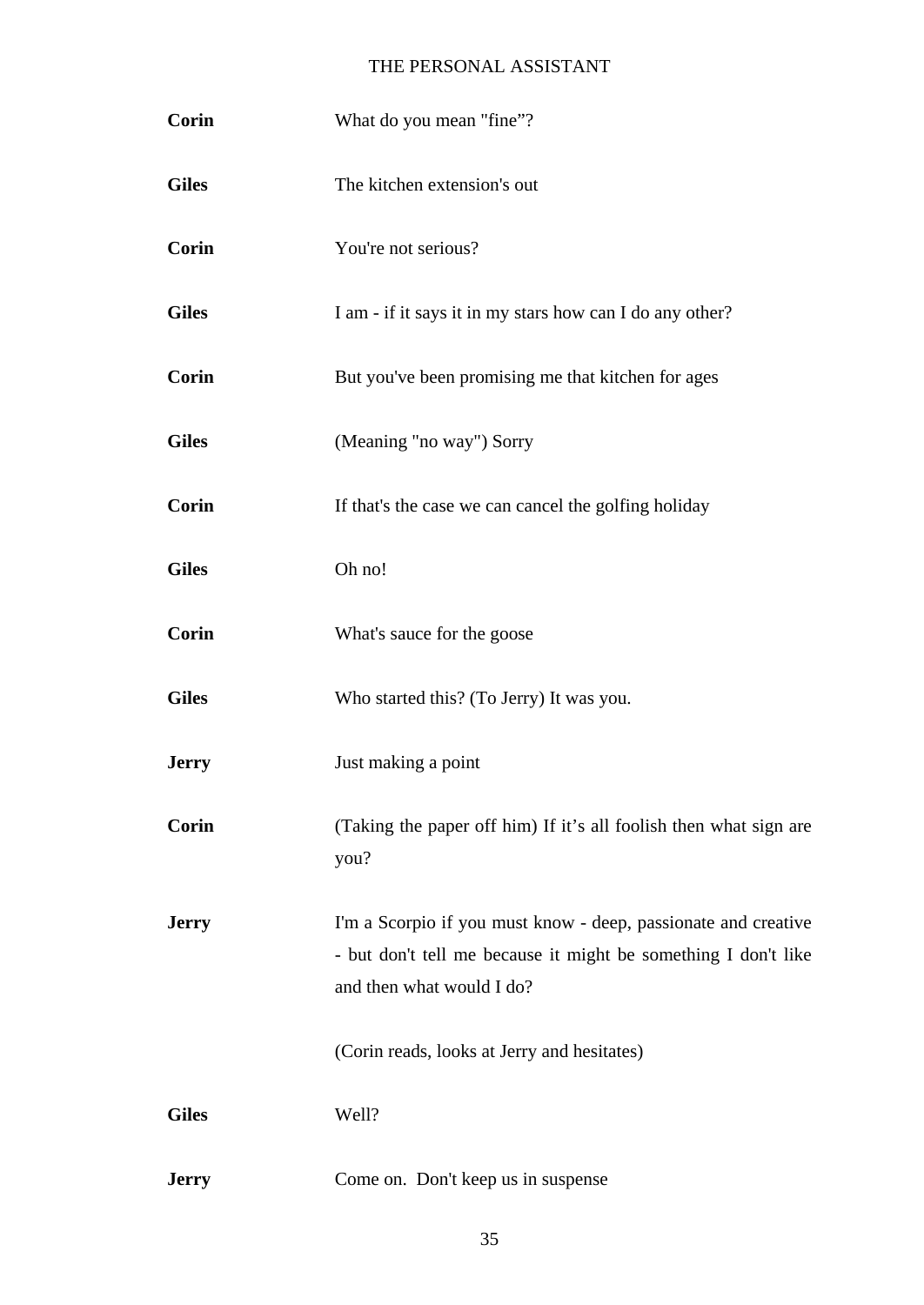| <b>Corin</b> | THE PERSONAL ASSISTANT<br>(Putting down the paper) I think it's time we were going |
|--------------|------------------------------------------------------------------------------------|
| <b>Giles</b> | We've only just arrived                                                            |
| Corin        | Please?                                                                            |
| <b>Giles</b> | Oh all right - (to others) I'm sorry about this                                    |
| <b>Jerry</b> | That's all right                                                                   |
| Julie        | (To Corin) Are you O.K.?                                                           |
| <b>Corin</b> | I think I've got one of my heads coming on                                         |
| <b>Jerry</b> | I'll get your coats                                                                |
| <b>Giles</b> | I'm sorry but when she gets these migraines                                        |
| Julie        | That's all right                                                                   |
| <b>Jerry</b> | (Bringing coats) Here we are - I haven't offended you have I?                      |
| Corin        | No, really - I just feel like an early night                                       |
| Julie        | Well it's been very nice seeing you both again - we must do it<br>again sometime   |
| <b>Giles</b> | Yes - when the stars are right                                                     |
| Julie        | (Laughing) Yes                                                                     |
| <b>Corin</b> | Bye then                                                                           |
|              | (They make their exit)                                                             |
| Julie        | Well that was very short and to the point<br>36                                    |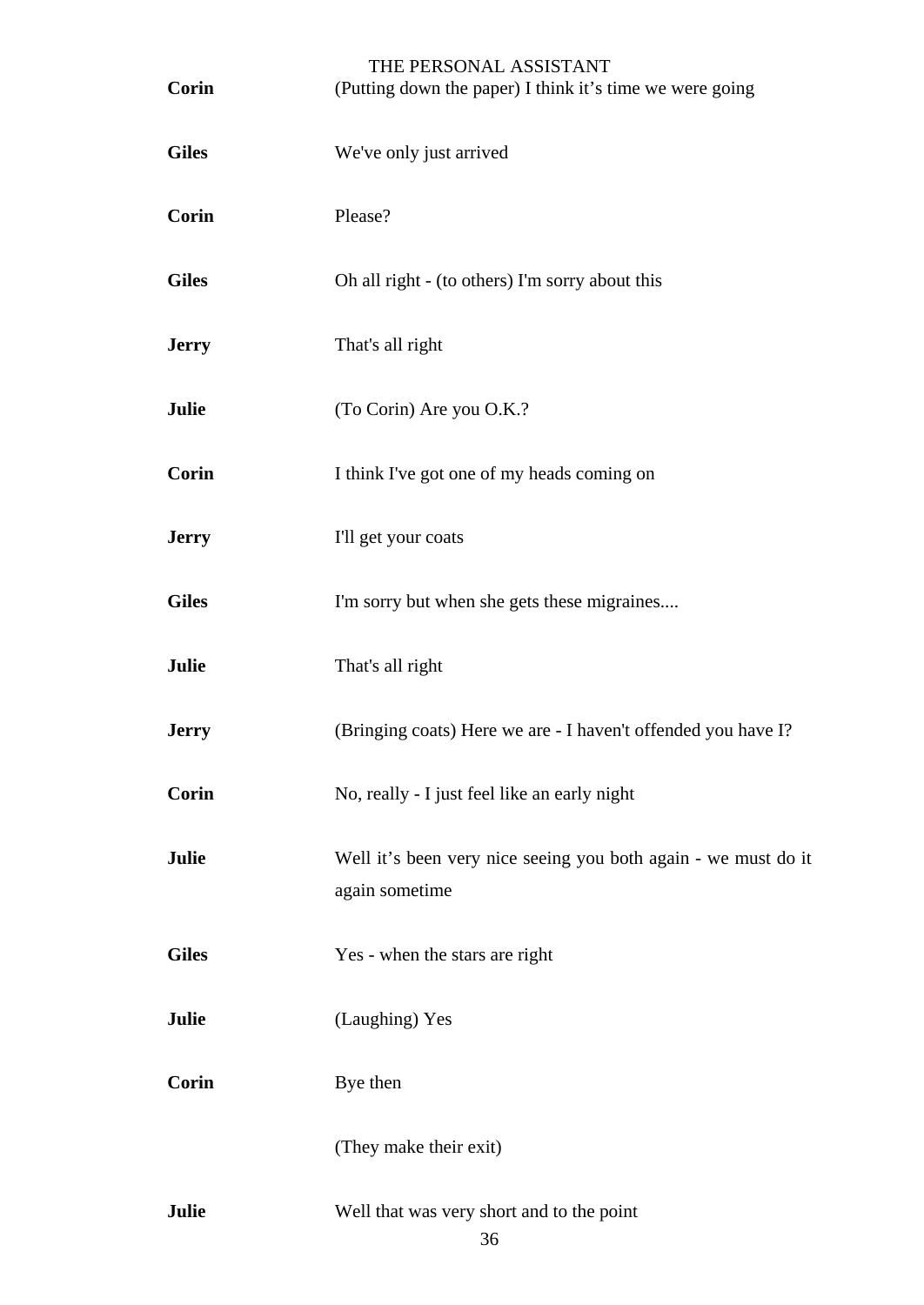| <b>Jerry</b>   | I didn't mean to upset her $-$ it's just that horoscope rubbish gets                                                                                                                                                                                                                                                                                                                                                                                                                                                                                                                                                                                                                                                                            |
|----------------|-------------------------------------------------------------------------------------------------------------------------------------------------------------------------------------------------------------------------------------------------------------------------------------------------------------------------------------------------------------------------------------------------------------------------------------------------------------------------------------------------------------------------------------------------------------------------------------------------------------------------------------------------------------------------------------------------------------------------------------------------|
|                | under my skin                                                                                                                                                                                                                                                                                                                                                                                                                                                                                                                                                                                                                                                                                                                                   |
| Julie          | (Coldly) You have degrees in upsetting people, you're a master<br>of it                                                                                                                                                                                                                                                                                                                                                                                                                                                                                                                                                                                                                                                                         |
| <b>Jerry</b>   | I know and I don't even know I'm doing it.                                                                                                                                                                                                                                                                                                                                                                                                                                                                                                                                                                                                                                                                                                      |
| Julie          | It might have been the horoscope - she's very funny about them                                                                                                                                                                                                                                                                                                                                                                                                                                                                                                                                                                                                                                                                                  |
| <b>Jerry</b>   | (Picking up paper) Let's have a look                                                                                                                                                                                                                                                                                                                                                                                                                                                                                                                                                                                                                                                                                                            |
| Julie          | What does it say?                                                                                                                                                                                                                                                                                                                                                                                                                                                                                                                                                                                                                                                                                                                               |
|                | (He reads aloud)                                                                                                                                                                                                                                                                                                                                                                                                                                                                                                                                                                                                                                                                                                                                |
| <b>Jerry</b>   | "The coming months are a testing time, a time to be cautious –<br>don't put all your eggs into one basket - now is not the time to<br>make any rash decisions" - (He strikes a dramatic pose) Beware<br>the Ides of March!                                                                                                                                                                                                                                                                                                                                                                                                                                                                                                                      |
| <b>PRESENT</b> | <b>ROLF</b><br><b>HIS</b><br><b>CHAIR</b><br><b>ON</b><br><b>THE</b><br><b>IS</b><br>IN<br><b>CLIFF</b><br><b>TOP</b><br>APPARENTLY TALKING TO HIMSELF                                                                                                                                                                                                                                                                                                                                                                                                                                                                                                                                                                                          |
| <b>Rolf</b>    | Not that I believe in destiny myself, of course - you make your<br>own luck I always say. Survival of the fittest - that was always<br>my philosophy. Darwin had it right. If you want to get on in<br>life you have to be one of the fittest, to adapt to circumstances -<br>compete against the others - (pointing upwards) like that<br>skylark up there - so ingenious - one day we found one of their<br>nests - cunning things they are - if you get anywhere near the<br>nest they try and lure you away from the young - I love the way<br>they can hover for ages in one position singing their hearts out<br>- birds are clever things, you know, there are some that even<br>disguise themselves to look like something they're not. |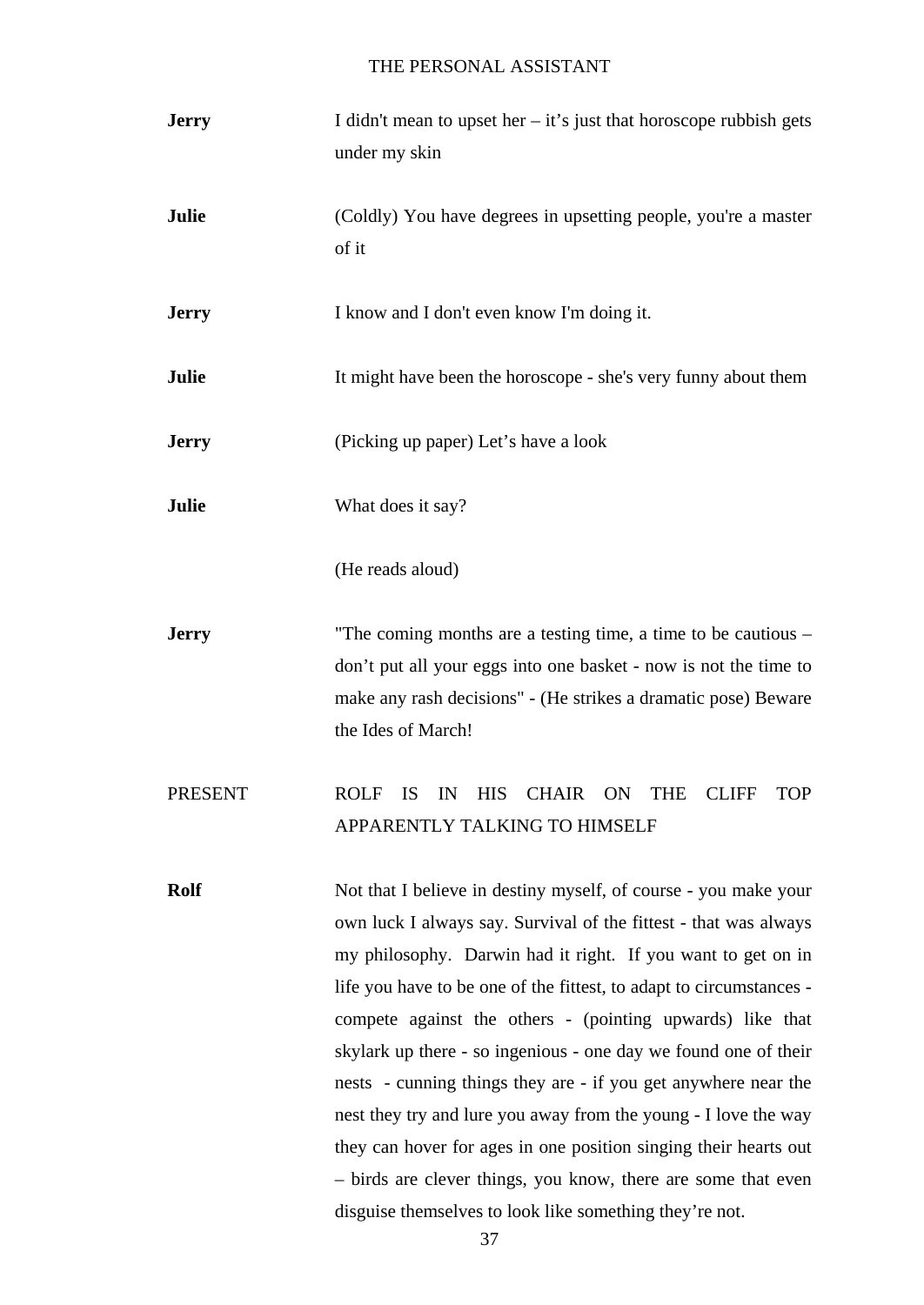|               | Did you know that? (He looks around but there's no sign of          |
|---------------|---------------------------------------------------------------------|
|               | Icarus) Icarus? (No response) Now where the devil's he got to?      |
|               | Icarus? Don't play games with me - he leaves me sitting here        |
|               | like a beached whale - Icarus? We can't be far from the cliff       |
|               | path by the sound of it - if we don't get a move on we wont be      |
|               | back in time for tea  Icarus! Where the devil are you?              |
| <b>Icarus</b> | (Coming on) I'm sorry Mr. Rolf - I had to relieve myself            |
| <b>Rolf</b>   | Well I wish you'd tell me where you were going - I didn't know      |
|               | where on earth you'd got to - I was sat here like a fool talking to |
|               | myself. Are we far from the cliff path?                             |
| <b>Icarus</b> | It can't be far now                                                 |
| <b>Rolf</b>   | Do you think we should go on or turn back? I don't want to be       |
|               | late for tea                                                        |
| <b>Icarus</b> | Its up to you Mr. Rolf, you're the boss as they say                 |
| <b>Rolf</b>   | I am, aren't I? Of course I am - in which case  (he pauses          |
|               | briefly) in which case I think we should carry on.                  |
| <b>Icarus</b> | Very well                                                           |
| <b>Rolf</b>   | Not a very difficult decision to make, all things considered        |
|               | there's a skill in decision-making you know, a definite skill -     |
|               | they have courses on it - its just a question of weighing up all    |
|               | the pros and cons and coming to a logical conclusion - in my        |
|               | time I've had to make a lot of decisions, large and small and I     |
|               | can't say there are any that I really regret - obviously they       |
|               | haven't all been popular with everybody but you're not paid to      |
|               | be popular when you're a manager are you?                           |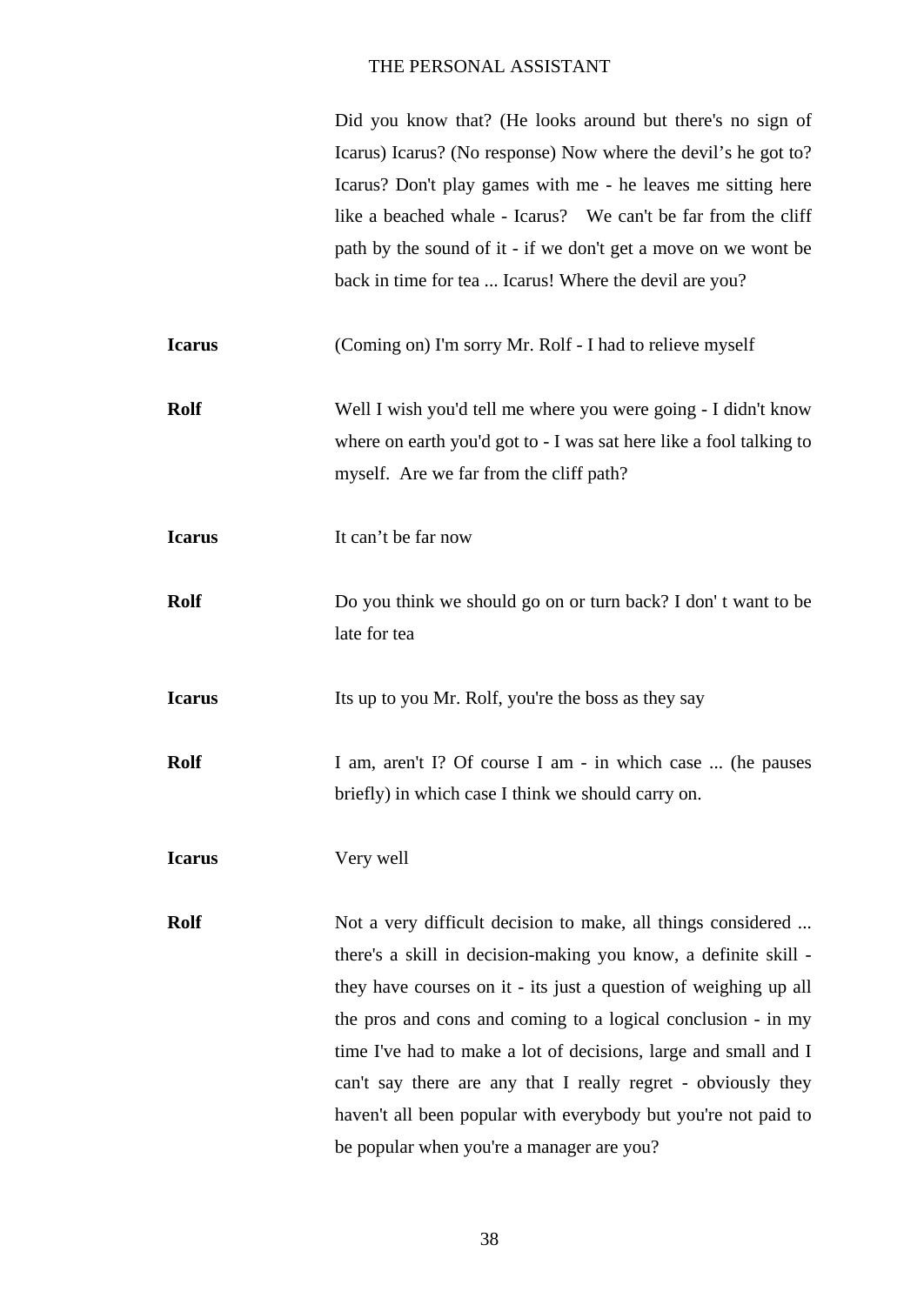I was a college principal, you know, before I retired - did you know that? The top of my profession. It was a successful career, I don't think its immodest to say so - it had its up and downs of course but all in all I think you could say it was successful. I put it down to two things - hard work and perseverance - I'm a great believer in perseverance - if you're going to get on in life what you need is hard work and perseverance...

**Icarus** And luck?

**Rolf** I don't think luck comes into it - if you work hard and persevere in whatever profession you're in then one day you're bound to get your just desserts - you only have to look at me - I worked my way up from assistant lecturer to senior, deputy principal and finally principal and do you know what my father was? A rat catcher - can you imagine that? You can't get much lower than that - but I told myself that I wasn't going to end up like him, I was going to improve myself come hell or high water and improve I did.

> Its a nice feeling you know, to get to the top, to know that you've worked hard for all that you've got but to be there at the end in the driving seat making decisions, important decisions that can affect not just the lives of individuals but the efficiency of the whole organization…

PAST JOB INTERVIEW AT ROLF'S OLD COLLEGE – THE TABLE AND CHAIRS ARE NOW IN FORMAL POSITION - THREE CHAIRS FOR THE INTERVIEW PANEL ON ONE SIDE WITH ONE OPPOSITE FOR THE CANDIDATE. TWO OF THE INTERVIEWING PANEL ARE WOMEN AND ARE ALREADY SEATED WHILE A YOUNGER WOMAN, THE SECRETARY, IS WAITING OUTSIDE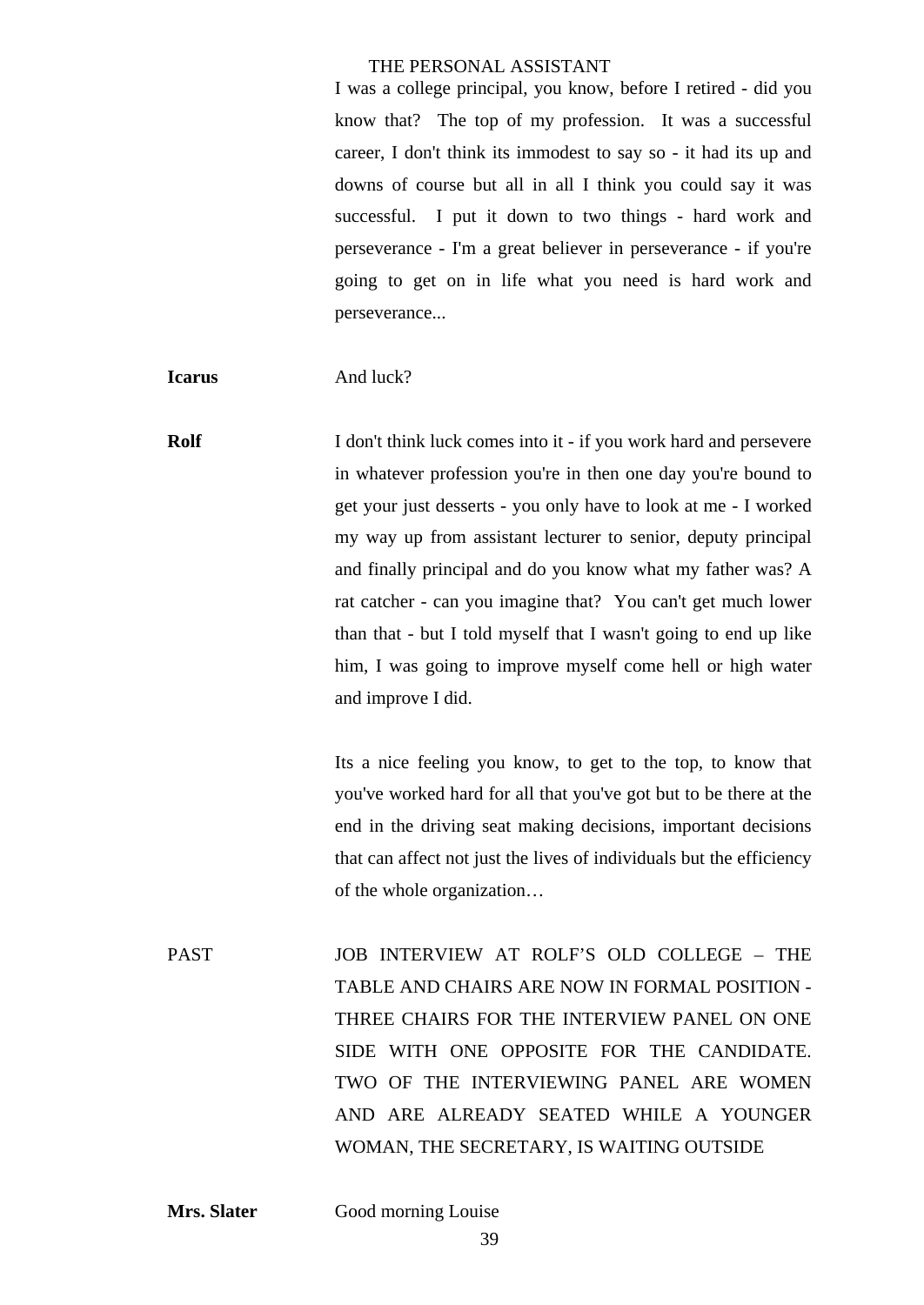| <b>Miss Alfonse</b> | Morning - has Mr. Rolf arrived yet?                                                                                                           |
|---------------------|-----------------------------------------------------------------------------------------------------------------------------------------------|
| Mrs. Slater         | Not yet                                                                                                                                       |
| <b>Miss Alfonse</b> | That's a relief - the traffic was dreadful - absolutely dreadful                                                                              |
| Mrs. Slater         | I know                                                                                                                                        |
| <b>Miss Alfonse</b> | If it gets any worse I swear it'll come to a complete standstill                                                                              |
| Mrs. Slater         | Have you read the application form?                                                                                                           |
| <b>Miss Alfonse</b> | To be honest I had terrible problems at the weekend with the<br>dishwasher - the kitchen was flooded - I've only just managed<br>to read them |
| Mrs. Slater         | I hate these situations                                                                                                                       |
| <b>Miss Alfonse</b> | Why?                                                                                                                                          |
| Mrs. Slater         | Having to choose one person and disappoint the others - I<br>always want to give the job to all of them                                       |
| <b>Miss Alfonse</b> | Well that's something you can't do                                                                                                            |
|                     | (The secretary comes in)                                                                                                                      |
| <b>Secretary</b>    | Are you ready yet for the first candidate?                                                                                                    |
| Mrs. Slater         | Not yet - we're still waiting for the chairman                                                                                                |
| <b>Secretary</b>    | Isn't he here yet? Mr. Marshall's been here for ages                                                                                          |
| <b>Miss Alfonse</b> | Then he'll just have to wait a little longer<br>40                                                                                            |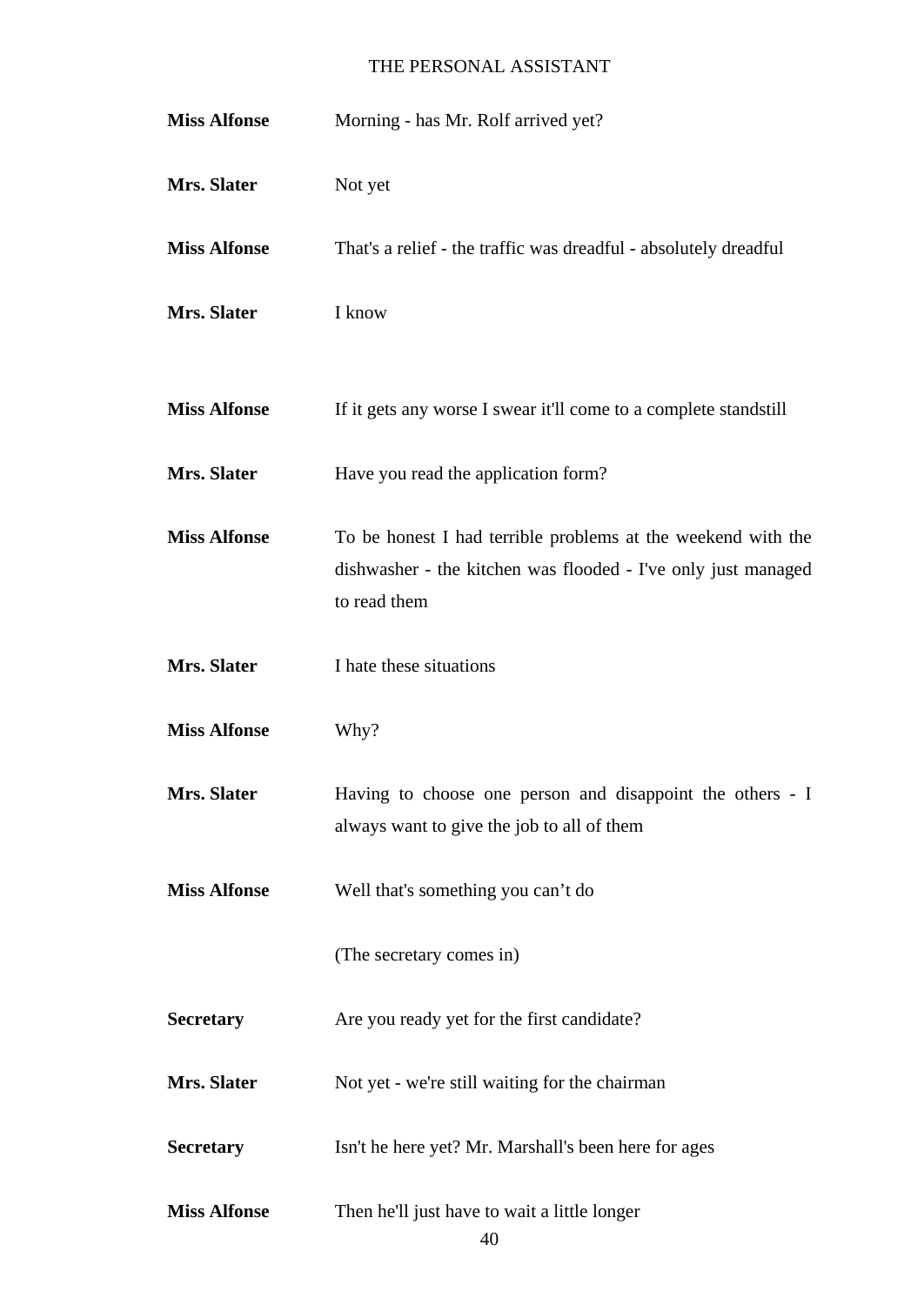(The secretary goes out and speaks to Jerry)

| <b>Secretary</b> | I'm sorry but they're still not ready for you                                                                                                                                            |
|------------------|------------------------------------------------------------------------------------------------------------------------------------------------------------------------------------------|
| <b>Jerry</b>     | That's 0.K. - they' re probably sharpening their knives for the<br>kill                                                                                                                  |
| <b>Secretary</b> | They're still waiting for you-know-who  I'm sure you've got<br>nothing to worry about - you must stand a very good chance<br>being the internal candidate                                |
| <b>Jerry</b>     | I don't think it matters. I've been in this situation before - it<br>can work both ways - it can be a disadvantage as well as an<br>advantage                                            |
| <b>Secretary</b> | Well if its any consolation, if I were the one doing the<br>choosing, you'd get the job                                                                                                  |
| <b>Jerry</b>     | That's very kind of you - you don't want to put a good word in<br>for me?                                                                                                                |
|                  | (They laugh)                                                                                                                                                                             |
| <b>Jerry</b>     | Are they interviewing many?                                                                                                                                                              |
| <b>Secretary</b> | There are five - a real cross section - one of them's somebody<br>you might know - I think she actually came to this college some<br>time ago - a Miss(or Mr) Bemrose - do you know her? |
| <b>Jerry</b>     | (Downbeat) I ought to - she was one of my students                                                                                                                                       |
| <b>Secretary</b> | Really? You must have done a very good job - she's very well<br>qualified now                                                                                                            |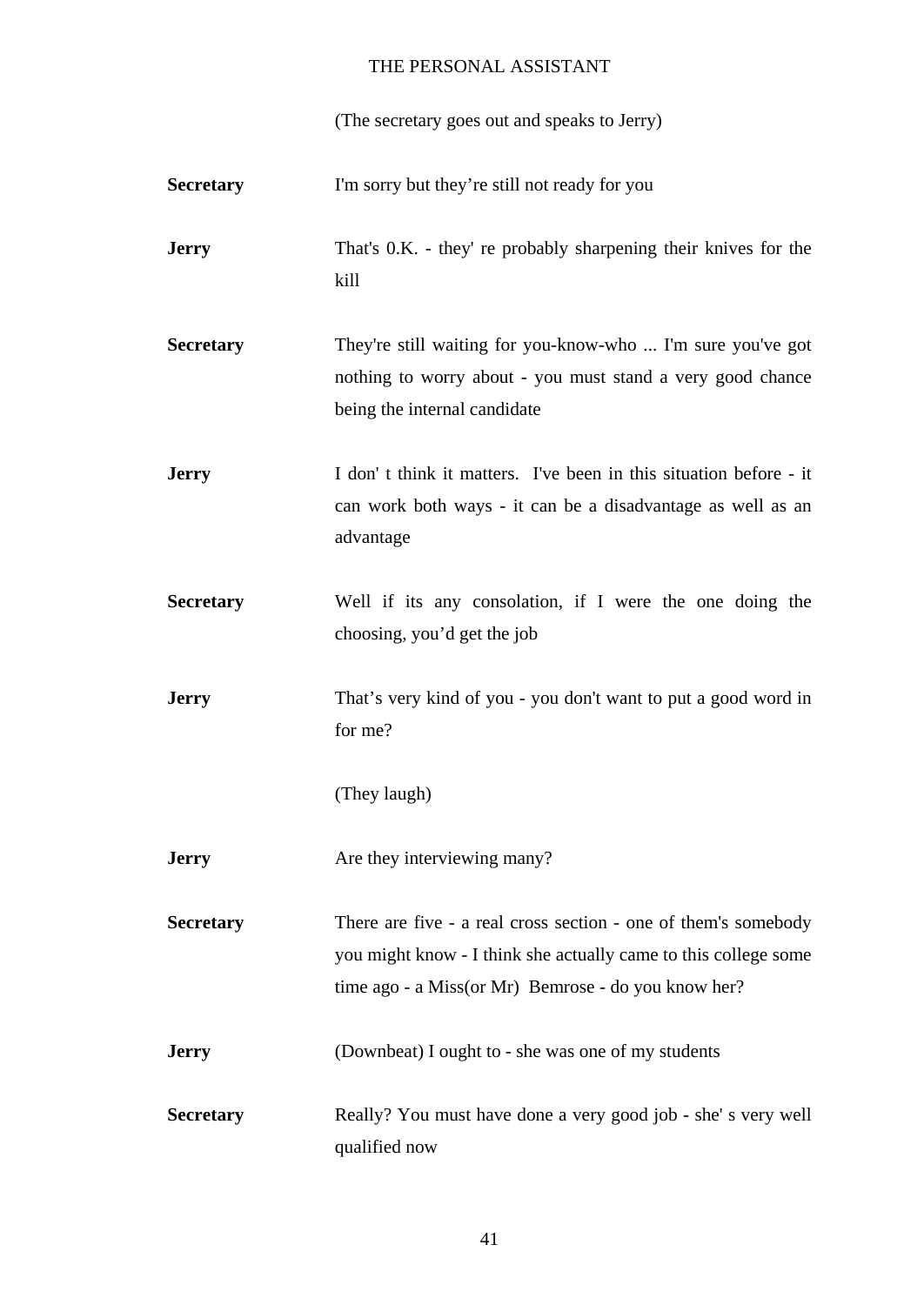| <b>Jerry</b>        | THE PERSONAL ASSISTANT<br>(Cutting her short) I hope it won't take long – the car park was |
|---------------------|--------------------------------------------------------------------------------------------|
|                     | full and I had to leave my car in somebody's space                                         |
|                     |                                                                                            |
| <b>PAST</b>         | IN THE INTERVIEW ROOM THE PRINCIPAL ARRIVES -                                              |
|                     | IT IS ROLF BEFORE HE RETIRED AND HAD HIS                                                   |
|                     | STROKE. HE IS IN A BAD MOOD BECAUSE HE'S LATE,                                             |
|                     | WHICH HE DOESN'T LIKE, AND SOMEONE HAS                                                     |
|                     | <b>TAKEN HIS PARKING PLACE</b>                                                             |
|                     |                                                                                            |
| <b>Rolf</b>         | Sorry I'm late, I had trouble parking                                                      |
|                     |                                                                                            |
| Mrs. Slater         | That's quite all right, Mr. Rolf, we've only just got here                                 |
|                     | ourselves                                                                                  |
|                     |                                                                                            |
| <b>Rolf</b>         | Right then, I suppose we'd better make a start - has everyone                              |
|                     | genned up on the candidates?                                                               |
| Mrs. Slater         | I'm afraid -                                                                               |
|                     |                                                                                            |
| <b>Miss Alfonse</b> | (Interrupting) Yes - we've all done our homework                                           |
|                     |                                                                                            |
| <b>Rolf</b>         | Good - then all we've got to do is sort out a plan of attack                               |
|                     |                                                                                            |
|                     | (They get their heads together, while outside, the secretary pops                          |
|                     | her head round the door, nods to the board and returns to put                              |
|                     | Jerry at his ease)                                                                         |
|                     |                                                                                            |
| <b>Secretary</b>    | He's arrived - it won't be long now                                                        |
|                     |                                                                                            |
| <b>Jerry</b>        | What kind of a mood is he in?                                                              |
|                     |                                                                                            |
| <b>Secretary</b>    | The same as usual                                                                          |
|                     |                                                                                            |
| <b>Jerry</b>        | That's what I was afraid of                                                                |
|                     |                                                                                            |
|                     | (A phone rings and the secretary answers)                                                  |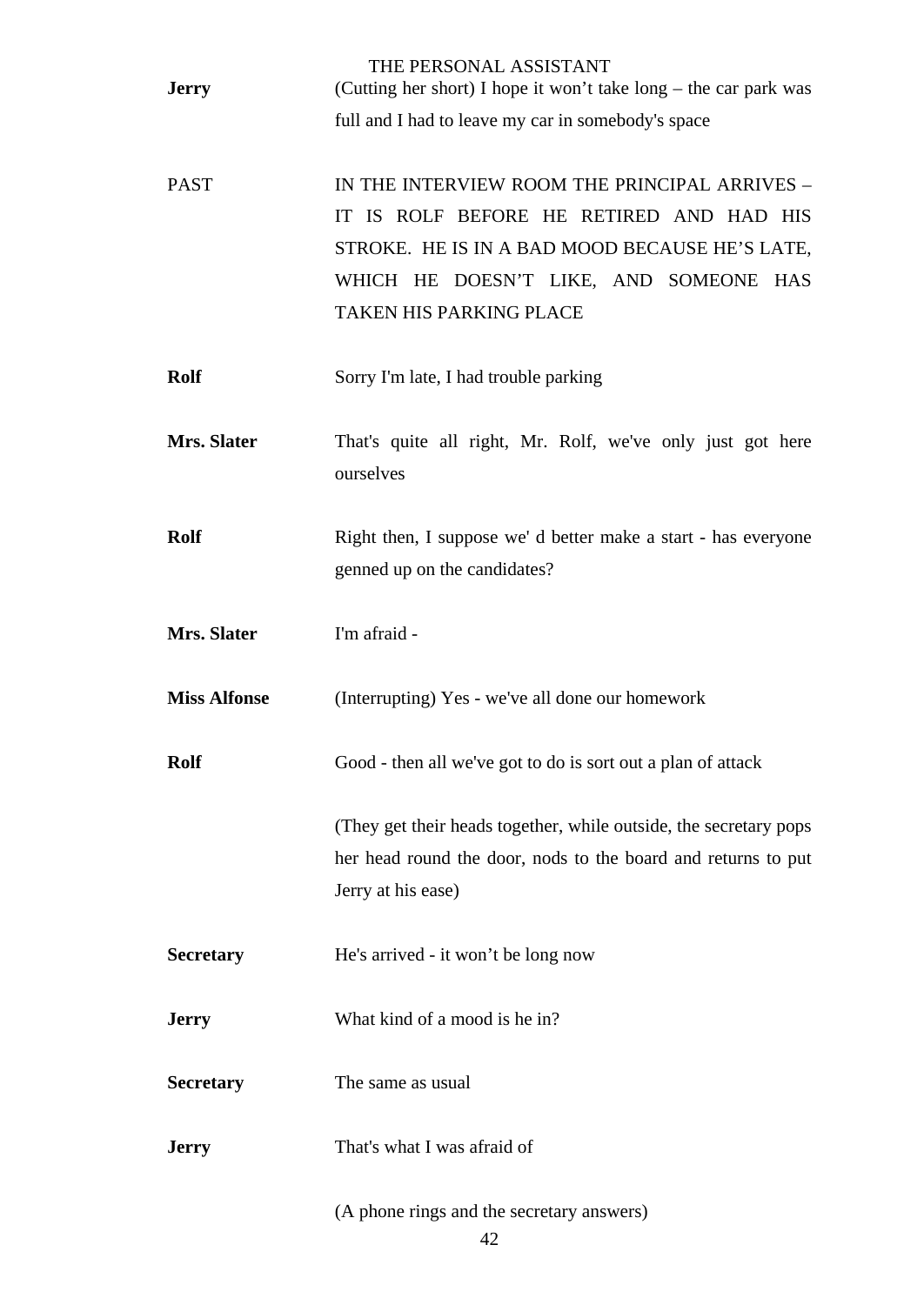| <b>Secretary</b> | (Into phone) Right  (To Jerry) They're ready for you now                                                                                                                    |
|------------------|-----------------------------------------------------------------------------------------------------------------------------------------------------------------------------|
|                  | (As he goes in) Best of luck                                                                                                                                                |
|                  | (Jerry goes in and sits down facing them)                                                                                                                                   |
| <b>Rolf</b>      | Good morning Mr. Marshall                                                                                                                                                   |
| <b>Jerry</b>     | Morning                                                                                                                                                                     |
| Mrs. Slater      | We'd like to start off by setting you at your ease and giving you<br>time to relax with a few minutes first of all for you to tell us all<br>about your previous experience |
| <b>PAST</b>      | THE LIGHTS FADE BRIEFLY TO SHOW A PASSAGE OF<br>TIME AND COME UP AGAIN ON THE SAME SCENE<br><b>SOME TIME LATER</b>                                                          |
| Mrs. Slater      | Well you've certainly been here a long while, Mr. Marshall -<br>how long have you actually been in your present position?                                                   |
| <b>Jerry</b>     | Let me see                                                                                                                                                                  |
| <b>Rolf</b>      | (Who is not on his side looks at some papers in front of him)<br>He's been here fourteen - no fifteen years                                                                 |
| Mrs. Slater      | Really? And have you applied for the position of Head of<br>Department before?                                                                                              |
| <b>Jerry</b>     | Yes                                                                                                                                                                         |
| Mrs. Slater      | How many times?                                                                                                                                                             |
| <b>Jerry</b>     | $Er \dots$                                                                                                                                                                  |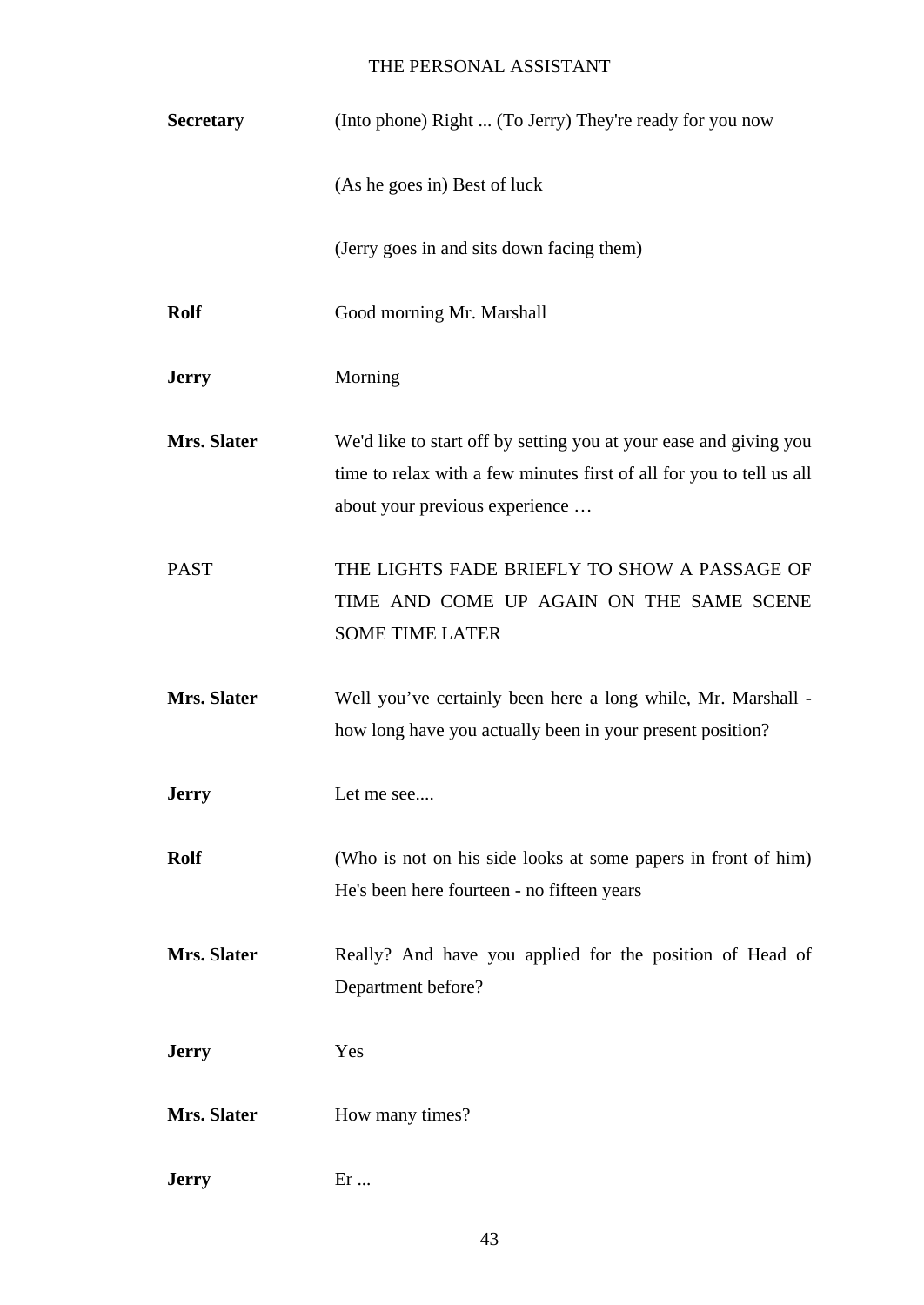| <b>Rolf</b>         | THE PERSONAL ASSISTANT<br>Twice                                                                                                                                                |
|---------------------|--------------------------------------------------------------------------------------------------------------------------------------------------------------------------------|
| <b>Miss Alfonse</b> | Mr. Marshall, don't you think fifteen years is rather a long time<br>to remain in one department?                                                                              |
| <b>Jerry</b>        | I suppose it is                                                                                                                                                                |
| <b>Miss Alfonse</b> | Have you never thought of transferring somewhere else to<br>advance your career?                                                                                               |
| <b>Jerry</b>        | I did consider it - yes                                                                                                                                                        |
| <b>Miss Alfonse</b> | But never actually got round to applying?                                                                                                                                      |
| <b>Jerry</b>        | No, you see $\ldots$                                                                                                                                                           |
| Mrs. Slater         | Have you published any educational papers or done any<br>research while you've been here?                                                                                      |
| <b>Jerry</b>        | There didn't seem to be the time, what with all the marking and<br>everything                                                                                                  |
| <b>Rolf</b>         | Correct me if I'm wrong, Mr. Marshall, but you have a certain<br>reputation for being somewhat outspoken                                                                       |
| <b>Jerry</b>        | I wouldn't say "outspoken" - I like to speak my mind when<br>necessary but I wouldn't call it "outspoken"                                                                      |
| <b>Rolf</b>         | Would you say that the head of a college department should be<br>the type to "speak their mind" as you call it?                                                                |
| <b>Jerry</b>        | If there's something that needs saying, I would, yes                                                                                                                           |
| <b>Rolf</b>         | (Doubtfully) Yes  (Looking to his colleagues) I think that's all<br>I have to ask for the moment (To others) Do you have any more<br>questions? (the others shake their heads) |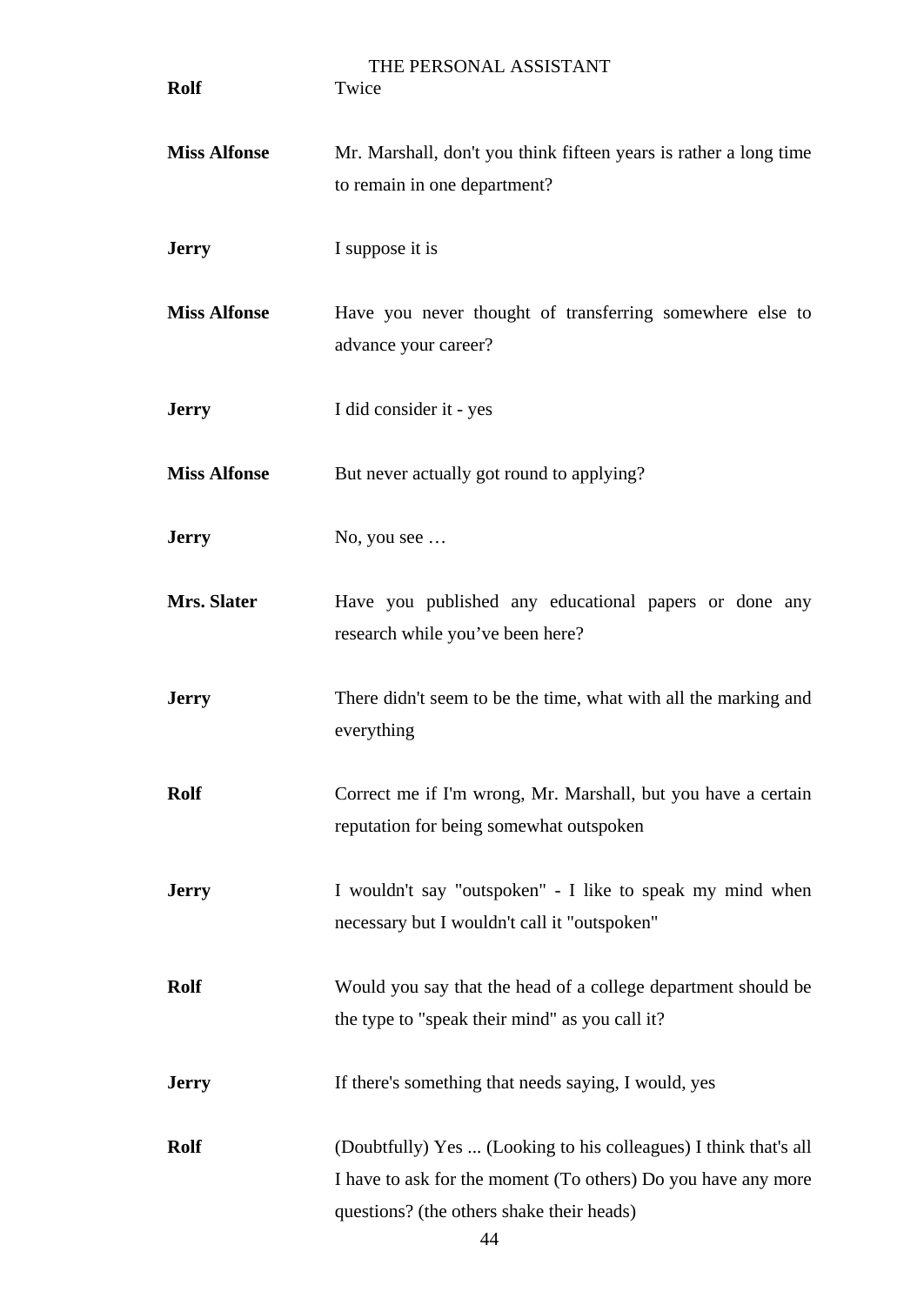| <b>Rolf</b>  | Is there anything that you'd like to ask us?                                                                                                                        |
|--------------|---------------------------------------------------------------------------------------------------------------------------------------------------------------------|
| <b>Jerry</b> | No, I don't think so                                                                                                                                                |
| <b>Rolf</b>  | (Coldly) Right then  thank you very much for coming - we'll<br>let you know the outcome when we've seen the other candidates                                        |
|              | (Jerry is just about to leave)                                                                                                                                      |
|              | Oh Mr. Marshall, one other thing - what kind of car are you<br>driving at the moment?                                                                               |
| <b>Jerry</b> | I've still got the green Ford                                                                                                                                       |
| <b>Rolf</b>  | I thought so                                                                                                                                                        |
| <b>Jerry</b> | Why?                                                                                                                                                                |
| <b>Rolf</b>  | No reason                                                                                                                                                           |
| <b>PAST</b>  | THE LIGHTS GO DOWN ON THE INTERVIEW. IN THE<br><b>DARKNESS</b><br>WE<br>HEAR<br>$\mathbf{A}$<br><b>TELEPHONE</b><br><b>RINGING</b><br><b>FOLLOWED BY TWO VOICES</b> |
| <b>Jerry</b> | (Off) Will somebody please answer that phone                                                                                                                        |
| <b>Julie</b> | Its for you  I think it's about the job                                                                                                                             |
| <b>Jerry</b> | Jerry Marshall Yes  That's O.K.  (Shocked) They've done<br>what? No? Please tell me you're joking? You are joking?                                                  |
| <b>PAST</b>  | THE LIGHTS COME UP ON EMMA TALKING ON THE<br>PHONE TO HER BOYFRIEND                                                                                                 |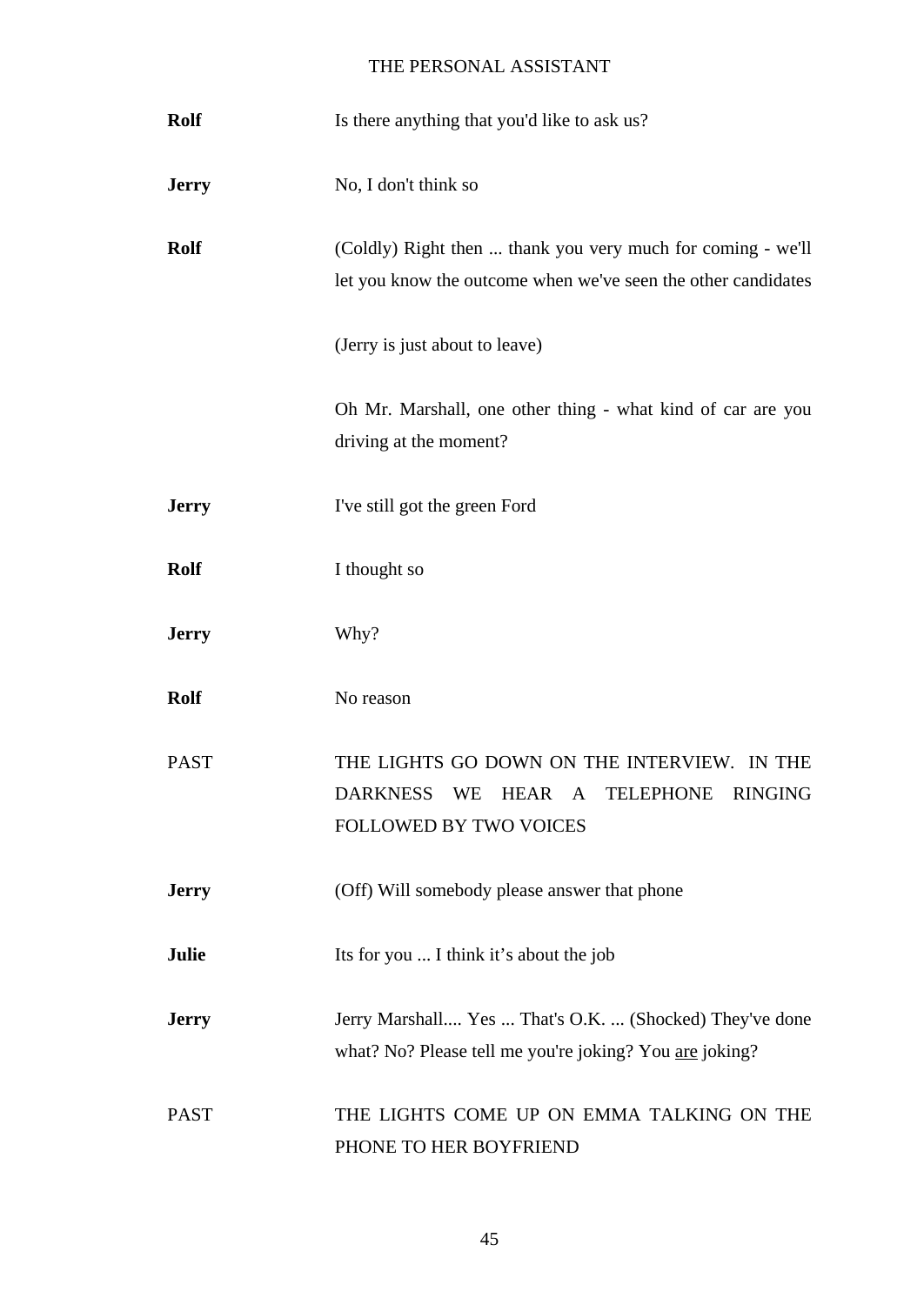**Emma** No I'd better not, I ought to stay in and do some revision ... what do you mean "What for?" For the exams, stupid - you know how long we've got left? - We aren't all taking the easy options like you ... you can call me what you like, it still won't make me change my mind ...

> No ... If I don' t get the grades I'll be in all kinds of trouble they' re not like your parents, you know.

> No, he wouldn't let me - not tonight - he's in an awful mood did he what? Did he get the job? No, he didn't - that's why he's in such a foul mood - apparently they gave it to some young whiz-kid that he used to teach, which makes it even worse - can you imagine having a boss who's one of your own ex-students? I don't think he'll be able to cope with it

> (Enter Jerry from his study in a foul mood and somewhat inebriated)

**Jerry** (Crossly to Emma) Haven't you finished yet?

**Emma** (Holding hand over mouthpiece) Do you mind!

**Jerry** (Angrily) Yes I do mind as a matter of fact, I mind a great deal - I'm waiting to use the damned phone and you've been gassing for the last twenty minutes

**Emma** I am not "gassing," I'm talking to Gavin - I have a right to use it as much as you

**Jerry** Is that so? We'll see about that - (he goes and pulls the phone connection out of the wall socket)

**Emma** What the - ? What the hell did you do that for?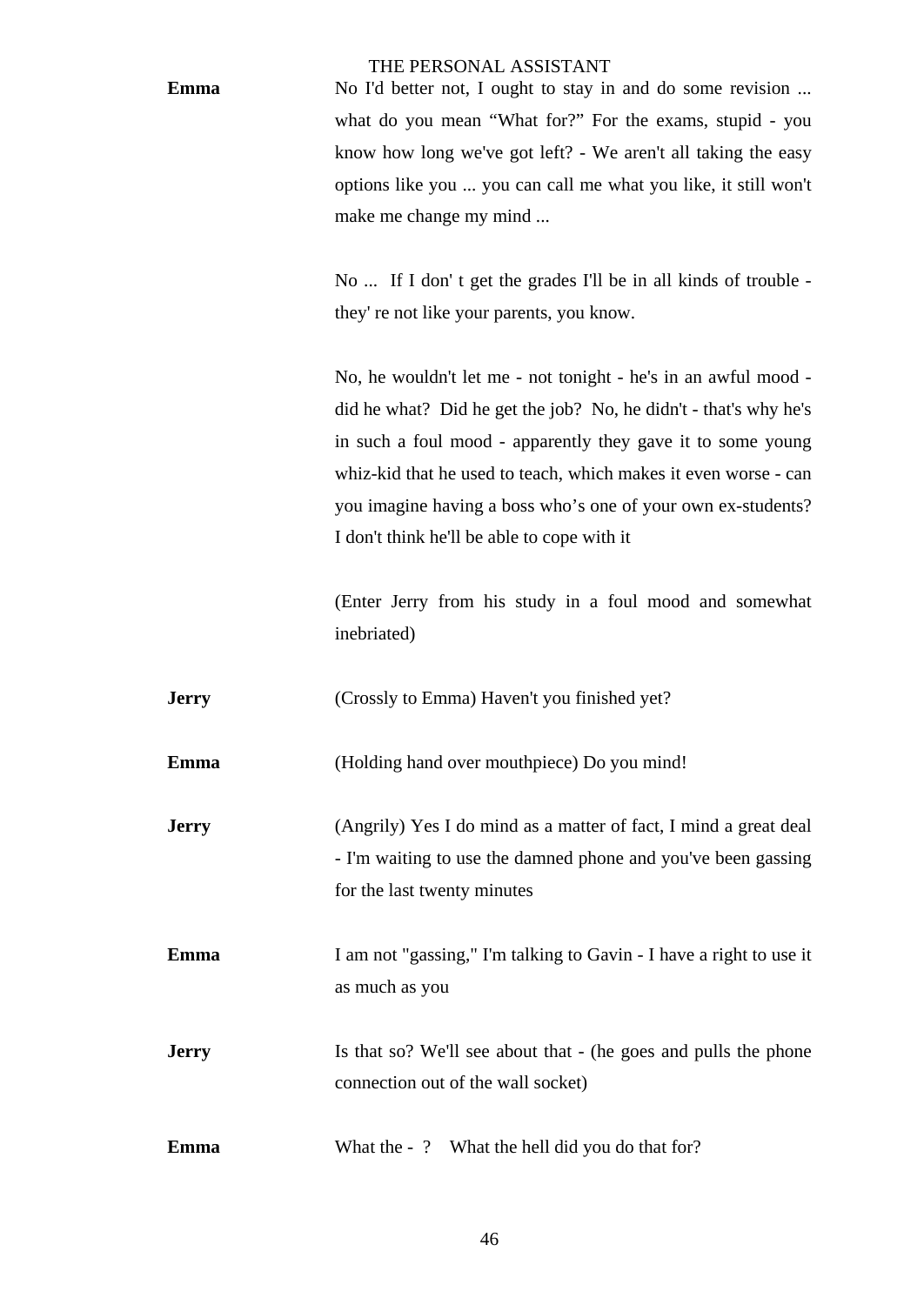|              | THE PERSONAL ASSISTANT                                                                                                                         |
|--------------|------------------------------------------------------------------------------------------------------------------------------------------------|
| <b>Jerry</b> | This is $\frac{my}{m}$ house and $\frac{my}{m}$ phone - you don't pay a penny<br>towards it and you expect to have free use of it whenever you |
|              | like                                                                                                                                           |
|              |                                                                                                                                                |
|              | (Julie comes in)                                                                                                                               |
| Julie        | What's all the noise about?                                                                                                                    |
| <b>Emma</b>  | You know what he's just done? He's just cut me off as I was                                                                                    |
|              | talking to Gavin $-$ he's pulled the wire out of the wall                                                                                      |
|              |                                                                                                                                                |
| <b>Julie</b> | Is this true?                                                                                                                                  |
| <b>Jerry</b> | Yes, it's true - she stands here gassing to her boyfriends all                                                                                 |
|              | night and she doesn't pay a penny towards the bill - why should                                                                                |
|              | I have to pay for her pleasure?                                                                                                                |
|              |                                                                                                                                                |
| Julie        | You've been drinking again, haven't you?                                                                                                       |
|              |                                                                                                                                                |
| <b>Jerry</b> | So?                                                                                                                                            |
|              |                                                                                                                                                |
| Julie        | I knew it - it's a waste of time talking to you when you're in<br>this condition                                                               |
|              |                                                                                                                                                |
| <b>Jerry</b> | In what condition?                                                                                                                             |
|              |                                                                                                                                                |
| Julie        | Drunk                                                                                                                                          |
|              |                                                                                                                                                |
| <b>Jerry</b> | I'm not drunk                                                                                                                                  |
| Julie        | Not much you're not                                                                                                                            |
|              |                                                                                                                                                |
| <b>Jerry</b> | I'm not drunk - I've had a drink, yes, but I'm not drunk                                                                                       |
|              |                                                                                                                                                |
|              | (Emma begins to dissolve into tears)                                                                                                           |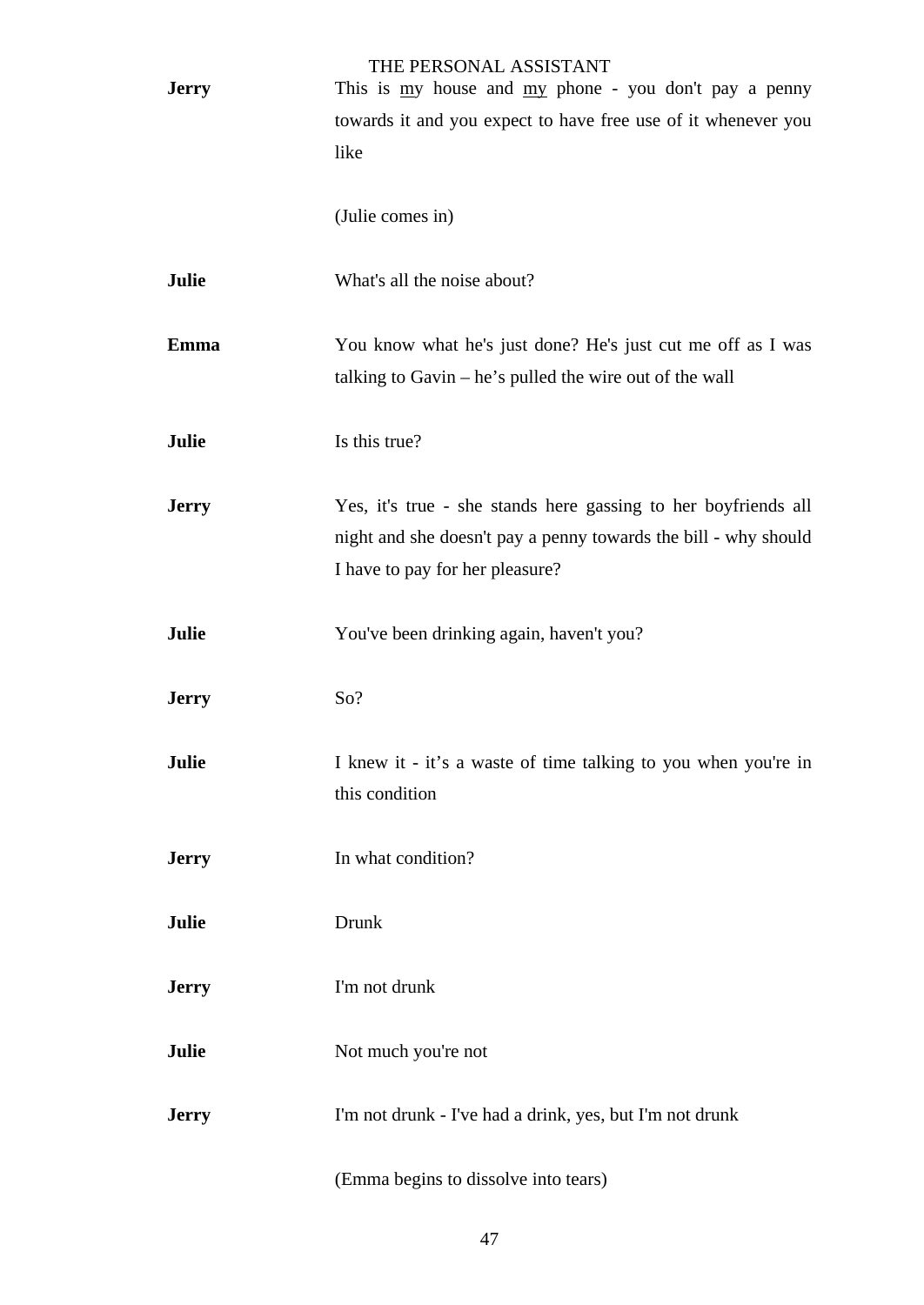| Julie        | THE PERSONAL ASSISTANT<br>(Comforting her) All right love. (To Jerry) Are you happy                                                                                                                                                                                                                                                                                                                                                                                                                                                                                                                                                                                                                          |
|--------------|--------------------------------------------------------------------------------------------------------------------------------------------------------------------------------------------------------------------------------------------------------------------------------------------------------------------------------------------------------------------------------------------------------------------------------------------------------------------------------------------------------------------------------------------------------------------------------------------------------------------------------------------------------------------------------------------------------------|
|              | now? Now that you've upset everyone?                                                                                                                                                                                                                                                                                                                                                                                                                                                                                                                                                                                                                                                                         |
| <b>Jerry</b> | She shouldn't hog the damned phone all the time                                                                                                                                                                                                                                                                                                                                                                                                                                                                                                                                                                                                                                                              |
| Julie        | Don't take it out on her                                                                                                                                                                                                                                                                                                                                                                                                                                                                                                                                                                                                                                                                                     |
| <b>Jerry</b> | Take what out?                                                                                                                                                                                                                                                                                                                                                                                                                                                                                                                                                                                                                                                                                               |
| Julie        | It's not her fault you didn't get the job. That's what's at the<br>bottom of it isn't it? That's what's brought on the mood.                                                                                                                                                                                                                                                                                                                                                                                                                                                                                                                                                                                 |
| <b>Jerry</b> | I'm in a mood am I?                                                                                                                                                                                                                                                                                                                                                                                                                                                                                                                                                                                                                                                                                          |
| Julie        | Yes                                                                                                                                                                                                                                                                                                                                                                                                                                                                                                                                                                                                                                                                                                          |
| <b>Jerry</b> | (Seething) And don't you think I deserve to be? Eh? Have you<br>any idea what it feels like? To be beaten to a job by a slip of a<br>girl that you used to teach, somebody who's half your age -<br>have you any idea how that feels? Well have you? To watch<br>your life and your career slipping away in front of you and not<br>being able to do a damned thing about it - to see people,<br>younger people, coming through and getting the jobs that you<br>should be getting, jobs that you know you could do with your<br>eyes shut - its something of an understatement but I think you<br>could say without fear of contradiction - "Yes, I'm in a bloody<br>mood all right!"<br>(Emma breaks away) |
| Julie        | Where are you going?                                                                                                                                                                                                                                                                                                                                                                                                                                                                                                                                                                                                                                                                                         |
| <b>Emma</b>  | Out!                                                                                                                                                                                                                                                                                                                                                                                                                                                                                                                                                                                                                                                                                                         |
| Julie        | What about your revision?                                                                                                                                                                                                                                                                                                                                                                                                                                                                                                                                                                                                                                                                                    |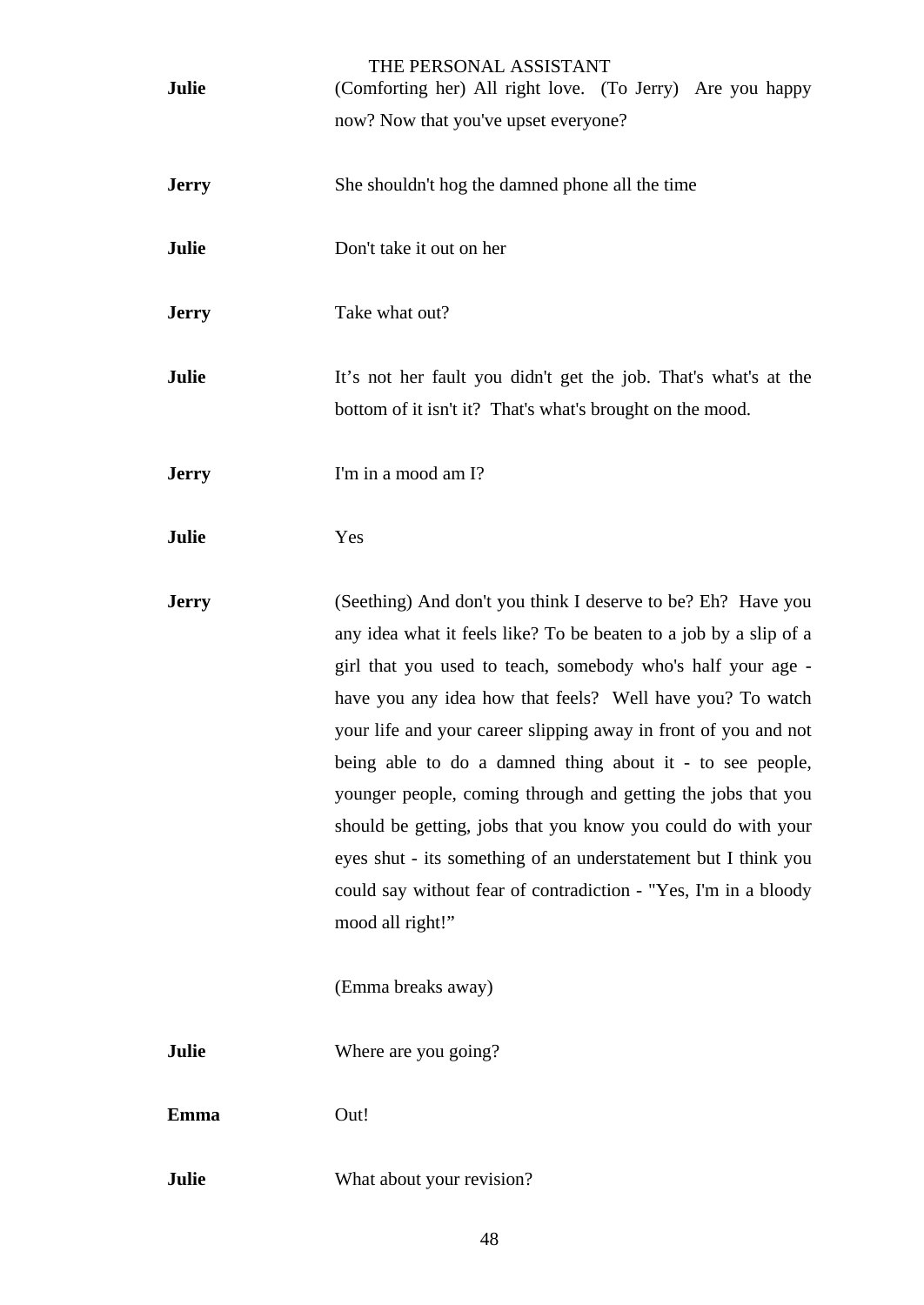| Emma           | THE PERSONAL ASSISTANT<br>I've gone off the idea                                                                                                                                                                                                                                                                                                                                                                                                                                                                                                                                                                                                                                                                                                                                                |
|----------------|-------------------------------------------------------------------------------------------------------------------------------------------------------------------------------------------------------------------------------------------------------------------------------------------------------------------------------------------------------------------------------------------------------------------------------------------------------------------------------------------------------------------------------------------------------------------------------------------------------------------------------------------------------------------------------------------------------------------------------------------------------------------------------------------------|
|                | (She goes out)                                                                                                                                                                                                                                                                                                                                                                                                                                                                                                                                                                                                                                                                                                                                                                                  |
| Julie          | Are you satisfied with yourself?                                                                                                                                                                                                                                                                                                                                                                                                                                                                                                                                                                                                                                                                                                                                                                |
|                | (No response)                                                                                                                                                                                                                                                                                                                                                                                                                                                                                                                                                                                                                                                                                                                                                                                   |
|                | Well are you? (She follows him) Are you satisfied now that<br>you've driven your daughter out of the house when she should<br>be studying for her exams? I'm talking to you, you drunken<br>bum!                                                                                                                                                                                                                                                                                                                                                                                                                                                                                                                                                                                                |
|                | (At this comment he snaps and turns to violently slap her across<br>the face - she puts her hand to her cheek and the lights go<br>down)                                                                                                                                                                                                                                                                                                                                                                                                                                                                                                                                                                                                                                                        |
| <b>PAST</b>    | CHANGE OF SCENE - JUDY BEMROSE, (WHO MAY BE<br>EMMA DOUBLING) THE NEW HEAD OF DEPARTMENT<br>AT JERRY'S COLLEGE, COMES INTO HER OFFICE,<br>SORTS THROUGH SOME PAPERS THEN PICKS UP THE<br>PHONE AND DIALS                                                                                                                                                                                                                                                                                                                                                                                                                                                                                                                                                                                        |
| <b>Bemrose</b> | I've been trying for ages to reach you  I'm ringing<br>Maria?<br>round everybody to tell them the good news  you know that<br>job I told you about? The Head of Department?<br>Well I<br>actually got it $-$ isn't that brilliant? Yes, that's very kind of you<br>of course I'm pleased - wouldn't you be? No, I never<br>thought I'd get, it either but I did  What?  There were four<br>of them  yes, he was the internal candidate well it was a bit<br>strange going for the same job but you've got to give it your<br>best shot haven't you?  No, I don't know why they didn't<br>choose him - he must have upset them or something - what's<br>that? How do I think we'll get on? I don't know, that's up to<br>him  are you free on Thursday evening for a drink?<br>Anywhere you like |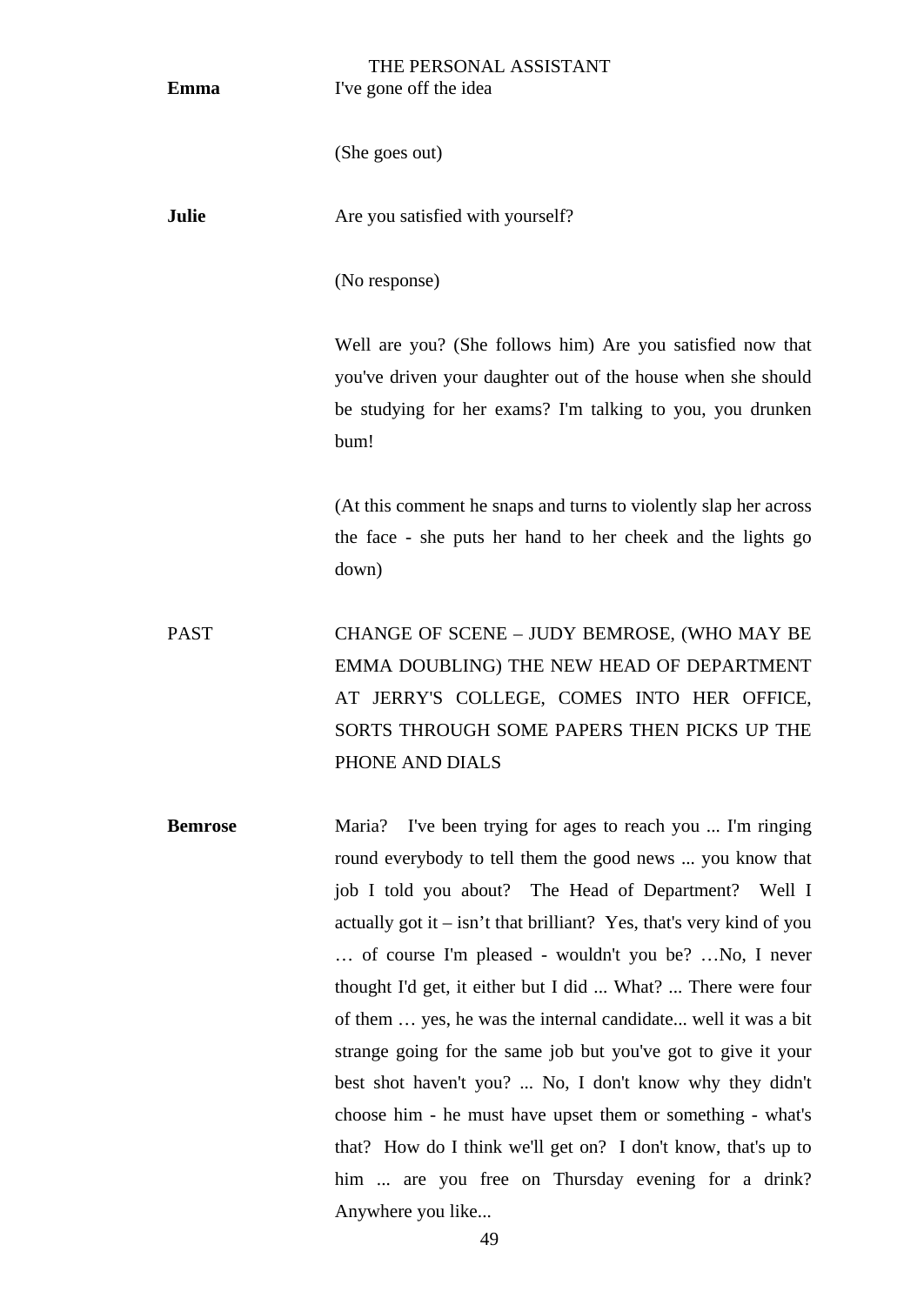#### PRESENT ROLF AND ICARUS ON THE CLIFF PATH

**Rolf** Yes, I've had to make some difficult decisions in my time but that's the challenge of being in management you can't please all the people all the time - there are times when you have to do things that you know aren't going to be popular but that's what you're paid to do - if it upsets one or two people along the way that' s just too bad - like choosing the right person for the job, its not always obvious who the right person is - do you know what I mean?

**Icarus** Yes Mr. Rolf, I know just what you mean

**Rolf** Everybody who applies for something thinks that they're the right one, quite naturally, or they wouldn't be applying but as a manager you have to be objective, you can't let personalities enter into it - you have to have a wider view - the individual might have certain personal needs but they sometimes have to be weighed against the needs of the organisation - the needs of society even - you sometimes have to think in the long term

**I think** we're almost there now

**Rolf** Good - yes - I can hear the waves - not far now ... where was I?

**Icarus** "The needs of the organisation"

**Rolf** Oh yes - so you see you can't always give a job to the most obvious person - when you're in management you have to take in all kinds of considerations - things that the ordinary person might not think about - like the image of the establishment that's very important in the business world ... I'm not boring you am I?

**Icarus** No sir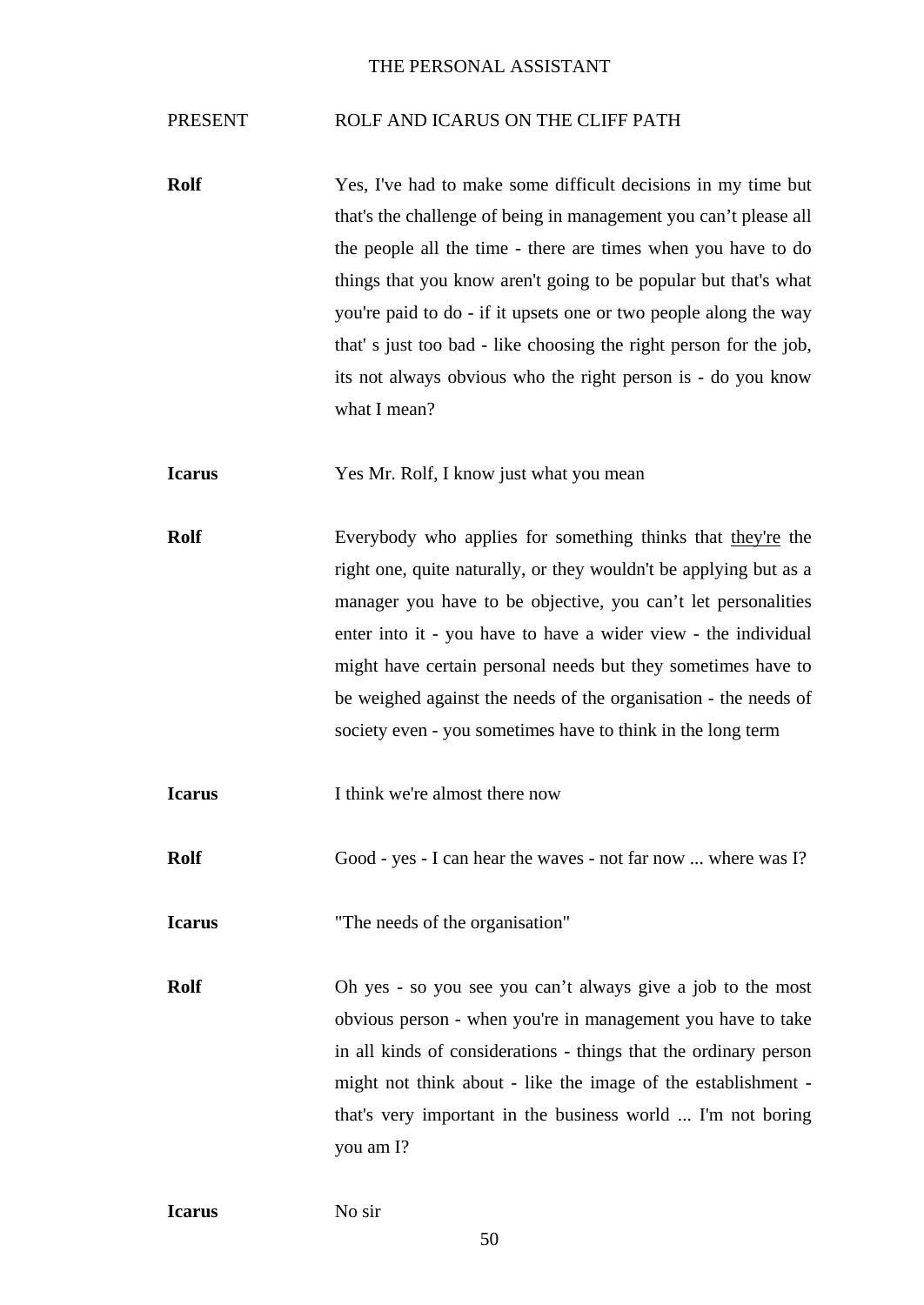| <b>Rolf</b>    | Just tell me if I am  do you mind if I call you by your first<br>name? "Mr. Icarus" sounds so formal.                                                                                                                                                                                                                                                                                                                                                                                                                                                                                                                                                                       |
|----------------|-----------------------------------------------------------------------------------------------------------------------------------------------------------------------------------------------------------------------------------------------------------------------------------------------------------------------------------------------------------------------------------------------------------------------------------------------------------------------------------------------------------------------------------------------------------------------------------------------------------------------------------------------------------------------------|
| <b>Icarus</b>  | Not at all                                                                                                                                                                                                                                                                                                                                                                                                                                                                                                                                                                                                                                                                  |
| <b>Rolf</b>    | Steven isn't it?                                                                                                                                                                                                                                                                                                                                                                                                                                                                                                                                                                                                                                                            |
| <b>Icarus</b>  | That's right                                                                                                                                                                                                                                                                                                                                                                                                                                                                                                                                                                                                                                                                |
| <b>Rolf</b>    | Forgive me for saying this, Steven, but there's something very<br>familiar about you.                                                                                                                                                                                                                                                                                                                                                                                                                                                                                                                                                                                       |
| <b>Icarus</b>  | Familiar?                                                                                                                                                                                                                                                                                                                                                                                                                                                                                                                                                                                                                                                                   |
| <b>Rolf</b>    | Something about your voice. You're definitely not from round<br>here?                                                                                                                                                                                                                                                                                                                                                                                                                                                                                                                                                                                                       |
| <b>Icarus</b>  | No $\sin$ – but I'd really prefer to keep my private life to myself                                                                                                                                                                                                                                                                                                                                                                                                                                                                                                                                                                                                         |
| <b>Rolf</b>    | Yes, of course                                                                                                                                                                                                                                                                                                                                                                                                                                                                                                                                                                                                                                                              |
| <b>PAST</b>    | SCENE CHANGE BACK TO MISS BEMROSE STILL ON<br>TELLING PEOPLE ABOUT HER<br>TELEPHONE<br>THE<br><b>SUCCESS</b>                                                                                                                                                                                                                                                                                                                                                                                                                                                                                                                                                                |
| <b>Bemrose</b> | Hi mum $-$ it's me - Judy - I'm ringing with some good news -<br>you know that job I told you about? - The Head of Department?<br>- Well I got it - I'm not kidding - I'm phoning you now from<br>my new office - are you pleased for me? You don't sound it.<br>'Course I am. I can't get over it. I keep thinking I'm going to<br>wake up any minute  it'll mean a bit more travelling but I can<br>cope with that for a while until I get a new place - yes, I'll send<br>you my new address as soon as I get sorted - after I've got<br>settled in I'll come and take you all out for a celebration meal -<br>O.K? Is that a deal? Fine. Give my love to Dad. Bye then. |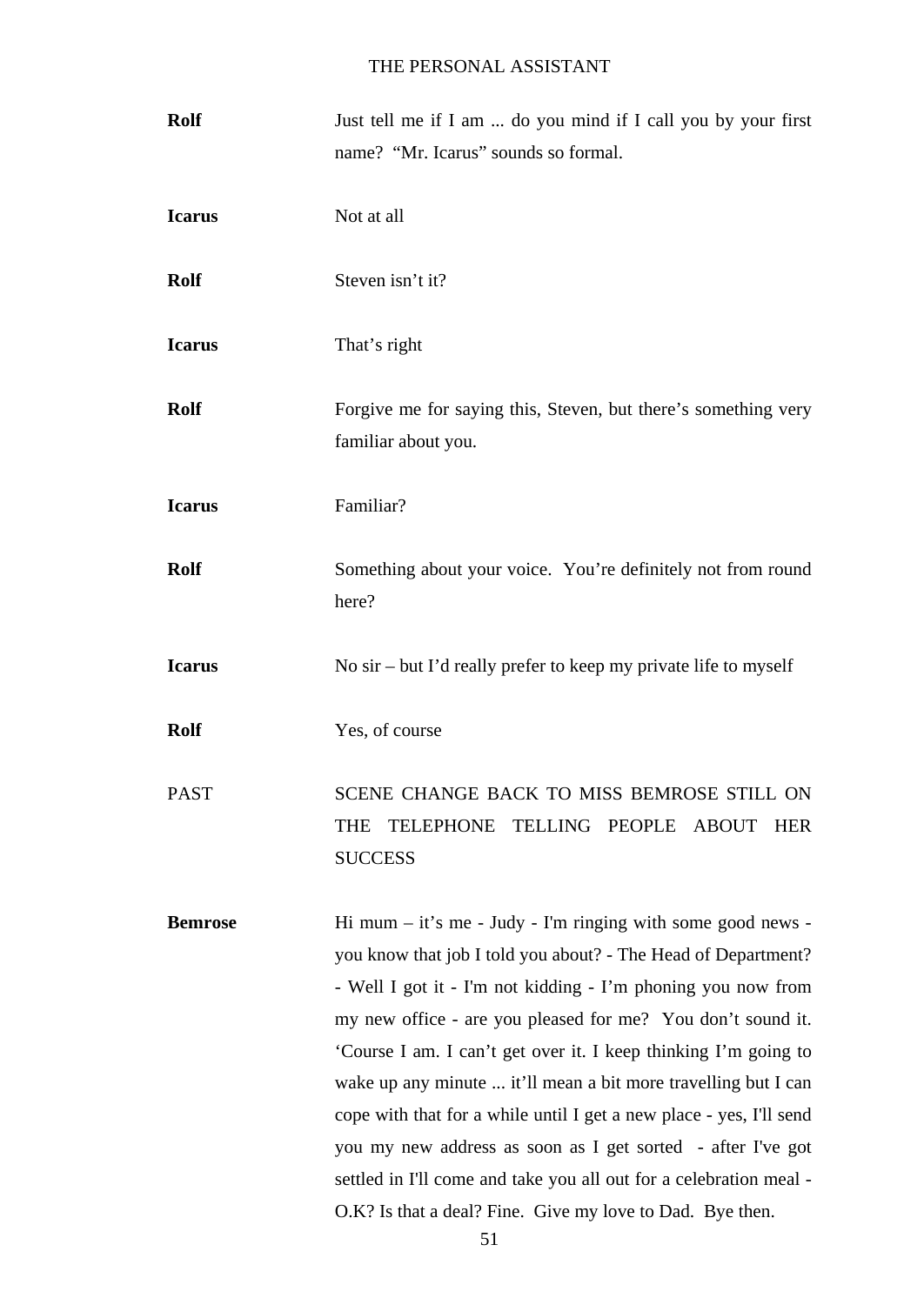(She puts down the phone and starts sorting through some papers)

| <b>Jerry</b>   | (Coming in) I'm sorry, I was looking for Dennis                                                                                                                                                                                          |
|----------------|------------------------------------------------------------------------------------------------------------------------------------------------------------------------------------------------------------------------------------------|
| <b>Bemrose</b> | You've just missed him - he's just gone                                                                                                                                                                                                  |
| <b>Jerry</b>   | Damn! Never mind, I know where to find him                                                                                                                                                                                               |
| <b>Bemrose</b> | I was just doing a bit of spring-cleaning                                                                                                                                                                                                |
| <b>Jerry</b>   | He never was very organised - God knows what you'll find                                                                                                                                                                                 |
| <b>Bemrose</b> | Don't go mister - er                                                                                                                                                                                                                     |
| <b>Jerry</b>   | You don't have to call me "Mister" now - its "Jerry"                                                                                                                                                                                     |
| <b>Bemrose</b> | "Jerry"- it feels strange calling you by your first name                                                                                                                                                                                 |
| <b>Jerry</b>   | You'll have to get used to it - now that that  (change of tack)<br>that's not what your lot used to call me                                                                                                                              |
| <b>Bemrose</b> | Sorry?                                                                                                                                                                                                                                   |
| <b>Jerry</b>   | Do you remember? When you were students you used to give<br>us all nicknames - you thought we didn't know but we found<br>out on the grapevine - each year they gave us different ones -<br>what was it your year called me? Jez? Jezzy? |
| <b>Bemrose</b> | "Red Jez"                                                                                                                                                                                                                                |
| <b>Jerry</b>   | "Red Jez" - that's it - I'd almost forgotten                                                                                                                                                                                             |
| <b>Bemrose</b> | You were somewhat left wing                                                                                                                                                                                                              |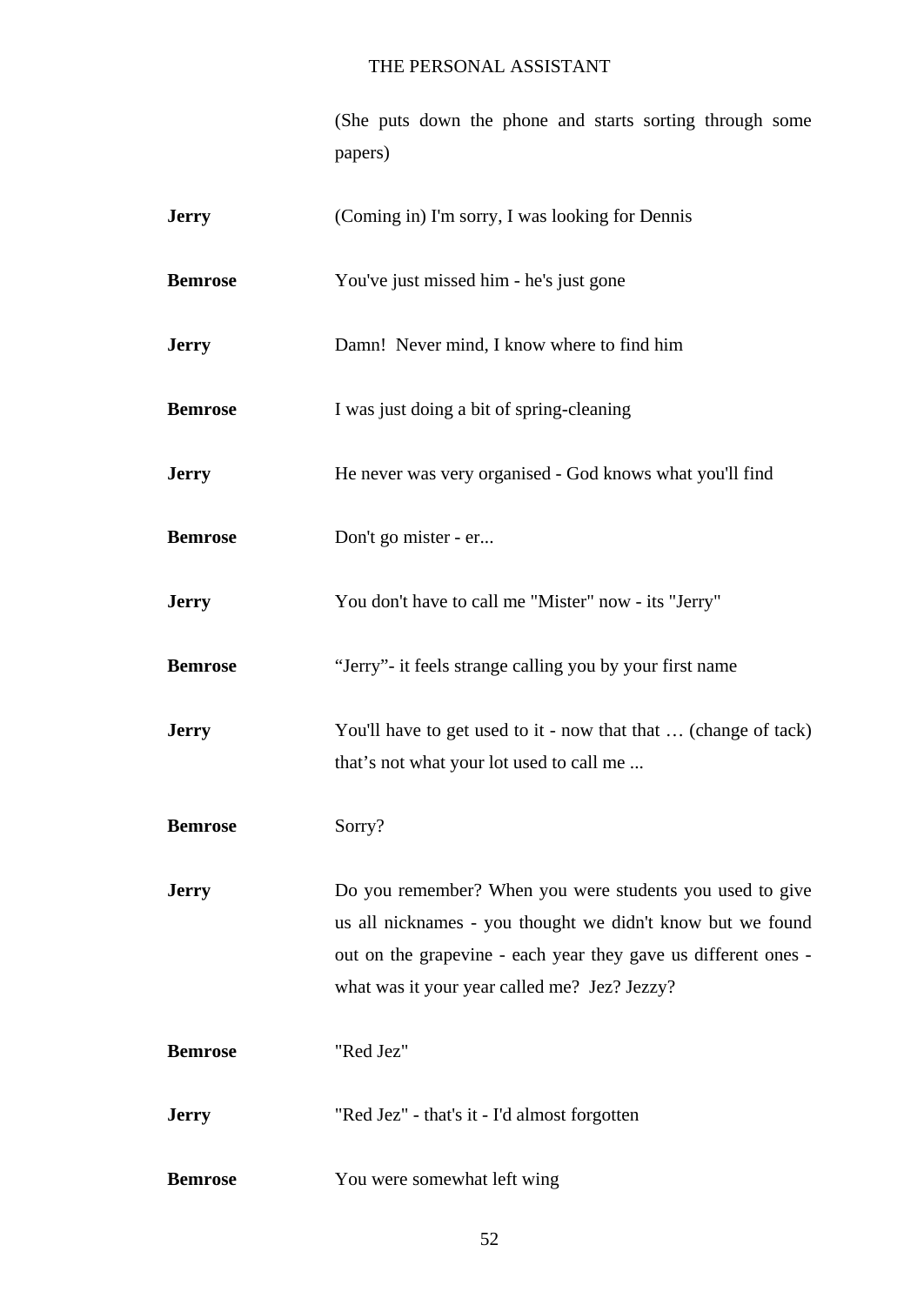| <b>Jerry</b>   | THE PERSONAL ASSISTANT<br>Only "somewhat"?                                                                                                                                                                                                                                                   |
|----------------|----------------------------------------------------------------------------------------------------------------------------------------------------------------------------------------------------------------------------------------------------------------------------------------------|
| <b>Bemrose</b> | All right then, very. Are you still waiting for the revolution?                                                                                                                                                                                                                              |
| <b>Jerry</b>   | Still waiting - one day it'll come - only a matter of time                                                                                                                                                                                                                                   |
|                | (Pause)                                                                                                                                                                                                                                                                                      |
| <b>Jerry</b>   | You must have impressed them.                                                                                                                                                                                                                                                                |
| <b>Bemrose</b> | Who?                                                                                                                                                                                                                                                                                         |
| <b>Jerry</b>   | The board.                                                                                                                                                                                                                                                                                   |
| <b>Bemrose</b> | They seemed very pleased with my qualifications.                                                                                                                                                                                                                                             |
| <b>Jerry</b>   | You always were very bright.                                                                                                                                                                                                                                                                 |
| <b>Bemrose</b> | (Embarrassed) Please.                                                                                                                                                                                                                                                                        |
| <b>Jerry</b>   | Its true - you were miles ahead of the others in your year - kept<br>all of us on our toes if I remember right                                                                                                                                                                               |
| <b>Bemrose</b> | We had good tutors.                                                                                                                                                                                                                                                                          |
| <b>Jerry</b>   | But of course                                                                                                                                                                                                                                                                                |
|                | (Beat)                                                                                                                                                                                                                                                                                       |
| <b>Bemrose</b> | I heard that you'd applied for it.                                                                                                                                                                                                                                                           |
| <b>Jerry</b>   | (Dismissively) Well  I went through the motions but I don't<br>think I really gave it my best shot - all that arse-licking and<br>pretence isn't really my scene - I tend to say what I think and I<br>don't think they like that - they don't want to know about the<br>real world do they? |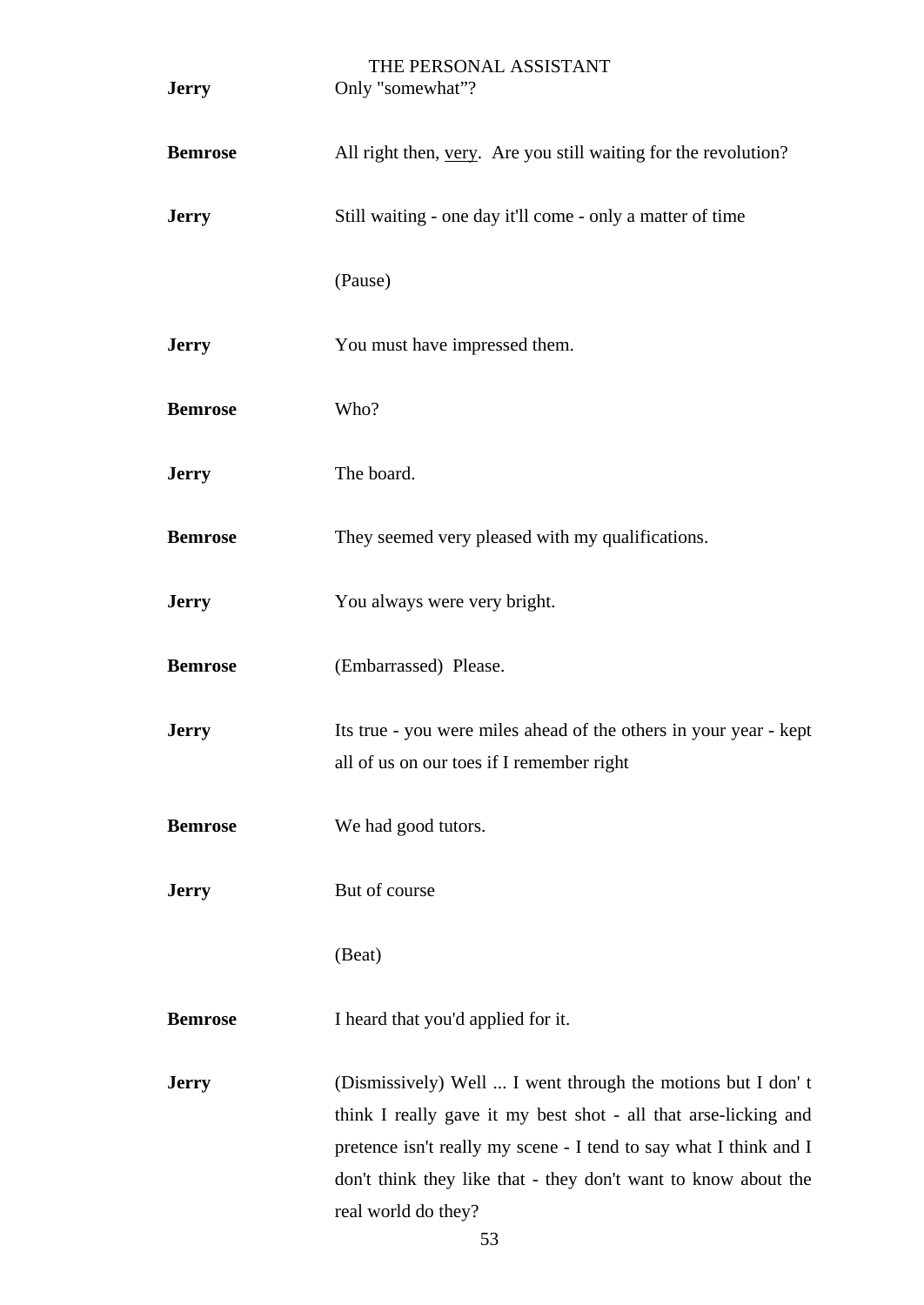| <b>Bemrose</b> | I suppose not                                                                                                                                                                |
|----------------|------------------------------------------------------------------------------------------------------------------------------------------------------------------------------|
| <b>Jerry</b>   | They just want the latest jargon from books $-$ I suppose you'd<br>be good at thatstill, its time they had some new blood in the<br>place, somebody to blow the cobwebs away |
| <b>Bemrose</b> | I don't intend to make any changes till I've found my feet                                                                                                                   |
| <b>Jerry</b>   | A wise move                                                                                                                                                                  |
| <b>Bemrose</b> | I might need your help                                                                                                                                                       |
| <b>Jerry</b>   | $My$ help?                                                                                                                                                                   |
| <b>Bemrose</b> | You've been here a while, you know the ins and outs                                                                                                                          |
| <b>Jerry</b>   | You could say that, a part of the furniture almost                                                                                                                           |
| <b>Bemrose</b> | I really would appreciate it                                                                                                                                                 |
| <b>Jerry</b>   | Sure, any time                                                                                                                                                               |
| <b>Bemrose</b> | I don't want to tread on anybody's toes                                                                                                                                      |
| <b>Jerry</b>   | There are some that need treading on                                                                                                                                         |
| <b>Bemrose</b> | Perhaps                                                                                                                                                                      |
| <b>Jerry</b>   | You know where everything is? But of course you do - I was<br>forgetting                                                                                                     |
| <b>Bemrose</b> | They've made a few changes since I was here                                                                                                                                  |
| <b>Jerry</b>   | They certainly have - tempus fugit and all that  it must be<br>strange coming back                                                                                           |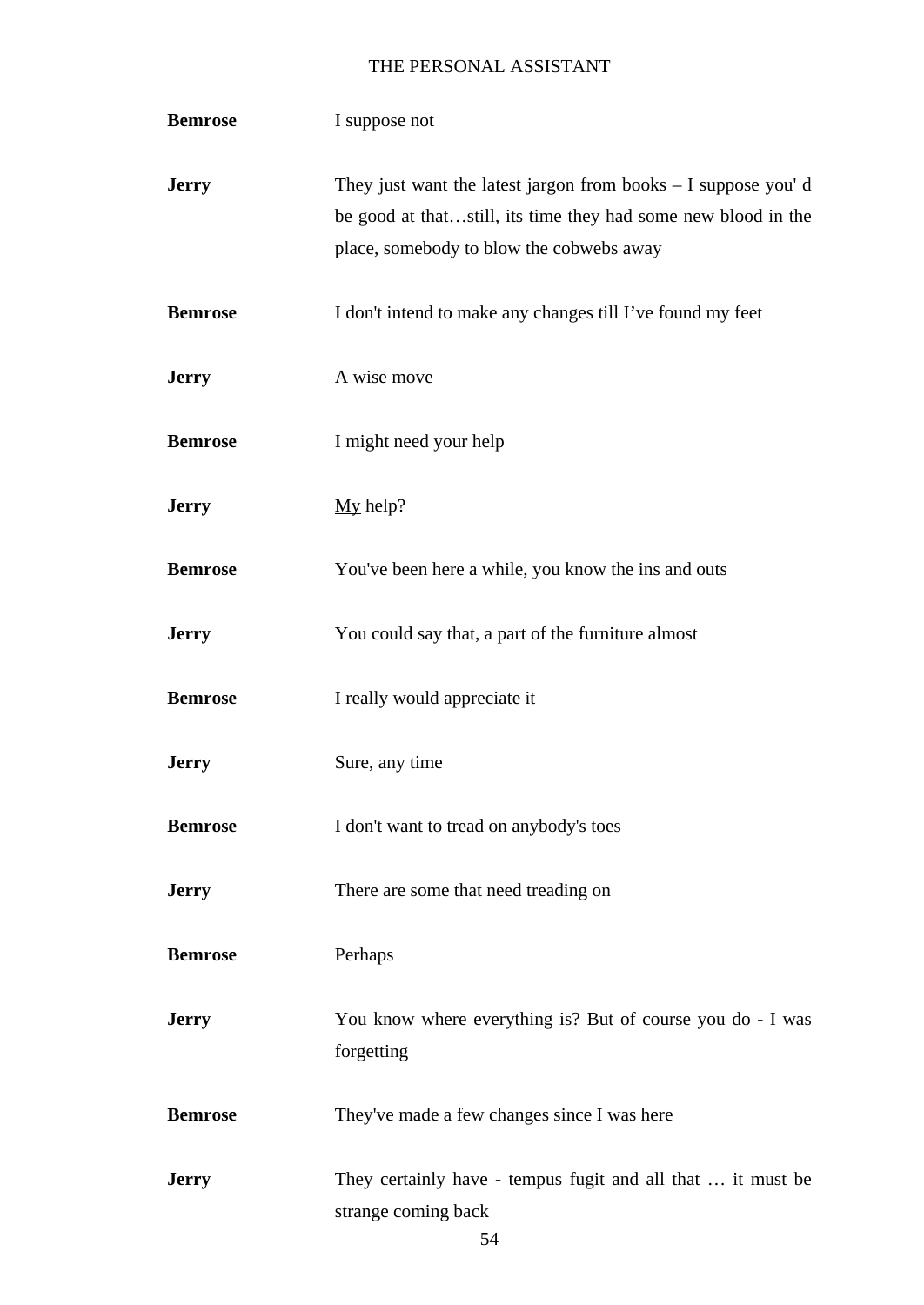| <b>Bemrose</b> | It is                                                                                                                                                                                                                                                                                                                  |
|----------------|------------------------------------------------------------------------------------------------------------------------------------------------------------------------------------------------------------------------------------------------------------------------------------------------------------------------|
| <b>Jerry</b>   | Right then - I'd better be going - I've got a tutorial                                                                                                                                                                                                                                                                 |
| <b>Bemrose</b> | Of course, don't let me keep you                                                                                                                                                                                                                                                                                       |
|                | (He turns to go)                                                                                                                                                                                                                                                                                                       |
| <b>Bemrose</b> | $Jerry \dots$                                                                                                                                                                                                                                                                                                          |
| <b>Jerry</b>   | Yes?                                                                                                                                                                                                                                                                                                                   |
| <b>Bemrose</b> | I'm sorry                                                                                                                                                                                                                                                                                                              |
| <b>Jerry</b>   | Sorry? What for?                                                                                                                                                                                                                                                                                                       |
| <b>Bemrose</b> | You know (she sweeps her hand to indicate the office)                                                                                                                                                                                                                                                                  |
| <b>Jerry</b>   | Yes, well, that's life isn't it - some you win, some you lose                                                                                                                                                                                                                                                          |
|                | (He turns to go out)                                                                                                                                                                                                                                                                                                   |
| <b>Bemrose</b> | Are we going to be friends?                                                                                                                                                                                                                                                                                            |
|                | (He stops momentarily and turns)                                                                                                                                                                                                                                                                                       |
| <b>Jerry</b>   | I might find that a little difficult at first                                                                                                                                                                                                                                                                          |
| <b>PAST</b>    | THE LIGHTS FADE ON THE OFFICE AND IN THE<br>DARKNESS THERE COMES THE SOUND OF JAZZ<br>MUSIC PLAYING LAZILY AT THE END OF A LONG<br>EVENING - WE SEE A FLASHING NEON SIGN OUTSIDE<br>A WINDOW AND A LIGHTS COME UP ON A DRUNKEN<br>JERRY STAGGERING TOWARDS A TABLE WITH A<br>WHISKEY BOTTLE & GLASS. ON THE TABLE IS A |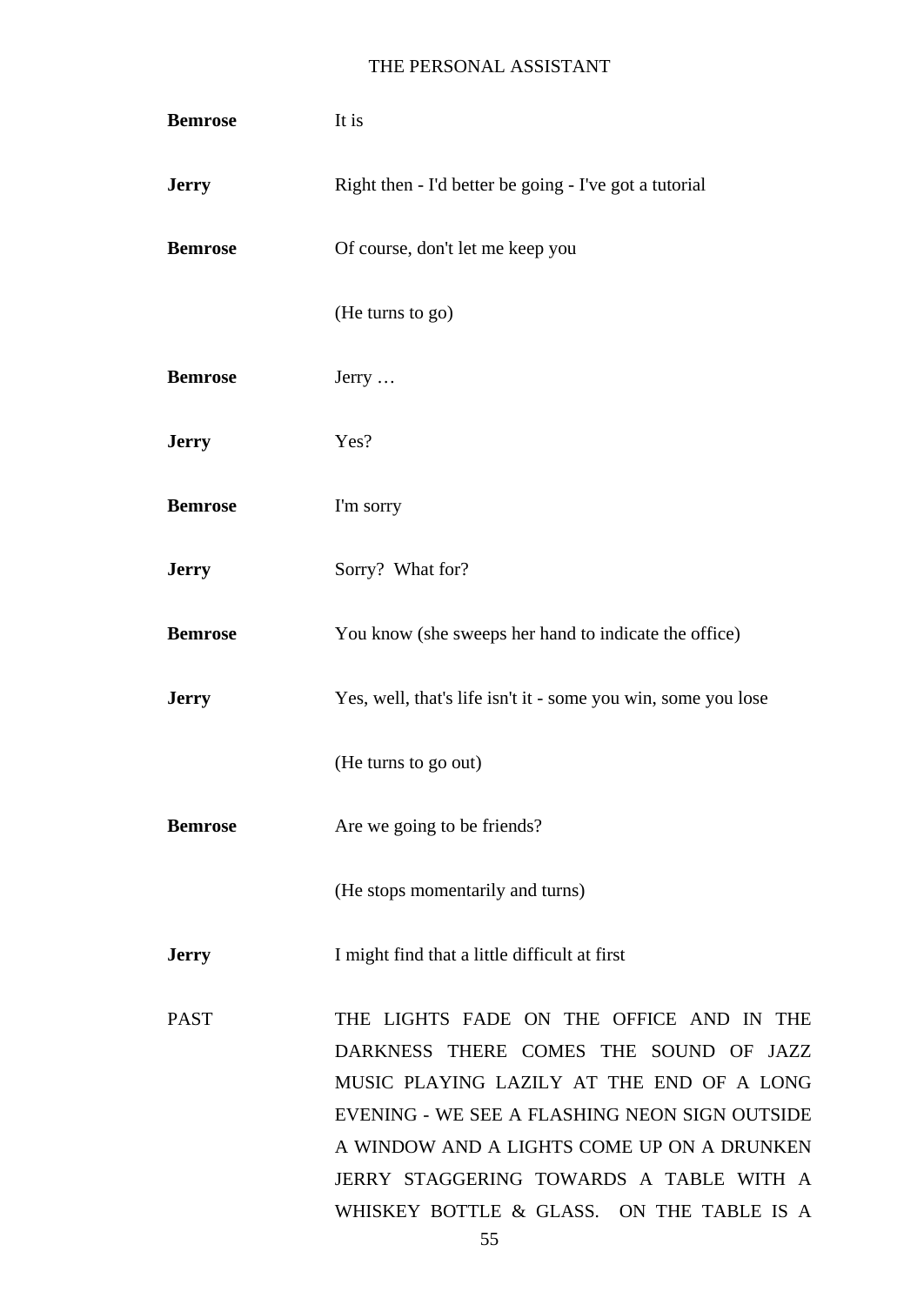# THE PERSONAL ASSISTANT BROWN PAPER PARCEL THE SIZE OF A PHONE BOOK ... THE MUSIC PLAYS QUIETLY IN THE BACKGROUND DURING THE FOLLOWING SPEECHES

**Bartender** (Off) Time, ladies and gentlemen, lets have your glasses please

- **Jerry** (Mumbling drunkenly) Time please ... time please ... please time ... its time … (singing) "its time to call it a day, they've burst your pretty balloons and taken the moon away" ... procrastin .. procast ... is the thief of time … and time and fevers burn away ... there's no time like the present ... for time is money ... and time is the great physician ... time and tide wait for no man … time flies …. a time to be born, a time to die a time to kill, a time to heal ... a time to mourn, a time to dance … a time to something and a time to …
- **Secretary** (Appearing from the shadows) A time to love and a time to hate
- **Jerry** That's it, a time to love and a time to hate
- **Secretary** I thought I might find you here
- **Jerry** And you were right young lady well done!
- **Secretary** You haven't been home have you?
- **Jerry** "Home is where the heart is." How did you know that?
- **Secretary** Your wife phoned she wondered where you'd got to
- **Jerry** Did she really? That's very kind of her (pouring himself another drink he begins singing to himself) "The party' s over, its time to call it a day, they've burst your pretty balloons, they've taken the moon away" ...They've taken my moon away you know
- **Secretary** Have they really? Why's that?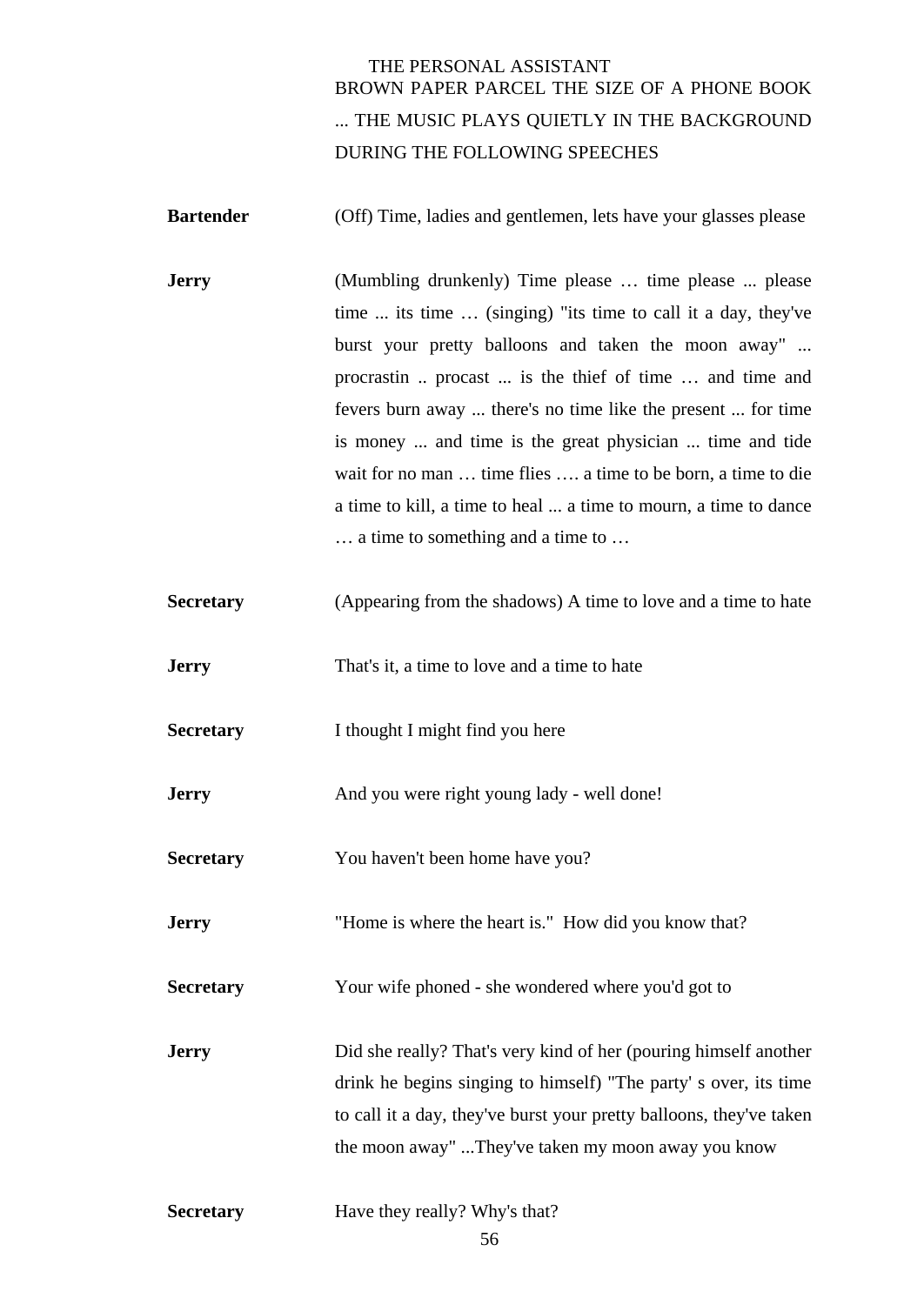| <b>Jerry</b>     | Everybody needs their own moon - something to believe in, to                                                                                                                                                                                                                                                                                                      |
|------------------|-------------------------------------------------------------------------------------------------------------------------------------------------------------------------------------------------------------------------------------------------------------------------------------------------------------------------------------------------------------------|
|                  | look forward to - and now they've taken mine away                                                                                                                                                                                                                                                                                                                 |
| <b>Secretary</b> | Is this all because you didn't get the job?                                                                                                                                                                                                                                                                                                                       |
| <b>Jerry</b>     | Not just the job $- I$ didn't get the job and I didn't get the book<br>"I didn't get"  "I didn't get"  my life is one long series of<br>"didn't gets"                                                                                                                                                                                                             |
| <b>Secretary</b> | Which book?                                                                                                                                                                                                                                                                                                                                                       |
| <b>Jerry</b>     | (Holding up brown parcel) This book - this bloody book that I<br>wrote and keep sending away - its made of rubber you know -<br>the publishers and I have this wonderful system where I keep<br>sending it away to them and they bounce it back to me six<br>months later with the same platitudes and the same moronic<br>comments $-$ it's quite amusing really |
| <b>Secretary</b> | (Matter-of-factly) So you've had your book rejected - you wont<br>be the first                                                                                                                                                                                                                                                                                    |
| <b>Jerry</b>     | And I wont be the last - that's right - but this isn't just any book<br>- this is me, my life, my reason for living - it was the only thing<br>I had left - the only ray of hope at the end of a very dark tunnel                                                                                                                                                 |
| <b>Secretary</b> | So why don't you just send it off to another publisher?                                                                                                                                                                                                                                                                                                           |
| <b>Jerry</b>     | You don't understand, it's not as easy as that. It's getting too<br>dog-eared                                                                                                                                                                                                                                                                                     |
| <b>Secretary</b> | Then you'll just have to make another one.                                                                                                                                                                                                                                                                                                                        |
| <b>Jerry</b>     | Have you any idea how much it costs? The copying and the<br>It's astronomic  (He then has an idea and turns to<br>postage?<br>her) Hang on, though - you could do it for me                                                                                                                                                                                       |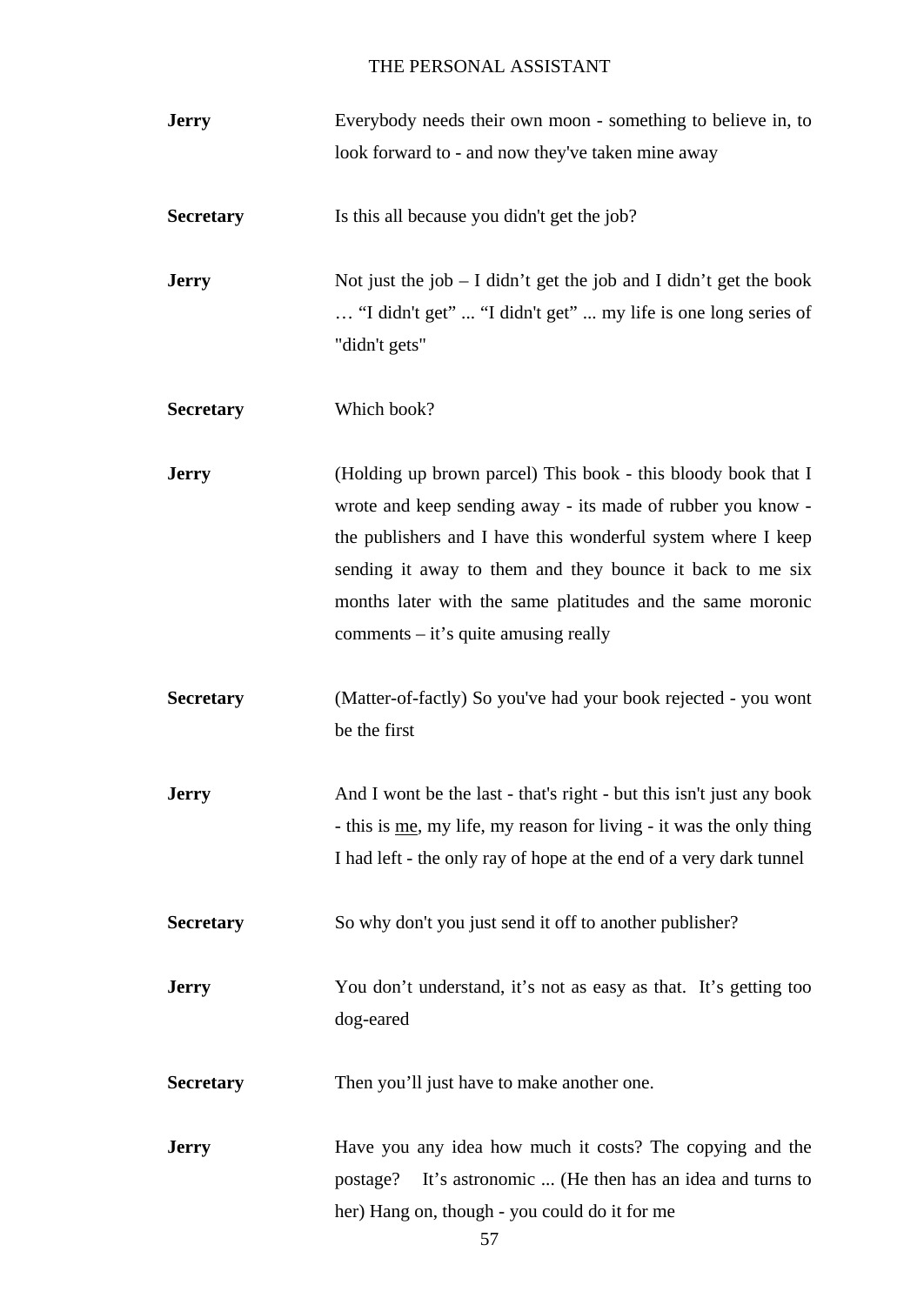| <b>Secretary</b> | What?                                                                                                                                                          |
|------------------|----------------------------------------------------------------------------------------------------------------------------------------------------------------|
| <b>Jerry</b>     | You could copy it for me                                                                                                                                       |
| <b>Secretary</b> | Where?                                                                                                                                                         |
| <b>Jerry</b>     | At work                                                                                                                                                        |
| <b>Secretary</b> | I don't think so. What if Mr Rolf found out?                                                                                                                   |
| <b>Jerry</b>     | He wouldn't find out - go on - for me                                                                                                                          |
| <b>Secretary</b> | I don't know                                                                                                                                                   |
| <b>Jerry</b>     | Please. You don't know how much it means to me  just one<br>copy  please?                                                                                      |
|                  | (Pause)                                                                                                                                                        |
| <b>Secretary</b> | (Reluctantly taking the parcel) All right then, but don't blame<br>me if there's any trouble.                                                                  |
| <b>PAST</b>      | SCENE CHANGE - JULIE IS WEARING DARK GLASSES<br>TO HIDE A BLACK EYE AND IS LOOKING IN A SHOP<br>WINDOW AS CORIN COMES PAST AND ALMOST<br>DOESN'T RECOGNISE HER |
| Corin            | Julie? It is you isn't it?                                                                                                                                     |
| Julie            | (Flatly) Corin                                                                                                                                                 |
| <b>Corin</b>     | I didn't recognise you - what's with the dark glasses? Travelling<br>incognito?                                                                                |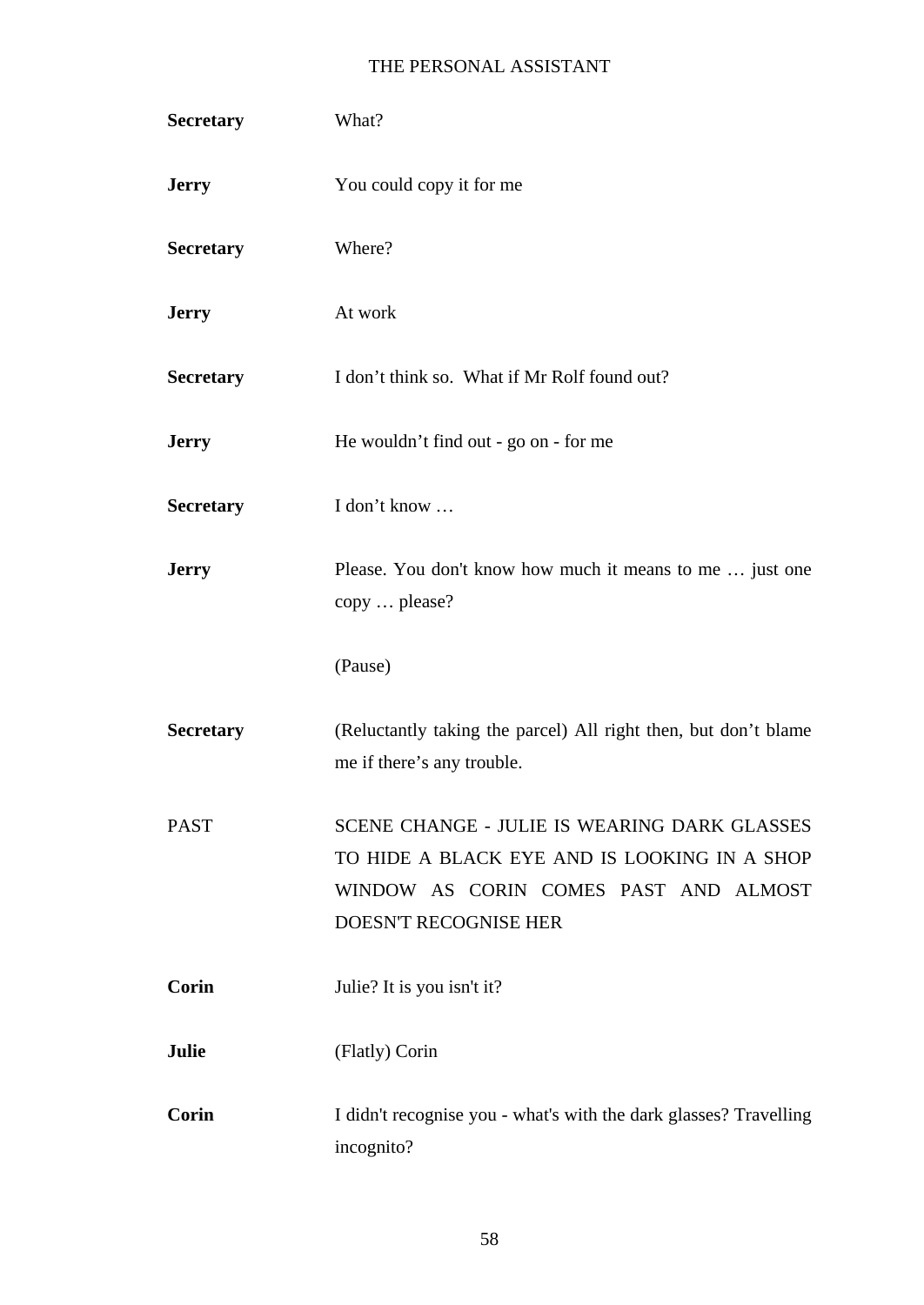(Julie slowly takes off the glasses to reveal a black eye underneath)

| <b>Corin</b> | Oh no - you look awful                                                                                                                                                                                                                                             |
|--------------|--------------------------------------------------------------------------------------------------------------------------------------------------------------------------------------------------------------------------------------------------------------------|
| Julie        | I feel it                                                                                                                                                                                                                                                          |
| Corin        | It wasn't - ? (Corin nods)                                                                                                                                                                                                                                         |
|              | Come and tell your Aunty Corin all about it                                                                                                                                                                                                                        |
| Julie        | What's to tell? Would you believe me if I said that I'd walked<br>into a door? (Corin shakes her head) No, I didn't think so - we<br>argued and he hit me                                                                                                          |
| Corin        | What for?                                                                                                                                                                                                                                                          |
| Julie        | He doesn't need a reason - because he was drunk, because he<br>didn't get the job - who knows?                                                                                                                                                                     |
| Corin        | That's no reason to  love, you cant go on like this                                                                                                                                                                                                                |
| Julie        | I know - I've just come from the solicitor's                                                                                                                                                                                                                       |
| Corin        | What did he say?                                                                                                                                                                                                                                                   |
| Julie        | He's going to send him a letter.                                                                                                                                                                                                                                   |
| Corin        | A fat lot of good that'll do - for God's sake Julie, what are you<br>waiting for?                                                                                                                                                                                  |
| Julie        | It wasn't always like this – there were good times – before – I<br>don't know why it changed $- I$ keep asking myself if it was<br>something I did – this need of his to succeed – I don't<br>understand it $- I$ keep hoping it's all a dream $-$ that he'll snap |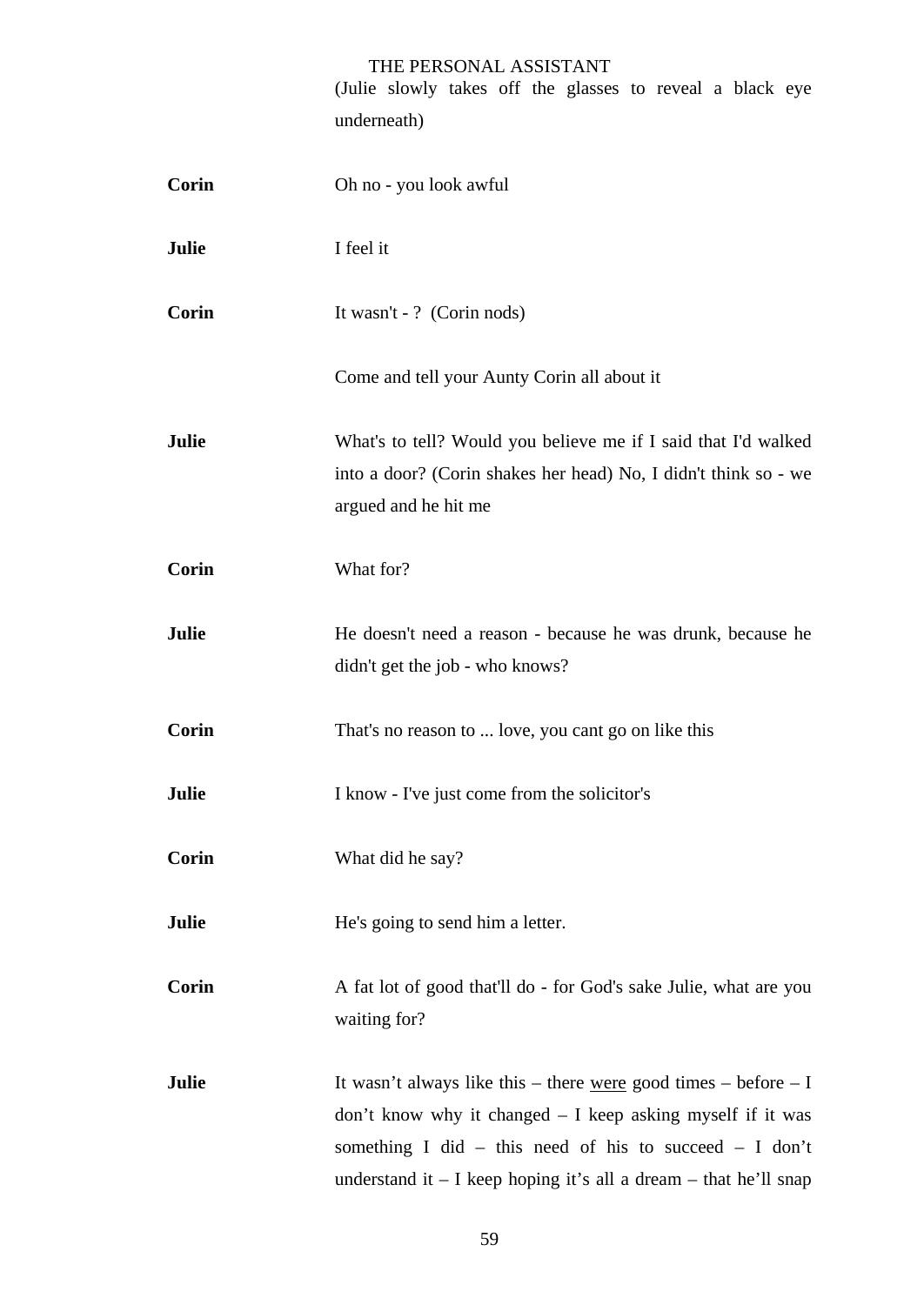|                  | THE PERSONAL ASSISTANT<br>out of it and the old Jerry will come walking back to me but                                                                                                                              |
|------------------|---------------------------------------------------------------------------------------------------------------------------------------------------------------------------------------------------------------------|
|                  | deep down I know it isn't going to happen                                                                                                                                                                           |
| <b>Corin</b>     | Do you want to talk? (Julie nods tearfully)                                                                                                                                                                         |
|                  | (Corin takes her arm) Come on                                                                                                                                                                                       |
| <b>PAST</b>      | SCENE CHANGE - THE SECRETARY IS IN THE MIDDLE<br>OF COPYING JERRY'S BOOK FOR HIM WHEN ROLF<br>RETURNS UNEXPECTEDLY                                                                                                  |
| <b>Rolf</b>      | Have you any idea where the notes are for the last management<br>meeting?                                                                                                                                           |
|                  | (She is visibly shaken and moves her body in front of the<br>copier)                                                                                                                                                |
| <b>Secretary</b> | Mr. Rolf - I thought you'd gone home                                                                                                                                                                                |
| <b>Rolf</b>      | I had but I need those notes - what are you doing?                                                                                                                                                                  |
| <b>Secretary</b> | Doing? Er - just a bit of copying                                                                                                                                                                                   |
| <b>Rolf</b>      | I haven't asked you to do any copying - what is it?                                                                                                                                                                 |
| <b>Secretary</b> | (Trying to bluff him) Just some odds and ends                                                                                                                                                                       |
| <b>Rolf</b>      | (Pushing past her) What kind of odds and ends? These aren't<br>odds and ends - this looks like a story - a book - how many of<br>these are you doing? Who's it for? (No reply) I asked you a<br>question young lady |
| <b>PAST</b>      | SCENE CHANGE - DISCIPLINARY HEARING - ROLF<br>SEATS HIMSELF IN FORMAL POSITION BEHIND A<br>TABLE WITH MISS ALFONSE - THERE IS A SLIGHT                                                                              |

60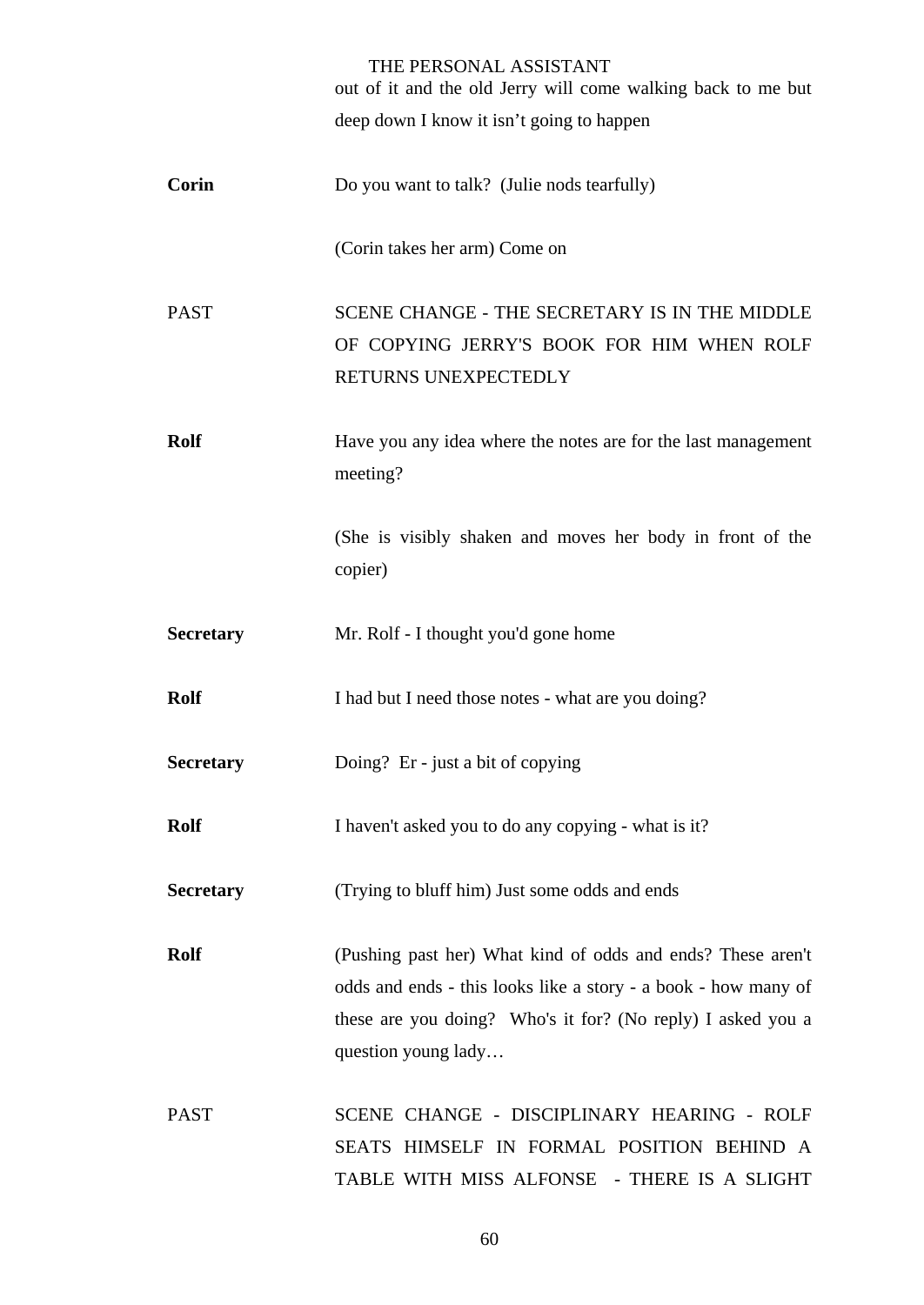# THE PERSONAL ASSISTANT PAUSE THEN A KNOCK ON THE DOOR - MARSHALL COMES IN.

| <b>Rolf</b>  | Come in Mr. Marshall  you know why you're here                                                                                                                                                                                 |
|--------------|--------------------------------------------------------------------------------------------------------------------------------------------------------------------------------------------------------------------------------|
| <b>Jerry</b> | Yes                                                                                                                                                                                                                            |
| <b>Rolf</b>  | I've asked Miss Alfonse to be present to ensure fair play Do<br>you have any explanation for your behaviour?                                                                                                                   |
| <b>Jerry</b> | N <sub>o</sub>                                                                                                                                                                                                                 |
| <b>Rolf</b>  | The misuse of college funds is a very serious matter, very<br>serious indeed, especially in such difficult times - what you<br>were doing was underhanded and deceitful                                                        |
| <b>Jerry</b> | Would you have allowed me if I'd asked?                                                                                                                                                                                        |
| <b>Rolf</b>  | That's not the point. College facilities are there for the use of<br>staff and students in connection with college business - what<br>you were doing was not college business  do you have<br>anything to say in your defence? |
| <b>Jerry</b> | Isn't this a bit over the top? I feel like the sacrificial lamb                                                                                                                                                                |
| <b>Rolf</b>  | You don't seem to understand the seriousness of your position -<br>you have carried out an act, which I consider to be, both<br>deceitful and dishonest - we've discussed the matter of police<br>involvement -                |
| <b>Jerry</b> | (Incredulous) The police?                                                                                                                                                                                                      |
| <b>Rolf</b>  | But have decided against it This is an act, which, in my<br>opinion, goes to the root of your contract                                                                                                                         |
| <b>Jerry</b> | What are you trying to say?                                                                                                                                                                                                    |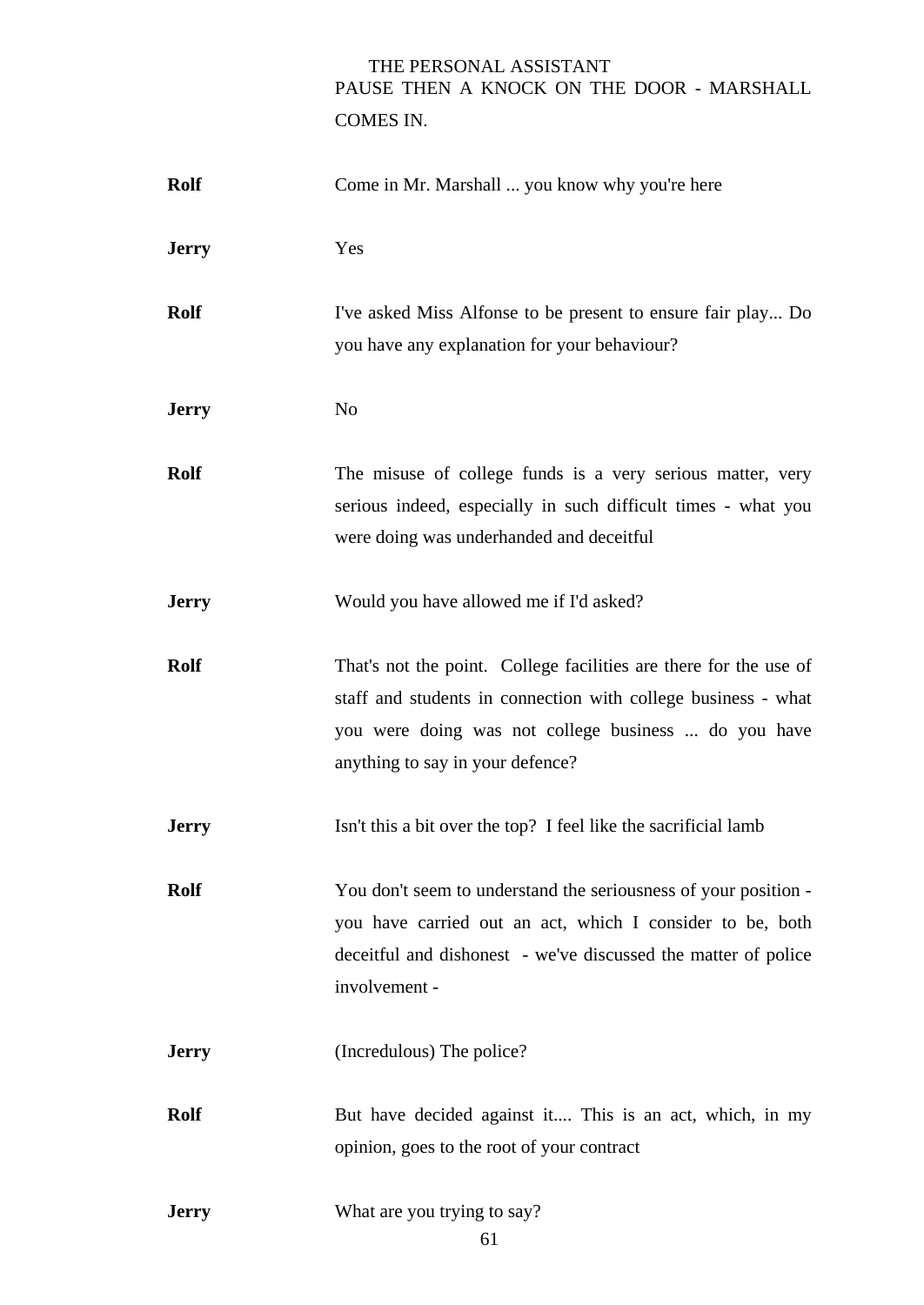| <b>Rolf</b>  | I'm saying that this breach of trust between yourself and this<br>establishment leaves me with no alternative but to terminate<br>your contract of employment |
|--------------|---------------------------------------------------------------------------------------------------------------------------------------------------------------|
| <b>Jerry</b> | Ter -? You mean you're sacking me? For doing a bit of illicit<br>copying?                                                                                     |
| <b>Rolf</b>  | Both yourself and your "accomplice"                                                                                                                           |
| <b>Jerry</b> | I don't believe this                                                                                                                                          |
| <b>Rolf</b>  | I've had an invoice drawn up for the amount outstanding - if<br>you'll leave a cheque at the office I'll see to it that you get a<br>receipt before you leave |
| <b>PAST</b>  | SCENE CHANGE - EMMA IS SAT IN THE DARKNESS OF<br>HER ROOM AT A DESK WITH AN ANGLEPOISE LAMP<br>STUDYING FOR HER EXAMS WHEN HER MOTHER<br><b>COMES IN</b>      |
| Julie        | I've brought you a drink                                                                                                                                      |
| Emma         | <b>Thanks</b>                                                                                                                                                 |
|              | (Julie is about to leave when she hesitates)                                                                                                                  |
| Julie        | How's it going?                                                                                                                                               |
| Emma         | (Sarcastic) Great - I keep reading the same things three times<br>and it still doesn't sink in                                                                |
| Julie        | I've made some sandwiches downstairs                                                                                                                          |
| Emma         | I'm not hungry                                                                                                                                                |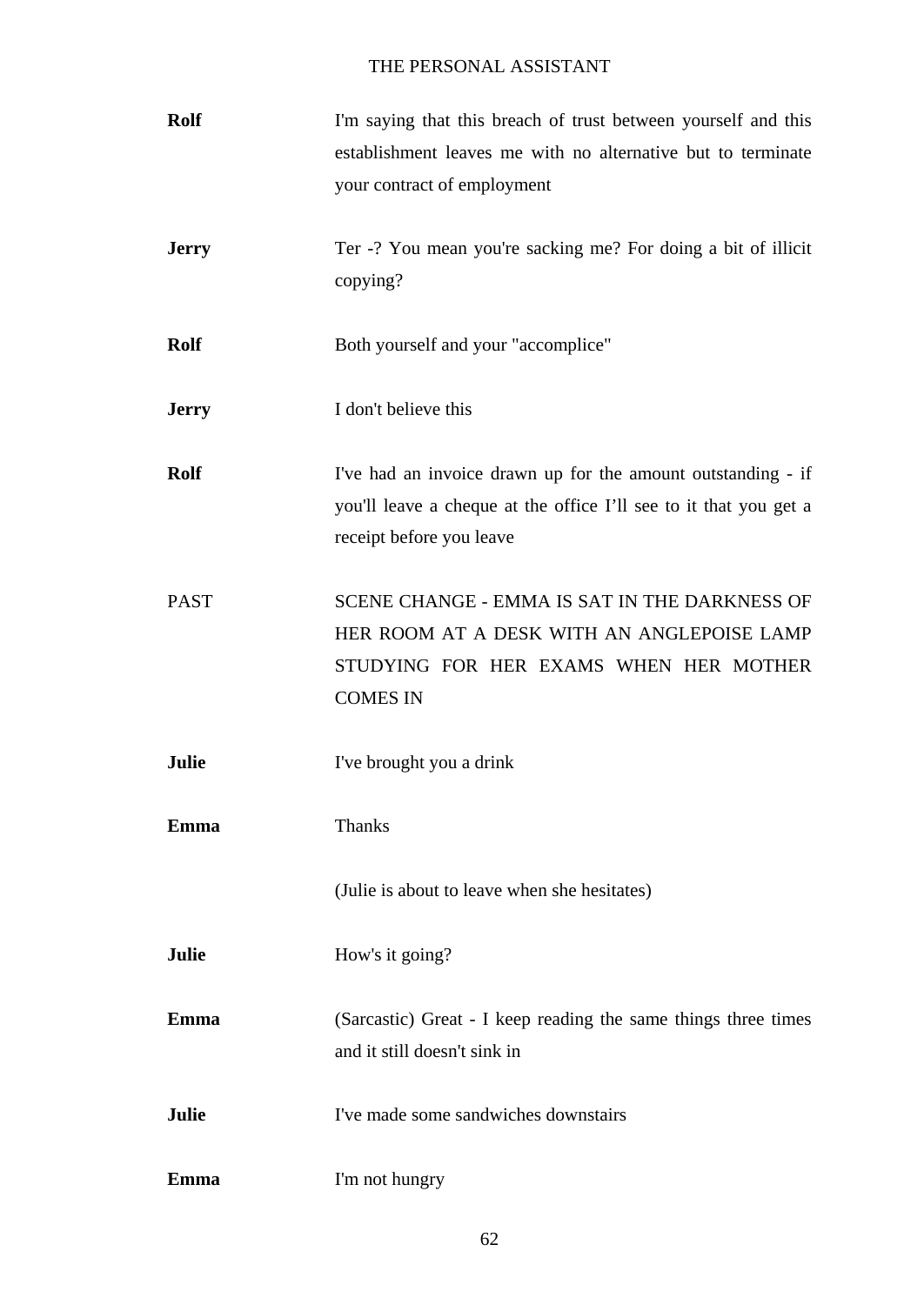| Julie        | THE PERSONAL ASSISTANT<br>They're your favourite                                                                                                                               |
|--------------|--------------------------------------------------------------------------------------------------------------------------------------------------------------------------------|
| <b>Emma</b>  | Perhaps later                                                                                                                                                                  |
| <b>Julie</b> | O.K., I'll put them in the fridge                                                                                                                                              |
|              | (Julie is about to go when she hesitates deciding that she needs<br>to speak to Emma)                                                                                          |
| Julie        | Can I have a word with you?                                                                                                                                                    |
| Emma         | Sure                                                                                                                                                                           |
| Julie        | I don't quite know how to say this                                                                                                                                             |
| <b>Emma</b>  | (Matter-of-factly keeping her eyes down on her book) You<br>want to tell me that you and dad are splitting up.                                                                 |
| Julie        | (Taken aback) Er  yes - how did you -?                                                                                                                                         |
| <b>Emma</b>  | (Looking up) I'm not a kid any more, mum - I've seen it coming<br>for ages - have you told him yet?                                                                            |
| Julie        | No - I wanted to speak to you first                                                                                                                                            |
| <b>Emma</b>  | To ask my permission?                                                                                                                                                          |
| Julie        | No, not your permission - just to say that I'm sorry - I don't feel<br>as if we've been very good parents                                                                      |
| Emma         | You've been the same as all the rest - you' re not the only ones<br>you know, most of my friends parents divorced ages ago -<br>you've done quite well really getting this far |
| Julie        | I thought you'd be upset                                                                                                                                                       |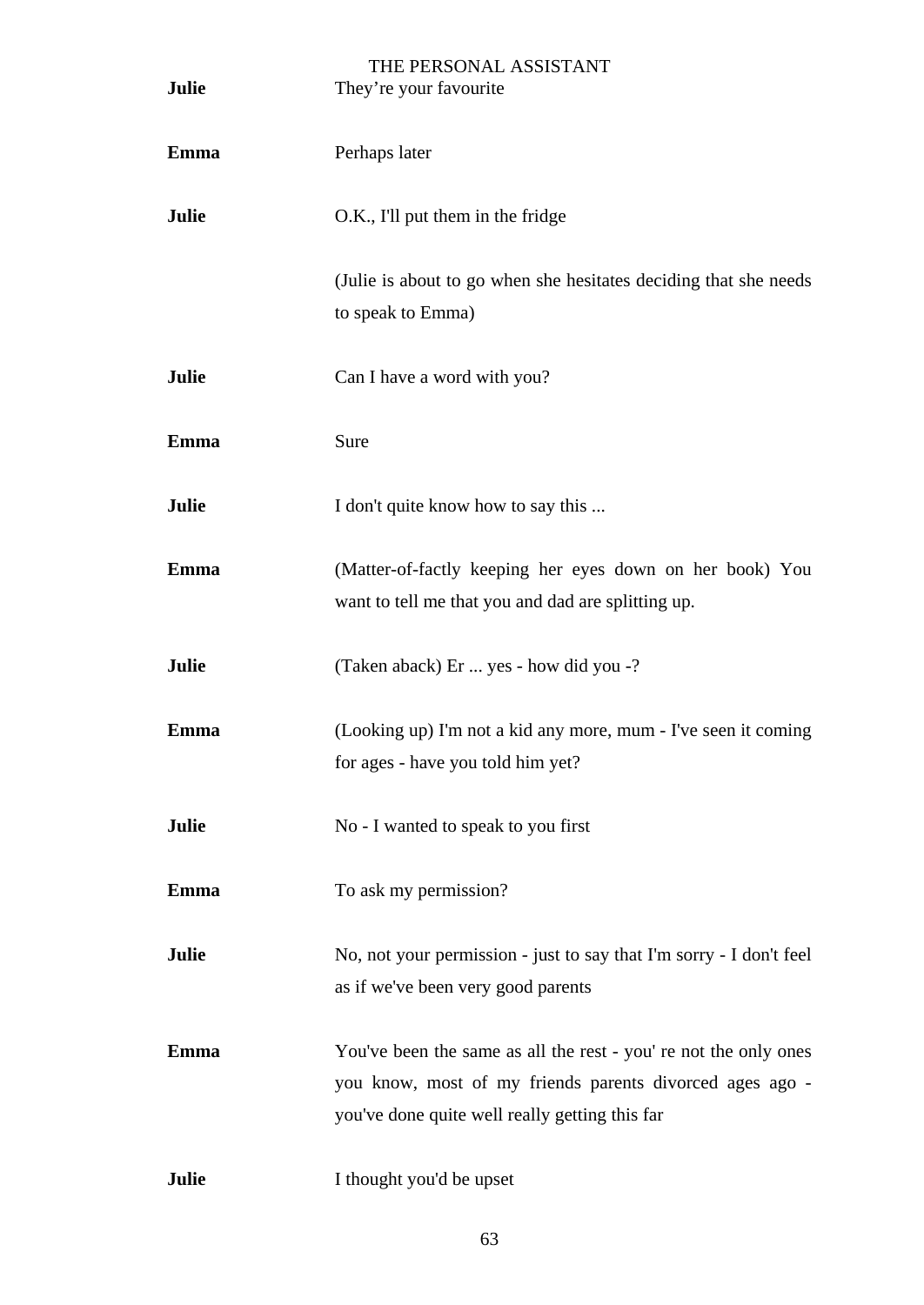| Emma           | THE PERSONAL ASSISTANT<br>If you want to know the truth, it'll be a relief not to spend my                                                                                    |
|----------------|-------------------------------------------------------------------------------------------------------------------------------------------------------------------------------|
|                | life living in a war zone                                                                                                                                                     |
| Julie          | Is that how it feels?                                                                                                                                                         |
| <b>Emma</b>    | I was thinking of buying myself a crash helmet for protection                                                                                                                 |
|                | (They both smile then Julie begins to break down and instead<br>of her comforting her daughter at the bad news, as she had<br>intended, she ends up with Emma comforting her) |
| <b>PRESENT</b> | <b>ROLF</b><br><b>AND</b><br><b>ICARUS</b><br>ON<br><b>THE</b><br><b>CLIFF</b><br><b>TOP</b><br>BACKGROUND NOISE OF THE WIND AND WAVES                                        |
| <b>Rolf</b>    | Are we there yet?                                                                                                                                                             |
| <b>Icarus</b>  | (Leaving the chair to look over the edge) Yes Mr. Rolf, we're<br>finally there                                                                                                |
| <b>Rolf</b>    | Don't walk too near to the edge - there are parts where it's<br>falling away - yes - I can smell the seaweed                                                                  |
|                | (moving his head as though something has just missed him)                                                                                                                     |
|                | What was that?                                                                                                                                                                |
| <b>Icarus</b>  | Just one of the gulls                                                                                                                                                         |
| <b>Rolf</b>    | Find me a stone                                                                                                                                                               |
| <b>Icarus</b>  | What for?                                                                                                                                                                     |
| <b>Rolf</b>    | I want to throw it down to hear how far it is                                                                                                                                 |
| <b>Icarus</b>  | There aren't any - its a long way, take my word for it                                                                                                                        |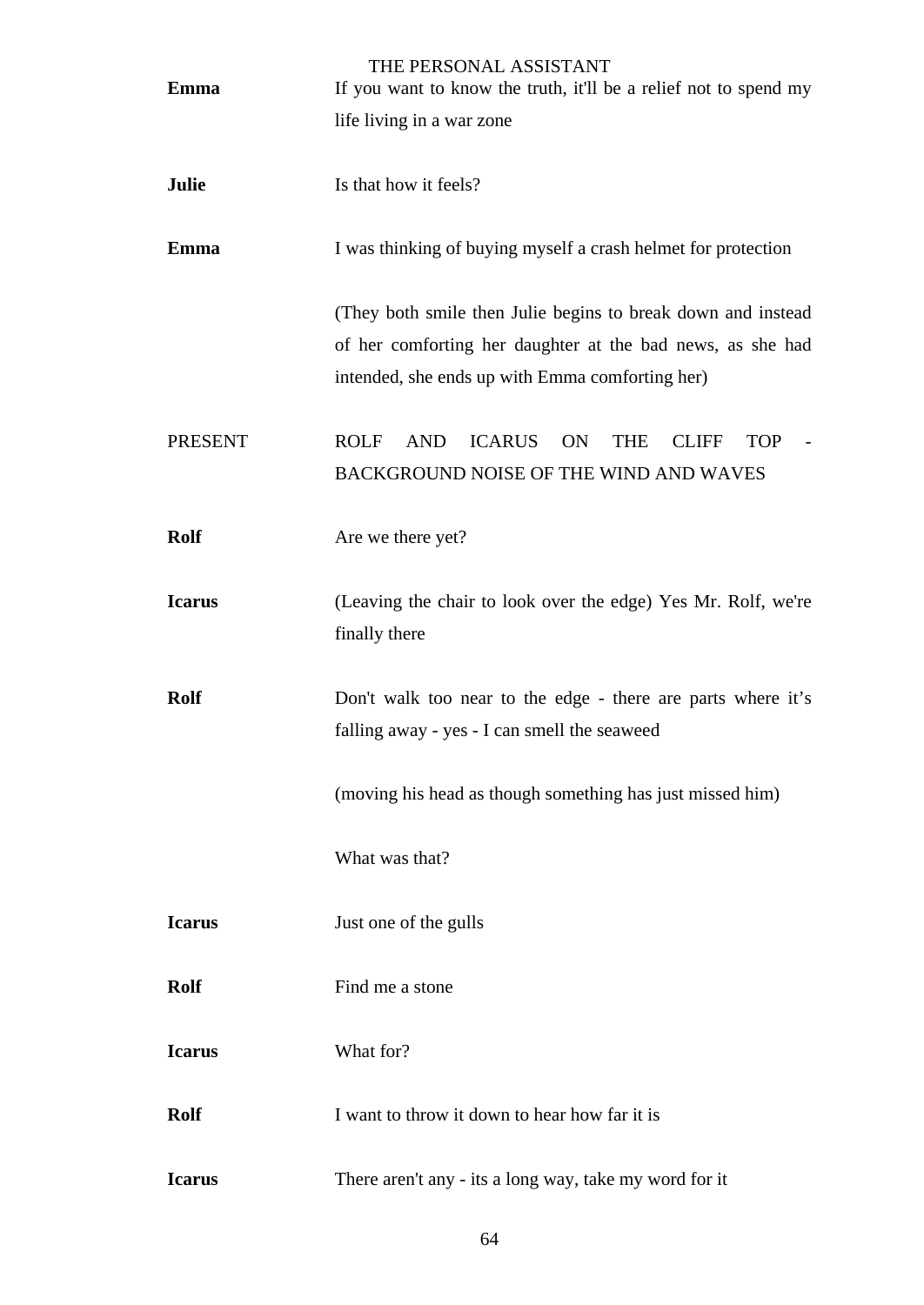| <b>Rolf</b>   | Tell me what you can see. I want you to describe it to me                                                                                    |
|---------------|----------------------------------------------------------------------------------------------------------------------------------------------|
| <b>Icarus</b> | Don't you remember?                                                                                                                          |
| <b>Rolf</b>   | Of course I remember but I want you to remind me, to act as<br>my eyes - are there any ships out there?                                      |
| <b>Icarus</b> | Yes - over on the right - in the distance there's an oil tanker -<br>but it looks very small, a long way off                                 |
| <b>Rolf</b>   | What else?                                                                                                                                   |
| <b>Icarus</b> | Just the greyness of the sea, the rocks and the sky                                                                                          |
| <b>Rolf</b>   | Is the light still flashing over there on the headland?                                                                                      |
| <b>Icarus</b> | Where?                                                                                                                                       |
| <b>Rolf</b>   | (Points to the left) On that side - there used to be a light                                                                                 |
| <b>Icarus</b> | Oh yes, so there is                                                                                                                          |
| <b>Rolf</b>   | In the old days the smugglers used to lure ships onto the rocks<br>there and when they ran aground they looted the wrecks                    |
| <b>Icarus</b> | There aren't any smugglers there at the moment.                                                                                              |
|               | (At this point the mobile phone in Icarus's pocket rings and he<br>steps aside to answer it) Marshall - no, I'm busy - I'll ring you<br>back |
| <b>Rolf</b>   | Who was that?                                                                                                                                |
| <b>Icarus</b> | No-one important                                                                                                                             |